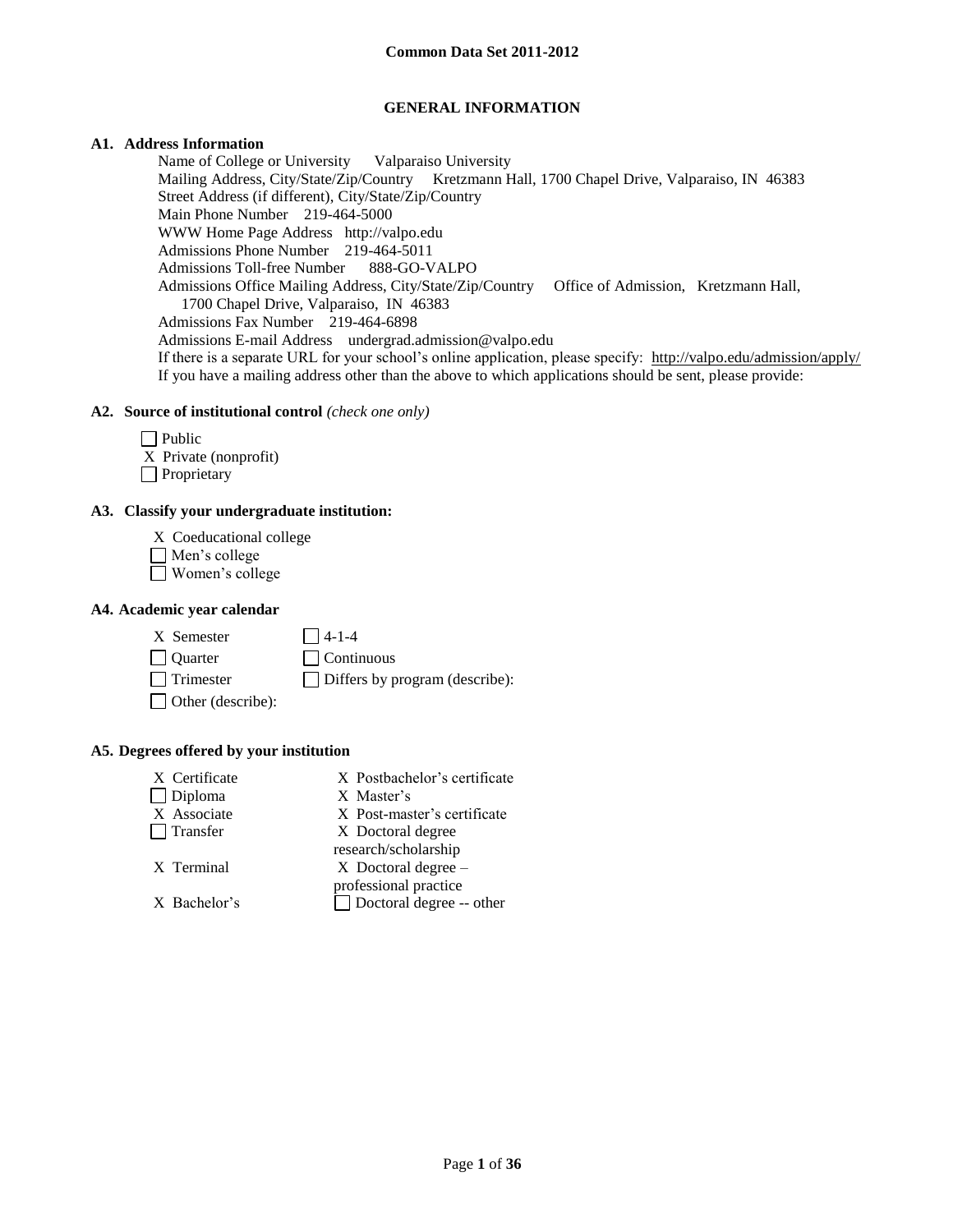## **B. ENROLLMENT AND PERSISTENCE**

**B1. Institutional Enrollment—Men and Women** Provide numbers of students for each of the following categories as of the institution's official fall reporting date or as of October 15, 2011. Note: Report students formerly designated as "first professional" in the graduate cells.

|                              | <b>FULL-TIME</b> |       |                  | <b>PART-TIME</b> |
|------------------------------|------------------|-------|------------------|------------------|
|                              | Men              | Women | Men              | Women            |
| <b>Undergraduates</b>        |                  |       |                  |                  |
|                              |                  |       |                  |                  |
| Degree-seeking, first-time   |                  |       |                  |                  |
| freshmen                     | 321              | 377   | $\boldsymbol{0}$ | $\boldsymbol{0}$ |
| Other first-year, degree-    |                  |       |                  |                  |
| seeking                      | 33               | 16    | 3                | 4                |
| All other degree-seeking     |                  |       |                  |                  |
|                              | 857              | 1077  | 31               | 66               |
| Total degree-seeking         |                  |       |                  |                  |
|                              | 1211             | 1470  | 34               | 70               |
| All other undergraduates     |                  |       |                  |                  |
| enrolled in credit courses   |                  |       |                  |                  |
|                              | 6                | 5     | 12               | 19               |
| Total undergraduates         |                  |       |                  |                  |
|                              | 1217             | 1475  | 46               | 89               |
| <b>Graduate</b>              |                  |       |                  |                  |
|                              |                  |       |                  |                  |
| Degree-seeking, first-time   |                  |       |                  |                  |
|                              | 168              | 157   | 24               | 40               |
| All other degree-seeking     |                  |       |                  |                  |
|                              | 259              | 244   | 83               | 130              |
| All other graduates enrolled |                  |       |                  |                  |
| in credit courses            | 3                | 3     | 6                | 20               |
| Total graduate               |                  |       |                  |                  |
|                              | 430              | 404   | 113              | 190              |

Total all undergraduates: \_\_\_\_\_2827\_\_\_\_\_\_

Total all graduate: \_\_\_\_1137\_\_\_\_\_\_\_

GRAND TOTAL ALL STUDENTS: \_\_\_\_3964\_\_\_\_\_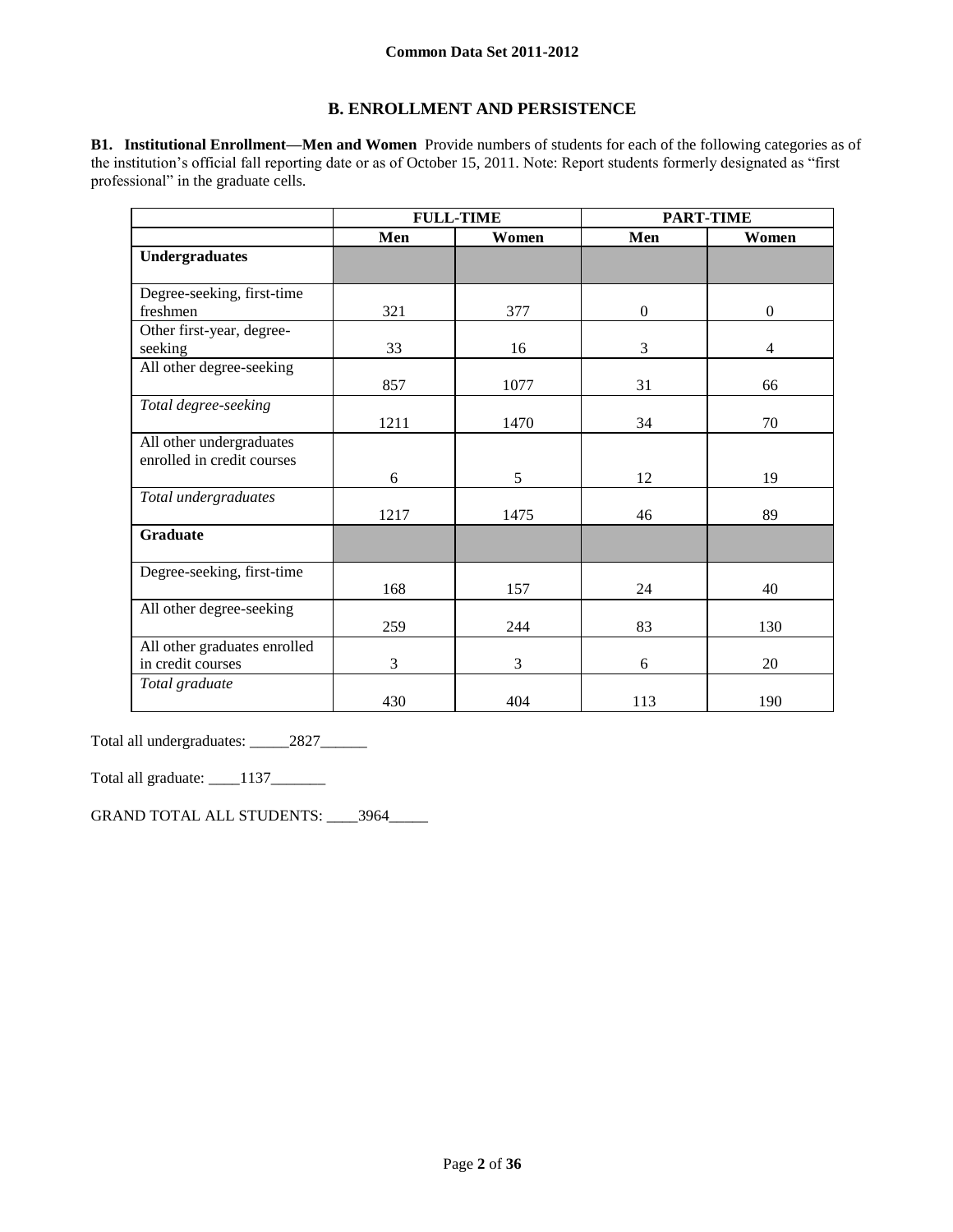**B2. Enrollment by Racial/Ethnic Category.** Provide numbers of undergraduate students for each of the following categories as of the institution's official fall reporting date or as of October 15, 2011. Include international students only in the category "Nonresident aliens." Complete the "Total Undergraduates" column only if you cannot provide data for the first two columns. Report as your institution reports to IPEDS: persons who are Hispanic should be reported only on the Hispanic line, not under any race, and persons who are non-Hispanic multi-racial should be reported only under "Two or more races."

|                                                    | Degree-seeking<br><b>First-time First year</b> | Degree-seeking<br><b>Undergraduates</b><br>(include first-time<br>first-year) | <b>Total</b><br><b>Undergraduates</b><br>(both degree- and non-<br>degree-seeking) |
|----------------------------------------------------|------------------------------------------------|-------------------------------------------------------------------------------|------------------------------------------------------------------------------------|
| Nonresident aliens                                 | 21                                             | 114                                                                           |                                                                                    |
| Hispanic                                           | 48                                             | 167                                                                           |                                                                                    |
| Black or African American, non-<br>Hispanic        | 38                                             | 147                                                                           |                                                                                    |
| White, non-Hispanic                                | 558                                            | 2220                                                                          |                                                                                    |
| American Indian or Alaska Native, non-<br>Hispanic |                                                | 6                                                                             |                                                                                    |
| Asian, non-Hispanic                                | 10                                             | 43                                                                            |                                                                                    |
| Native Hawaiian or other Pacific                   |                                                |                                                                               |                                                                                    |
| Islander, non-Hispanic                             | $\Omega$                                       | 5                                                                             |                                                                                    |
| Two or more races, non-Hispanic                    | 18                                             | 54                                                                            |                                                                                    |
| Race and/or ethnicity unknown                      | 4                                              | 29                                                                            |                                                                                    |
| Total                                              | 698                                            | 2785                                                                          |                                                                                    |

## **Persistence**

## **B3. Number of degrees awarded by your institution from July 1, 2010, to June 30, 2011.**

| Certificate/diploma                      |       |
|------------------------------------------|-------|
| Associate degrees                        |       |
| Bachelor's degrees                       | 645   |
| Postbachelor's certificates              | 20    |
| Master's degrees                         | 256   |
| Post-master's certificates               | 13.   |
| Doctoral degrees – research/scholarship  |       |
| Doctoral degrees – professional practice | - 190 |
| Doctoral degrees – other                 |       |

## **Graduation Rates**

The items in this section correspond to data elements collected by the IPEDS Web-based Data Collection System's Graduation Rate Survey (GRS). For complete instructions and definitions of data elements, see the IPEDS GRS instructions and glossary on the 2011 Web-based survey.

### **For Bachelor's or Equivalent Programs**

Please provide data for the Fall 2005 cohort if available. If Fall 2005 cohort data are not available, provide data for the Fall 2004 cohort.

| Fall 2004 Cohort                                             | Fall 2005 Cohort                                             |
|--------------------------------------------------------------|--------------------------------------------------------------|
| Report for the cohort of full-time first-time bachelor's (or | Report for the cohort of full-time first-time bachelor's (or |
| equivalent) degree-seeking undergraduate students who        | equivalent) degree-seeking undergraduate students who        |
| entered in Fall 2004. Include in the cohort those who        | entered in Fall 2005. Include in the cohort those who        |
| entered your institution during the summer term              | entered your institution during the summer term              |
| preceding Fall 2004.                                         | preceding Fall 2005.                                         |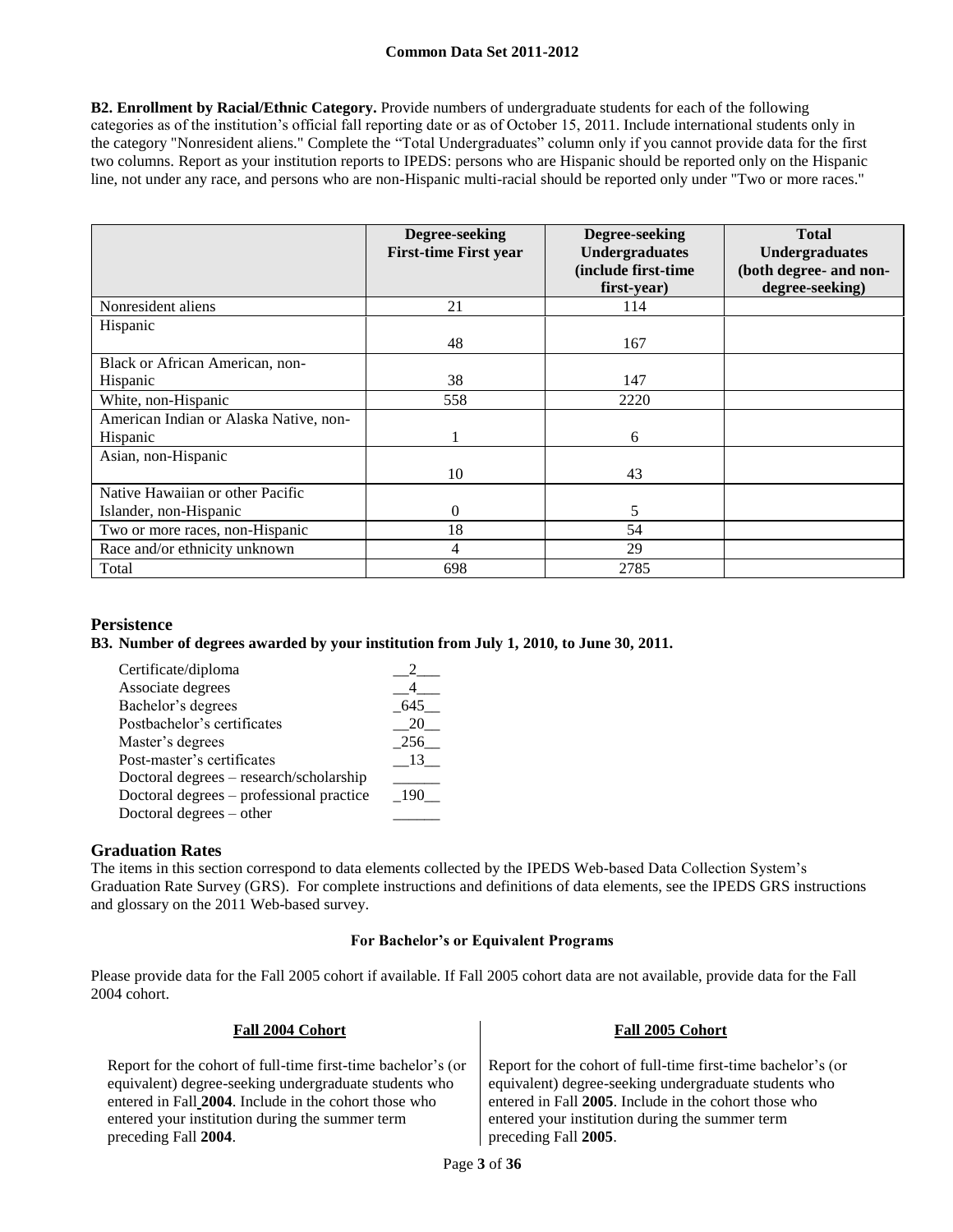**B4.** Initial **2004** cohort of first-time, full-time bachelor's (or equivalent) degree-seeking undergraduate students; total all students: **B4.** Initial **2005** cohort of first-time, full-time bachelor's (or equivalent) degree-seeking undergraduate students; total all students: \_\_\_\_\_\_673\_\_\_\_\_\_\_\_\_\_ **B5.** Of the initial **2004** cohort, how many did not persist and did not graduate for the following reasons: death, permanent disability, or service in the armed forces, foreign aid service of the federal government, or official church missions; total allowable exclusions: \_\_\_\_\_\_\_\_\_\_\_\_\_\_\_\_\_\_\_\_\_\_ **B5.** Of the initial **2005** cohort, how many did not persist and did not graduate for the following reasons: death, permanent disability, or service in the armed forces, foreign aid service of the federal government, or official church missions; total allowable exclusions:  $\Box$ 1 **B6.** Final **2004**cohort, after adjusting for allowable exclusions: **B6.** Final **2005** cohort, after adjusting for allowable exclusions: 672 (Subtract question B5 from question B4) (Subtract question B5 from question B4) **B7.** Of the initial **2004** cohort, how many completed the program in four years or less (by August 31, 2008): \_\_\_\_\_\_\_\_\_\_\_ **B7.** Of the initial **2005** cohort, how many completed the program in four years or less (by August 31, 2009):  $-421$ **B8**. Of the initial **2004** cohort, how many completed the program in more than four years but in five years or less (after August 31, 2008 and by August 31, 2009): \_\_\_\_\_\_\_\_\_\_\_\_\_\_\_\_\_ **B8**. Of the initial **2005** cohort, how many completed the program in more than four years but in five years or less (after August 31, 2009 and by August 31, 2010): \_\_\_\_47\_\_\_\_\_\_\_\_ **B9.** Of the initial **2004** cohort, how many completed the program in more than five years but in six years or less (after August 31, 2009 and by August 31, 2010): \_\_\_\_\_\_\_\_\_\_\_\_\_\_ **B9.** Of the initial **2005** cohort, how many completed the program in more than five years but in six years or less (after August 31, 2010 and by August 31, 2011):  $8$ **B10**. Total graduating within six years (sum of questions B7, B8, and B9): **B10**. Total graduating within six years (sum of questions B7, B8, and B9): \_\_\_\_\_\_476\_\_\_\_\_\_\_ **B11.** Six-year graduation rate for **2004** cohort (question B10 divided by question B6): \_\_\_\_\_\_\_\_\_\_\_\_ % **B11.** Six-year graduation rate for **2005** cohort (question B10 divided by question B6): \_\_\_\_\_70.8\_\_\_\_\_ %

## **For Two-Year Institutions**

Please provide data for the 2008 cohort if available. If 2008 cohort data are not available, provide data for the 2007 cohort.

| 2007 Cohort                                                                                                             | 2008 Cohort                                                                                               |
|-------------------------------------------------------------------------------------------------------------------------|-----------------------------------------------------------------------------------------------------------|
| <b>B12.</b> Initial 2007 cohort, total of first-time, full-time                                                         | <b>B12.</b> Initial 2008 cohort, total of first-time, full-time                                           |
| degree/certificate-seeking students:                                                                                    | degree/certificate-seeking students:                                                                      |
| <b>B13.</b> Of the initial 2007 cohort, how many did not persist                                                        | <b>B13.</b> Of the initial 2008 cohort, how many did not persist                                          |
| and did not graduate for the following reasons: death,                                                                  | and did not graduate for the following reasons: death,                                                    |
| permanently disability, or service in the armed forces,                                                                 | permanently disability, or service in the armed forces,                                                   |
| foreign aid service of the federal government, or official                                                              | foreign aid service of the federal government, or official                                                |
| church missions; total allowable exclusions:                                                                            | church missions; total allowable exclusions:                                                              |
| <b>B14.</b> Final 2007 cohort, after adjusting for allowable<br>exclusions<br>(Subtract question B13 from question B12) | <b>B14.</b> Final 2008 cohort, after adjusting for allowable<br>(Subtract question B13 from question B12) |
| <b>B15.</b> Completers of programs of less than two years                                                               | <b>B15.</b> Completers of programs of less than two years                                                 |
| duration (total):                                                                                                       | duration (total):                                                                                         |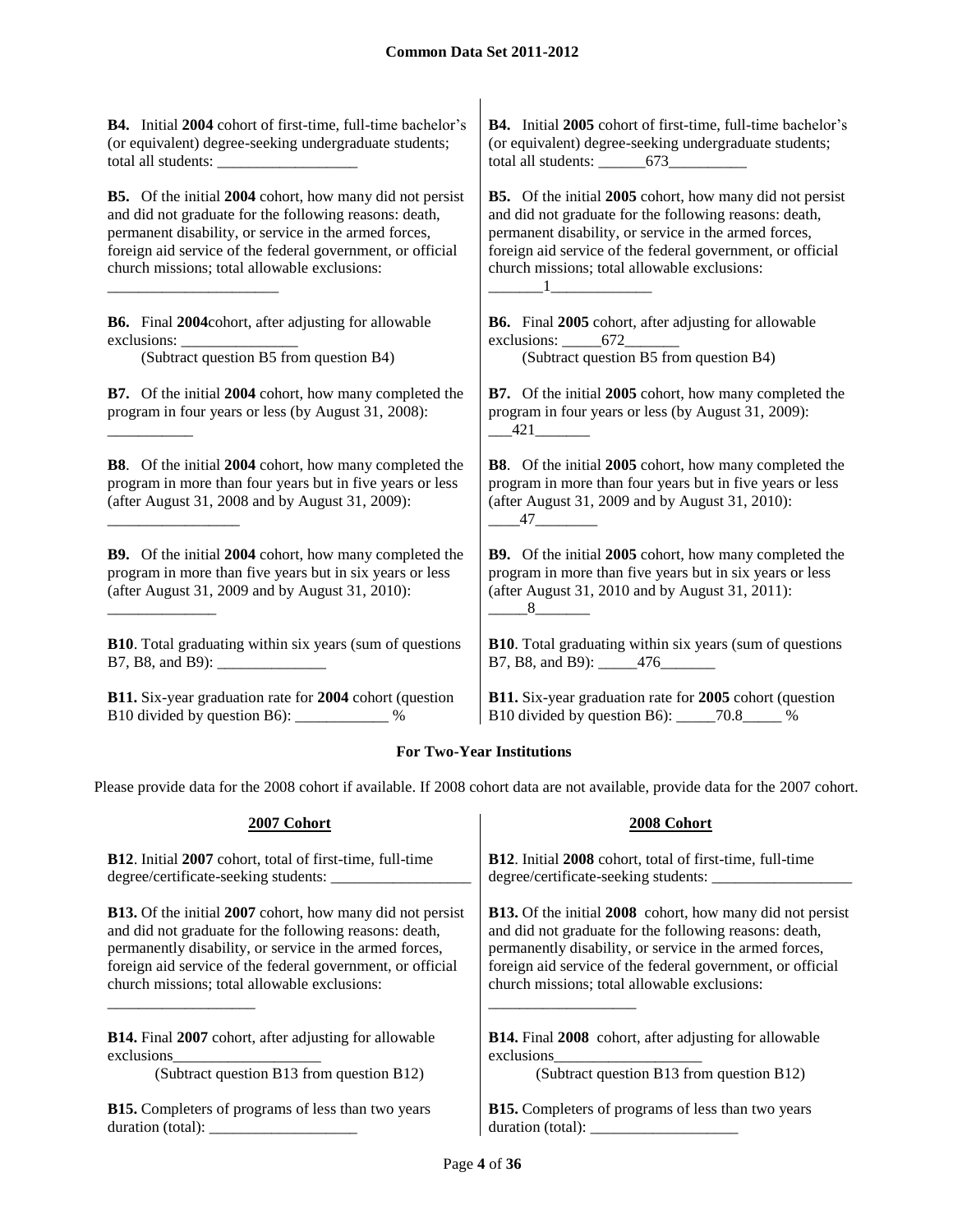$\overline{1}$ 

| <b>B16.</b> Completers of programs of less than two years        | <b>B16.</b> Completers of programs of less than two years                                                                                                                                                                                                                                                                                                                                                                           |
|------------------------------------------------------------------|-------------------------------------------------------------------------------------------------------------------------------------------------------------------------------------------------------------------------------------------------------------------------------------------------------------------------------------------------------------------------------------------------------------------------------------|
| within 150 percent of normal time:                               | within 150 percent of normal time:                                                                                                                                                                                                                                                                                                                                                                                                  |
| <b>B17.</b> Completers of programs of at least two but less than | B17. Completers of programs of at least two but less than                                                                                                                                                                                                                                                                                                                                                                           |
| four years (total): $\frac{1}{2}$                                | four years (total): $\frac{1}{\frac{1}{2} \cdot \frac{1}{2} \cdot \frac{1}{2} \cdot \frac{1}{2} \cdot \frac{1}{2} \cdot \frac{1}{2} \cdot \frac{1}{2} \cdot \frac{1}{2} \cdot \frac{1}{2} \cdot \frac{1}{2} \cdot \frac{1}{2} \cdot \frac{1}{2} \cdot \frac{1}{2} \cdot \frac{1}{2} \cdot \frac{1}{2} \cdot \frac{1}{2} \cdot \frac{1}{2} \cdot \frac{1}{2} \cdot \frac{1}{2} \cdot \frac{1}{2} \cdot \frac{1}{2} \cdot \frac{1}{2$ |
| <b>B18.</b> Completers of programs of at least two but less than | <b>B18.</b> Completers of programs of at least two but less than                                                                                                                                                                                                                                                                                                                                                                    |
| four-years within 150 percent of normal time:                    | four-years within 150 percent of normal time:                                                                                                                                                                                                                                                                                                                                                                                       |
| <b>B19.</b> Total transfers-out (within three years) to other    | <b>B19.</b> Total transfers-out (within three years) to other                                                                                                                                                                                                                                                                                                                                                                       |
|                                                                  |                                                                                                                                                                                                                                                                                                                                                                                                                                     |
| <b>B20.</b> Total transfers to two-year institutions:            | <b>B20.</b> Total transfers to two-year institutions:                                                                                                                                                                                                                                                                                                                                                                               |
|                                                                  |                                                                                                                                                                                                                                                                                                                                                                                                                                     |
| <b>B21.</b> Total transfers to four-year institutions:           | <b>B21.</b> Total transfers to four-year institutions:                                                                                                                                                                                                                                                                                                                                                                              |
|                                                                  |                                                                                                                                                                                                                                                                                                                                                                                                                                     |

## **Retention Rates**

Report for the cohort of all full-time, first-time bachelor's (or equivalent) degree-seeking undergraduate students who entered in Fall 2010 (or the preceding summer term). The initial cohort may be adjusted for students who departed for the following reasons: death, permanent disability, or service in the armed forces, foreign aid service of the federal government or official church missions. No other adjustments to the initial cohort should be made.

**B22.** For the cohort of all full-time bachelor's (or equivalent) degree-seeking undergraduate students who entered your institution as freshmen in Fall 2010 (or the preceding summer term), what percentage was enrolled at your institution as of the date your institution calculates its official enrollment in Fall 2011? \_\_\_\_81.0\_\_\_\_\_ %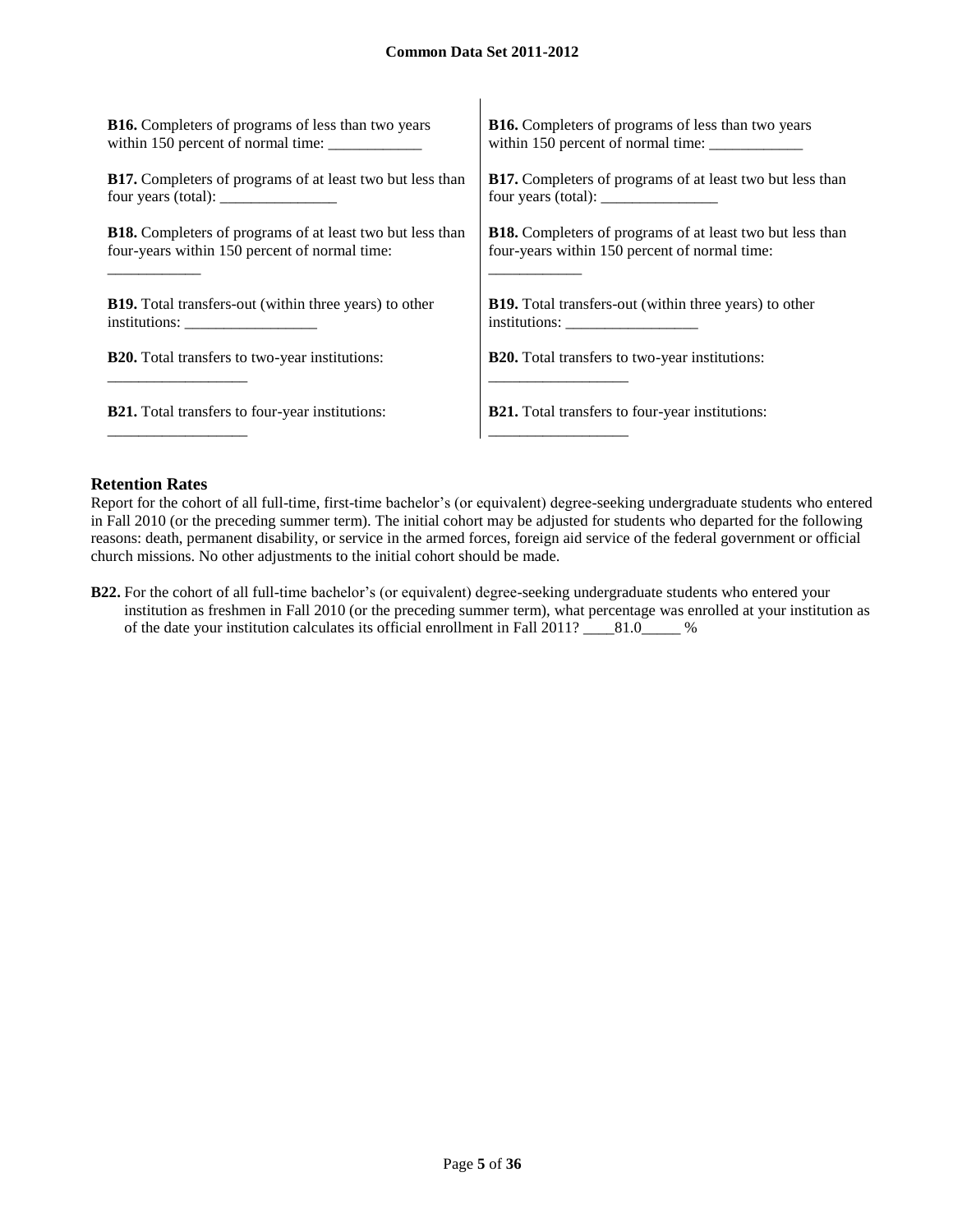# **C. FIRST-TIME, FIRST-YEAR (FRESHMAN) ADMISSION**

## **Applications**

**C1. First-time, first-year (freshman) students:** Provide the number of degree-seeking, first-time, first-year students who applied, were admitted, and enrolled (full- or part-time) in Fall 2011. Include early decision, early action, and students who began studies during summer in this cohort. Applicants should include only those students who fulfilled the requirements for consideration for admission (i.e., who completed actionable applications) and who have been notified of one of the following actions: admission, non-admission, placement on waiting list, or application withdrawn (by applicant or institution). Admitted applicants should include wait-listed students who were subsequently offered admission.

| Total first-time, first-year (freshman) men who applied                                                                                        | 2579                      |     |
|------------------------------------------------------------------------------------------------------------------------------------------------|---------------------------|-----|
| Total first-time, first-year (freshman) women who applied                                                                                      | 2839                      |     |
| Total first-time, first-year (freshman) men who were admitted                                                                                  | $-1839$ <sub>______</sub> |     |
| Total first-time, first-year (freshman) women who were admitted                                                                                | $-2188$ <sub>_____</sub>  |     |
|                                                                                                                                                |                           |     |
| Total part-time, first-time, first-year (freshman) men who enrolled ______0_____                                                               |                           |     |
| Total full-time, first-time, first-year (freshman) women who enrolled<br>Total part-time, first-time, first-year (freshman) women who enrolled |                           | 377 |
|                                                                                                                                                |                           |     |

**C2. Freshman wait-listed students (students who met admission requirements but whose final admission was contingent on space availability)**

Do you have a policy of placing students on a waiting list?  $\Box$  Yes X No If yes, please answer the questions below for Fall 2011 admissions:

Number of qualified applicants offered a place on waiting list Number accepting a place on the waiting list Number of wait-listed students admitted \_\_\_\_\_

Is your waiting list ranked?

If yes, do you release that information to students? Do you release that information to school counselors?

## **Admission Requirements**

## **C3. High school completion requirement**

Check the appropriate box to identify your high school completion requirement for degree-seeking entering students:

- X High school diploma is required and GED is accepted
- $\Box$  High school diploma is required and GED is not accepted
- $\Box$  High school diploma or equivalent is not required

#### **C4. Does your institution require or recommend a general college-preparatory program for degree-seeking students?**

- $\Box$  Require
- X Recommend

Neither require nor recommend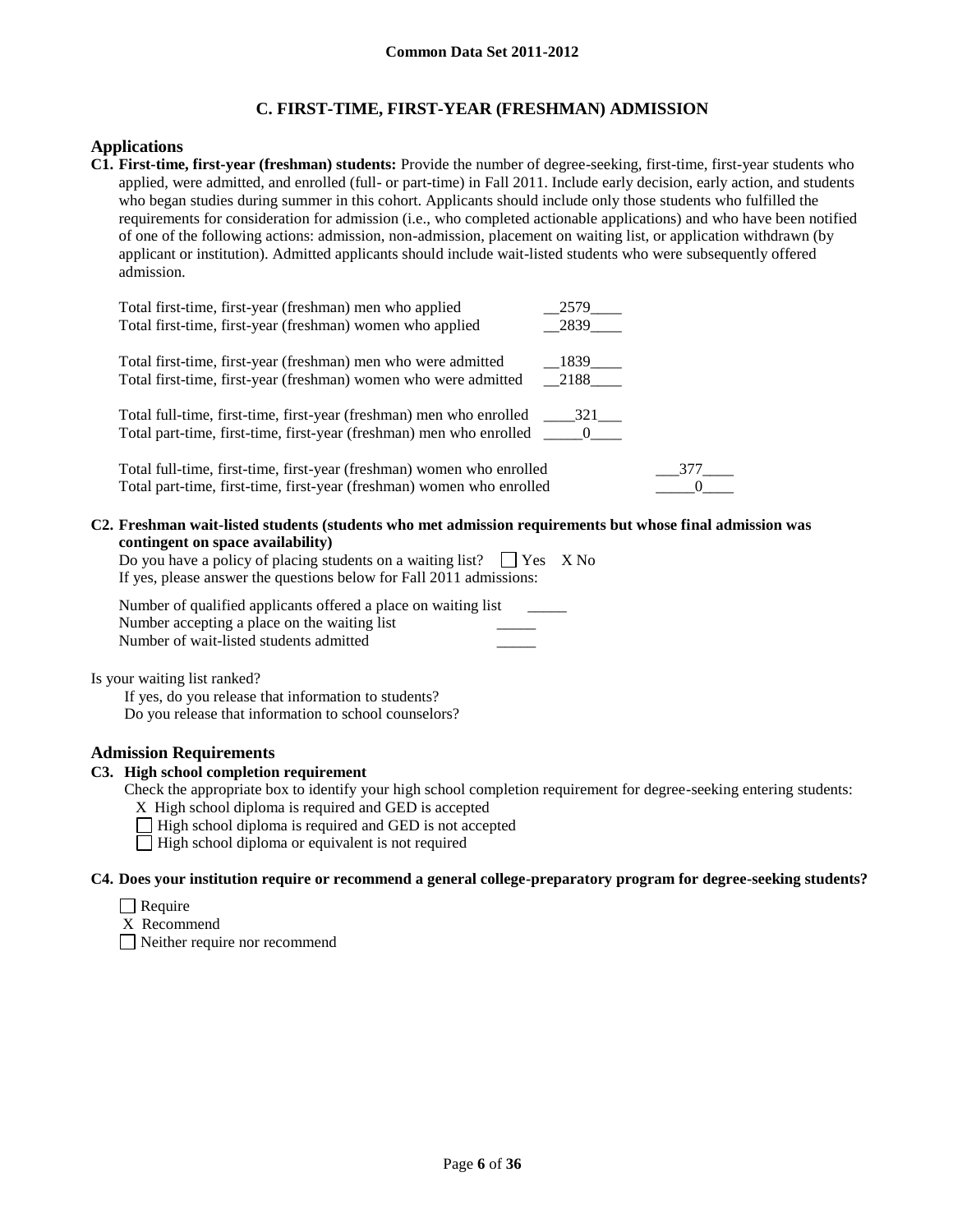**C5. Distribution of high school units required and/or recommended.** Specify the distribution of academic high school course units required and/or recommended of all or most degree-seeking students using Carnegie units (one unit equals one year of study or its equivalent). If you use a different system for calculating units, please convert.

|                                  | <b>Units Required</b>       | <b>Units Recommended</b> |
|----------------------------------|-----------------------------|--------------------------|
| Total academic units             | 16                          | 19                       |
| English                          | 4                           | $\overline{4}$           |
| <b>Mathematics</b>               | 3                           | 4                        |
| Science                          | $\overline{2}$              | 3                        |
| Of these, units that must be lab | $\mathfrak{D}$              | 3                        |
| Foreign language                 | $\mathcal{D}_{\mathcal{L}}$ | $\mathfrak{D}$           |
| Social studies                   |                             |                          |
| History                          | $\mathfrak{D}$              | $\mathcal{D}$            |
| Academic electives               | 3                           | 3                        |
| Computer Science                 |                             |                          |
| Visual/Performing Arts           |                             |                          |
| Other (specify)                  |                             |                          |

### **Basis for Selection**

**C6.** Do you have an open admission policy, under which virtually all secondary school graduates or students with GED equivalency diplomas are admitted without regard to academic record, test scores, or other qualifications? If so, check which applies:

Open admission policy as described above for all students \_\_\_

Open admission policy as described above for most students, but

selective admission for out-of-state students \_\_\_

selective admission to some programs \_\_\_ other (explain) \_

**C7. Relative importance of each of the following academic and nonacademic factors in your first-time, first-year, degree-seeking (freshman) admission decisions.**

|                                  | <b>Very Important</b> | Important | <b>Considered</b> | <b>Not Considered</b> |
|----------------------------------|-----------------------|-----------|-------------------|-----------------------|
| <b>Academic</b>                  |                       |           |                   |                       |
| Rigor of secondary school record | X                     |           |                   |                       |
| Class rank                       |                       | X         |                   |                       |
| Academic GPA                     | X                     |           |                   |                       |
| Standardized test scores         | X                     |           |                   |                       |
| <b>Application Essay</b>         |                       |           | X                 |                       |
| Recommendation                   |                       |           | X                 |                       |
| Nonacademic                      |                       |           |                   |                       |
| Interview                        |                       |           | X                 |                       |
| Extracurricular activities       |                       | X         |                   |                       |
| Talent/ability                   |                       | X         |                   |                       |
| Character/personal qualities     |                       | X         |                   |                       |
| First generation                 |                       |           | X                 |                       |
| Alumni/ae relation               |                       | X         |                   |                       |
| Geographical residence           |                       |           |                   | X                     |
| State residency                  |                       |           |                   | X                     |
| Religious affiliation/commitment |                       |           | X                 |                       |
| Racial/ethnic status             |                       |           | X                 |                       |
| Volunteer work                   |                       |           | X                 |                       |
| Work experience                  |                       |           |                   | X                     |
| Level of applicant's interest    |                       |           | X                 |                       |
| <b>SAT and ACT Policies</b>      |                       |           |                   |                       |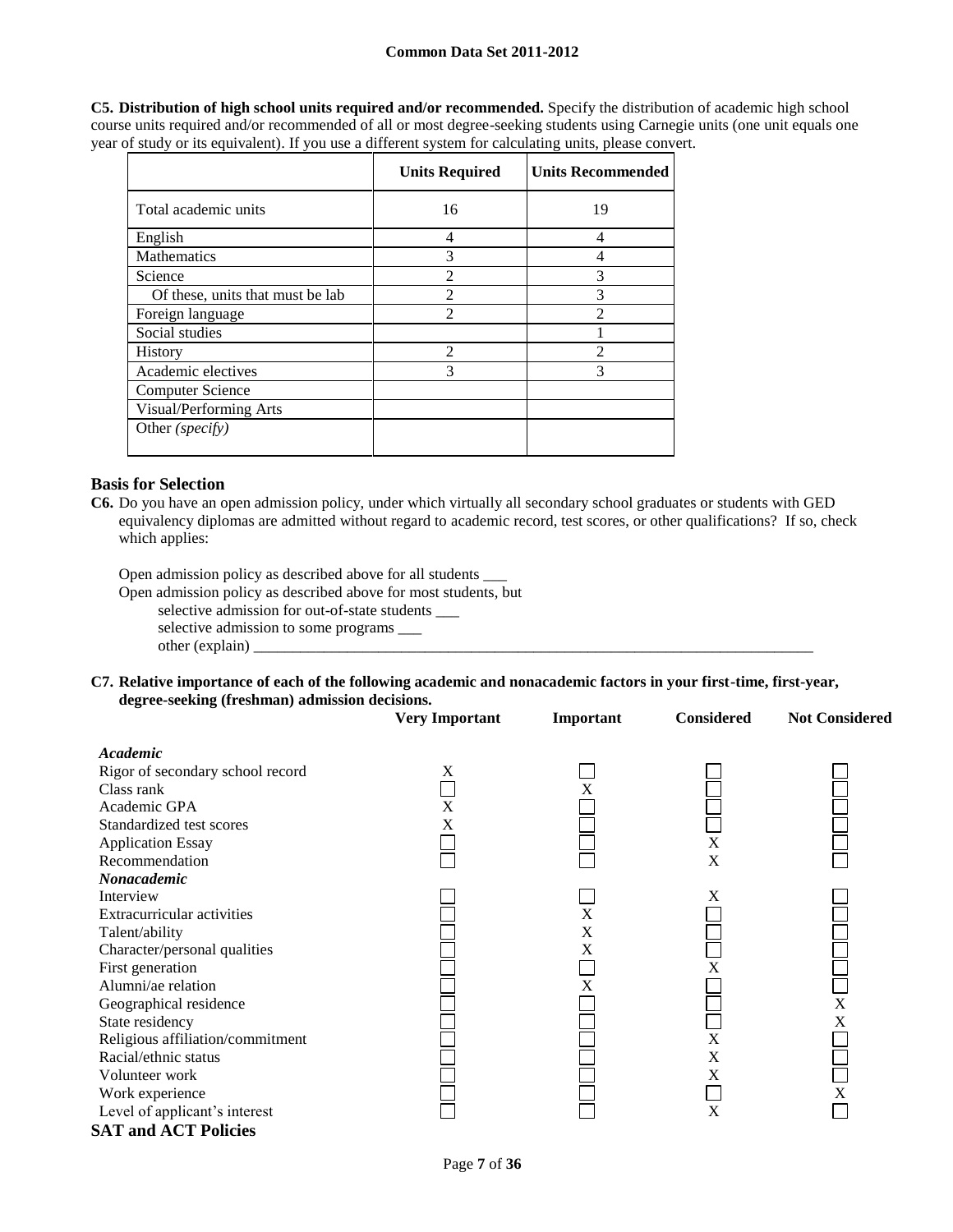#### **C8. Entrance exams**

A. Does your institution make use of SAT, ACT, or SAT Subject Test scores in **admission** decisions for first-time, first-year, degree-seeking applicants?  $X$  Yes  $\Box$  No

If yes, place check marks in the appropriate boxes below to reflect your institution's policies for use in admission for **Fall 2013.**



B. If your institution will make use of the ACT in admission decisions for first-time, first-year, degree-seeking applicants for Fall 2013, please indicate which ONE of the following applies (regardless of whether the writing score will be used in the admissions process):

\_\_\_ ACT with Writing component required

\_X\_ ACT with Writing component recommended.

\_\_\_ ACT with or without Writing component accepted

C. Please indicate how your institution will use the SAT or ACT essay component; check all that apply.

|                                              | SAT essay | ACT essay |
|----------------------------------------------|-----------|-----------|
| For admission                                |           |           |
| For placement                                |           |           |
| For advising                                 |           |           |
| In place of an application essay             |           |           |
| As a validity check on the application essay |           |           |
| No college policy as of now                  | x         |           |
| Not using essay component                    |           |           |

- D. In addition, does your institution use applicants' test scores for academic advising?  $\frac{\text{yes }X}{\text{no}}$
- E. Latest date by which SAT or ACT scores must be received for fall-term admission\_ Latest date by which SAT Subject Test scores must be received for fall-term admission
- F. If necessary, use this space to clarify your test policies (e.g., if tests are recommended for some students, or if tests are not required of some students):  $\Box$
- G. Please indicate which tests your institution uses for **placement (e.g., state tests):**

| SAT                       |   |
|---------------------------|---|
| <b>ACT</b>                |   |
| <b>SAT Subject Tests</b>  |   |
| AP                        | X |
| <b>CLEP</b>               | X |
| <b>Institutional Exam</b> | X |
| State Exam (specify):     |   |

## **Freshman Profile**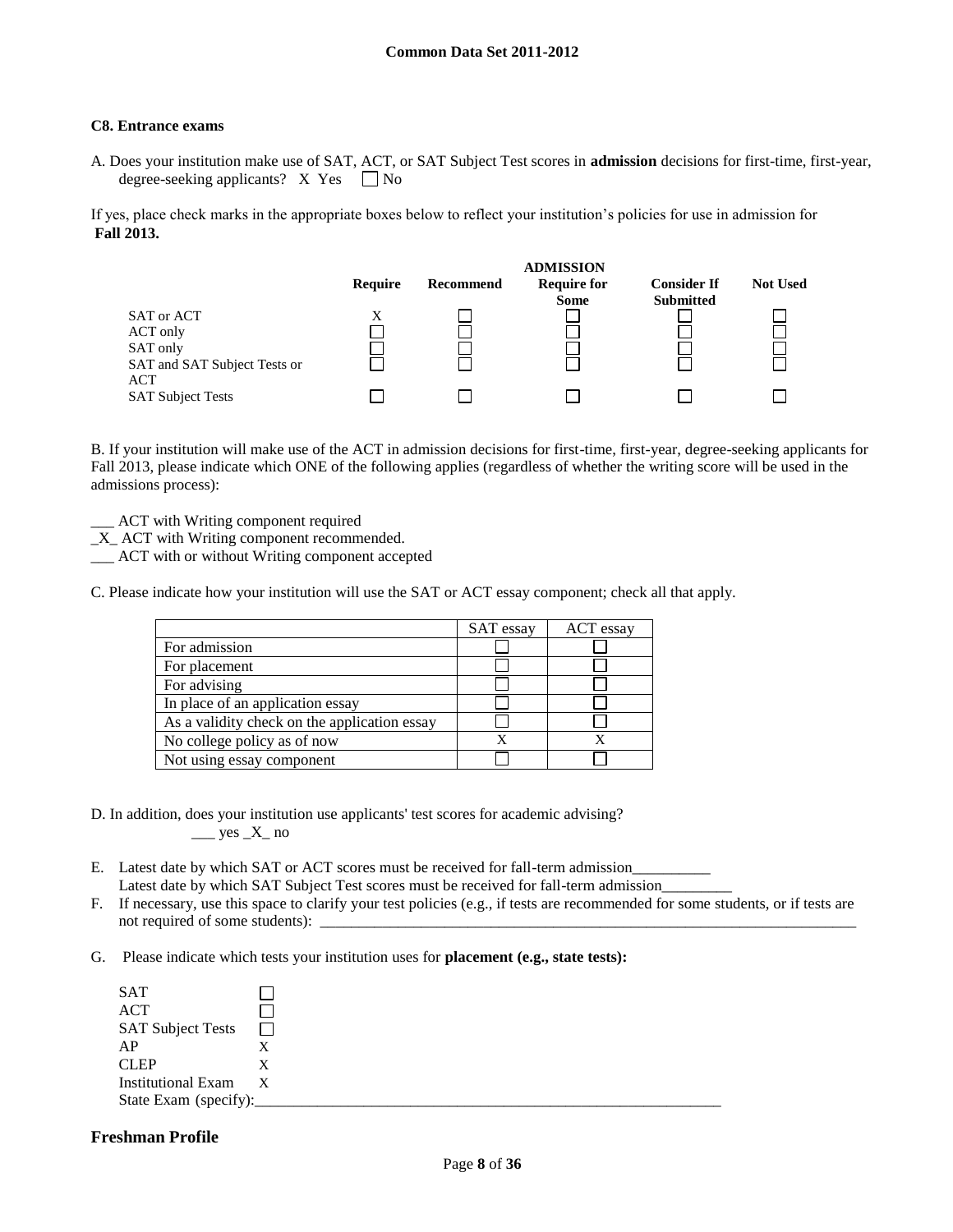Provide percentages for **ALL enrolled, degree-seeking, full-time and part-time, first-time, first-year (freshman) students**  enrolled in Fall 2011, including students who began studies during summer, international students/nonresident aliens, and students admitted under special arrangements.

**C9. Percent and number of first-time, first-year (freshman) students enrolled in Fall 2011 who submitted national standardized (SAT/ACT) test scores.** Include information for **ALL enrolled, degree-seeking, first-time, first-year (freshman) students who submitted test scores**. Do not include partial test scores (e.g., mathematics scores but not critical reading for a category of students) or combine other standardized test results (such as TOEFL) in this item. Do not convert SAT scores to ACT scores and vice versa.

The 25th percentile is the score that 25 percent scored at or below; the 75th percentile score is the one that 25 percent scored at or above.

| Percent submitting SAT scores | Number submitting SAT scores | 331  |
|-------------------------------|------------------------------|------|
| Percent submitting ACT scores | Number submitting ACT scores | -484 |

|                             | 25th Percentile | <b>75th Percentile</b> |
|-----------------------------|-----------------|------------------------|
| <b>SAT Critical Reading</b> | 490             | 610                    |
| <b>SAT Math</b>             | 490             | 610                    |
| <b>SAT Writing</b>          | 470             | 590                    |
| <b>SAT Essay</b>            |                 |                        |
| <b>ACT</b> Composite        | 23              | 29                     |
| <b>ACT Math</b>             | 23              | 28                     |
| <b>ACT</b> English          | 23              | 30                     |
| <b>ACT Writing</b>          |                 |                        |

Percent of first-time, first-year (freshman) students with scores in each range:

|         | <b>SAT Critical Reading</b> | <b>SAT Math</b> | <b>SAT Writing</b> |
|---------|-----------------------------|-----------------|--------------------|
| 700-800 |                             |                 |                    |
| 600-699 | 27                          | 26              |                    |
| 500-599 | 39                          | 42              | 40                 |
| 400-499 | 29                          | 25              | 33                 |
| 300-399 |                             |                 |                    |
| 200-299 |                             |                 |                    |
|         | 100%                        | 100%            | 100%               |

|           | <b>ACT</b><br>Composite | <b>ACT English</b> | <b>ACT Math</b> |
|-----------|-------------------------|--------------------|-----------------|
| $30 - 36$ | 19                      | 27                 |                 |
| 24-29     | 53                      | 4 <sub>1</sub>     |                 |
| 18-23     | 27                      | 29                 |                 |
| $12 - 17$ |                         |                    |                 |
| $6 - 11$  |                         |                    |                 |
| Below 6   |                         |                    |                 |
|           | 100%                    | 100%               | 100%            |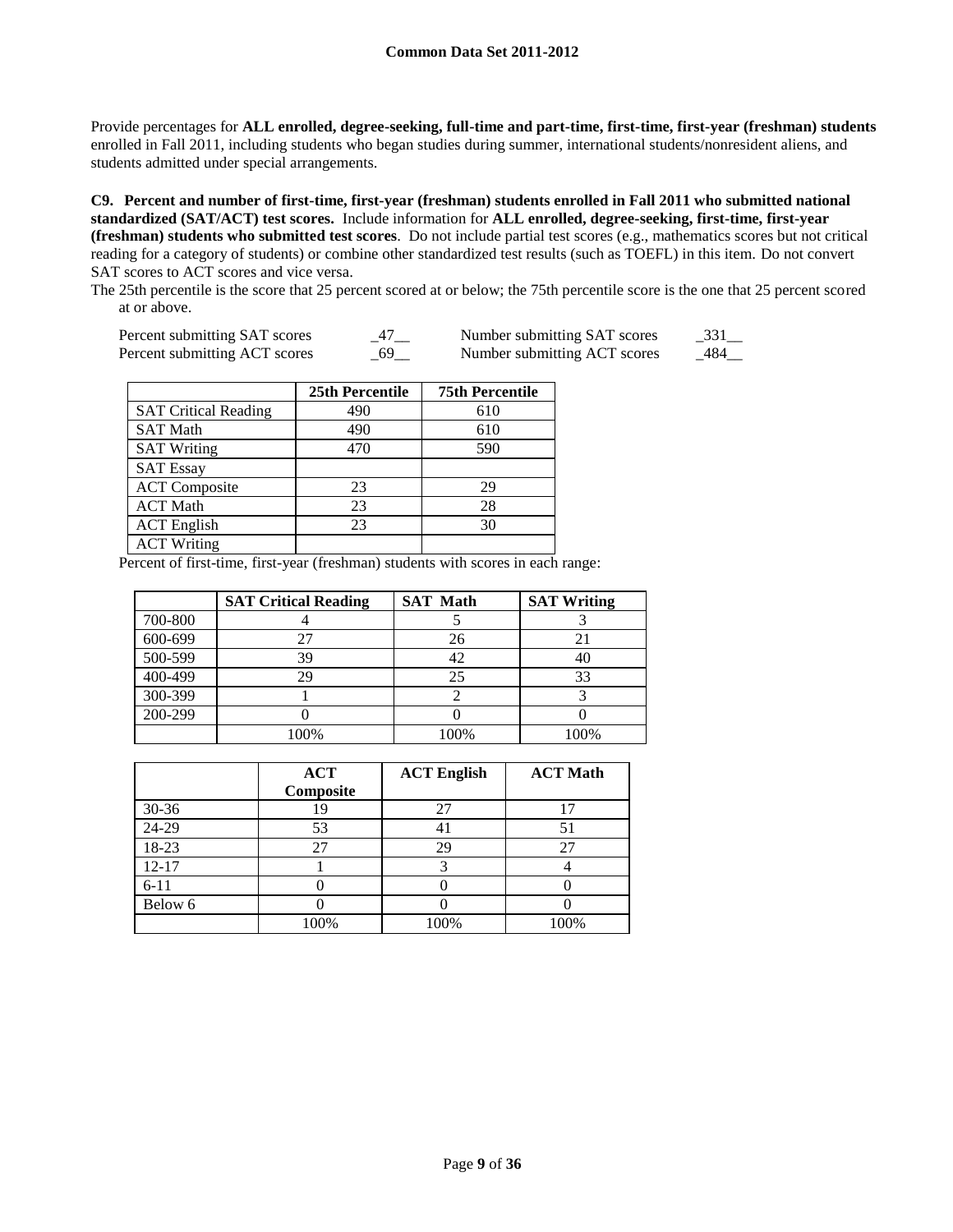## **C10. Percent of all degree-seeking, first-time, first-year (freshman) students who had high school class rank within each of the following ranges (report information for those students from whom you collected high school rank information).**

Percent in top tenth of high school graduating class \_\_\_\_\_\_\_\_\_\_\_\_\_\_\_\_\_\_\_\_\_\_\_\_\_\_\_\_ Percent in top quarter of high school graduating class \_\_64 \_\_<br>Percent in top half of high school graduating class \_\_90 \_\_ Percent in top half of high school graduating class \_90 \_\_ Percent in bottom half of high school graduating class Percent in bottom quarter of high school graduating class 1 Percent of total first-time, first-year (freshman) students who submitted high school class rank: 75  $\{$  Top half + bottom half = 100%.

**C11. Percentage of all enrolled, degree-seeking, first-time, first-year (freshman) students who had high school gradepoint averages within each of the following ranges (using 4.0 scale). Report information only for those students from whom you collected high school GPA.**

| Percent who had GPA of 3.75 and higher    | 43  |
|-------------------------------------------|-----|
| Percent who had GPA between 3.50 and 3.74 | 18  |
| Percent who had GPA between 3.25 and 3.49 | 18  |
| Percent who had GPA between 3.00 and 3.24 | -13 |
| Percent who had GPA between 2.50 and 2.99 |     |
| Percent who had GPA between 2.0 and 2.49  |     |
| Percent who had GPA between 1.0 and 1.99  |     |
| Percent who had GPA below 1.0             |     |
|                                           |     |

## **C12. Average high school GPA of all degree-seeking, first-time, first-year (freshman) students who submitted GPA:**  $-3.63$ <sub>—</sub>

Percent of total first-time, first-year (freshman) students who submitted high school GPA: 96 %

## **Admission Policies**

#### **C13. Application fee**

| Does your institution have an application fee?       | $\Box$ Yes $X$ No    |  |
|------------------------------------------------------|----------------------|--|
| Amount of application fee:                           |                      |  |
| Can it be waived for applicants with financial need? | $\Box$ Yes $\Box$ No |  |

# **If you have an application fee and an on-line application option, please indicate policy for students who apply on-line: Same fee: \_\_\_\_**

| <b>Free:</b> |  |
|--------------|--|
| Reduced:     |  |

## **Can on-line application fee be waived for applicants with financial need? Yes/no**

## **C14. Application closing date**

| Does your institution have an application closing date? | $\Box$ Yes | X No |
|---------------------------------------------------------|------------|------|
| Application closing date (fall):                        |            |      |
| Priority date: $\_\_12/1$                               |            |      |

# **C15.** Are first-time, first-year students accepted for terms other than the fall?  $X$  Yes  $\Box$  No

## **C16. Notification to applicants of admission decision sent** *(fill in one only)*

| On a rolling basis beginning (date): $\_\$ 10/1 |  |
|-------------------------------------------------|--|
| By $(data)$ :                                   |  |
| Other:                                          |  |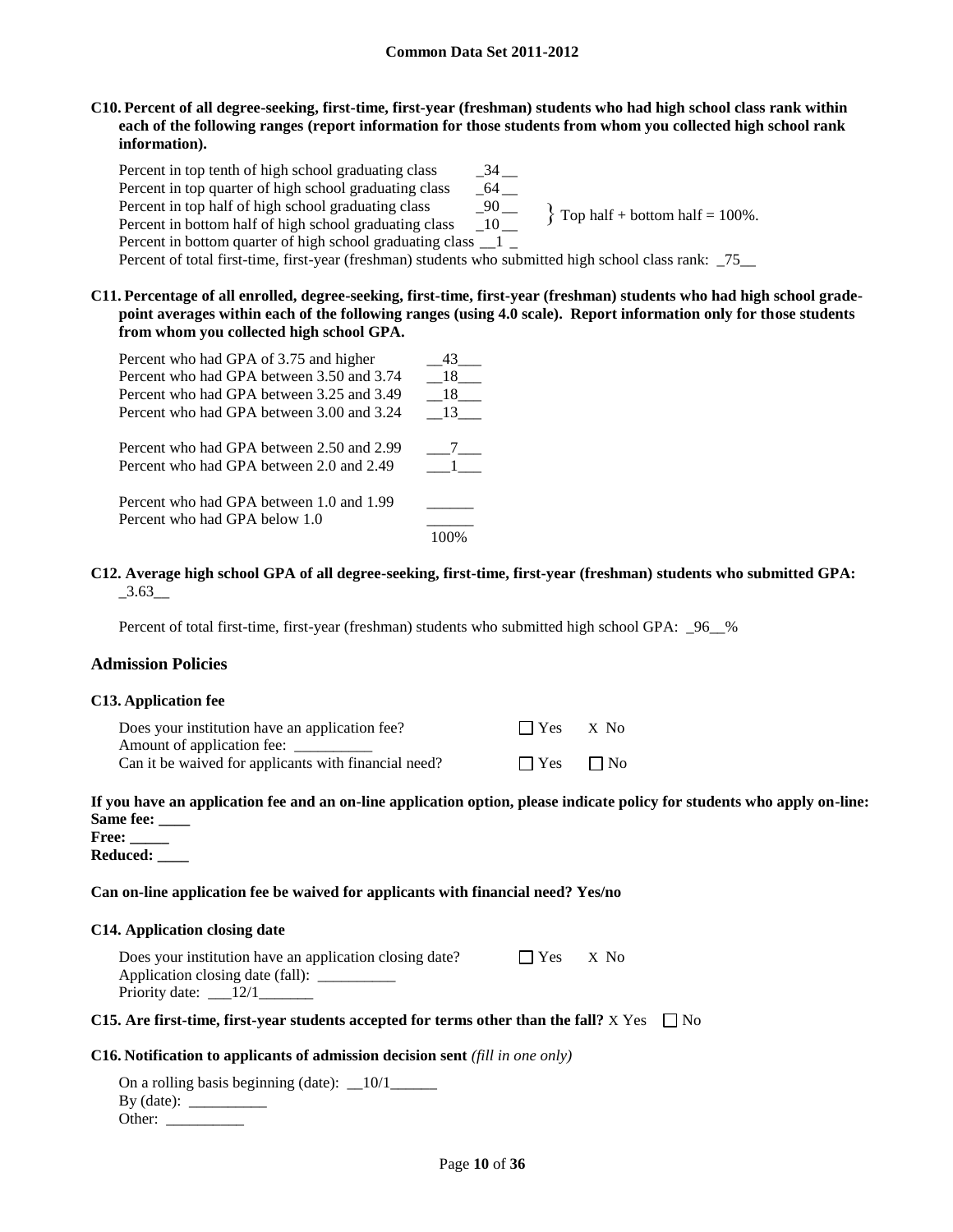#### **C17. Reply policy for admitted applicants** *(fill in one only)*

Must reply by (date): No set date: Must reply by May 1 or within  $\_\_4\_\_$  weeks if notified thereafter Other: Deadline for housing deposit (MMDD): \_\_\_5/1\_\_\_\_ Amount of housing deposit:  $$100$ Refundable if student does not enroll? \_X\_ Yes, in full \_\_\_ Yes, in part  $\_\_\_\_\$  No

**C18. Deferred admission:** Does your institution allow students to postpone enrollment after admission?

 $X$  Yes  $\Box$  No

If yes, maximum period of postponement: \_\_1 year\_\_\_

**C19. Early admission of high school students:** Does your institution allow high school students to enroll as full-time, firsttime, first-year (freshman) students one year or more before high school graduation?  $\square$  Yes X No

**C20. Common Application:** Question removed from CDS. (Initiated during 2006-2007 cycle)

#### **Early Decision and Early Action Plans**

| <b>C21. Early decision:</b> Does your institution offer an early decision plan (an admission plan that permits students to apply and |  |  |
|--------------------------------------------------------------------------------------------------------------------------------------|--|--|
| be notified of an admission decision well in advance of the regular notification date and that asks students to commit to            |  |  |
| attending if accepted) for first-time, first-year (freshman) applicants for fall enrollment? $\square$ Yes $\times$ No               |  |  |

| If "yes," please complete the following:                                                                                      |  |
|-------------------------------------------------------------------------------------------------------------------------------|--|
| First or only early decision plan closing date<br>First or only early decision plan notification date                         |  |
| Other early decision plan closing date<br>Other early decision plan notification date                                         |  |
| For the Fall 2011 entering class:                                                                                             |  |
| Number of early decision applications received by your institution<br>Number of applicants admitted under early decision plan |  |
| Please provide significant details about your early decision plan:                                                            |  |

**C22. Early action:** Do you have a nonbinding early action plan whereby students are notified of an admission decision well in advance of the regular notification date but do not have to commit to attending your college?

\_\_\_\_\_\_\_\_\_\_\_\_\_\_\_\_\_\_\_\_\_\_\_\_\_\_\_\_\_\_\_\_\_\_\_\_\_\_\_\_\_\_\_\_\_\_\_\_\_\_\_\_\_\_\_\_\_\_\_\_\_\_\_\_\_\_\_\_\_\_\_\_\_\_\_\_\_\_\_\_\_\_\_\_\_\_\_\_\_

Yes X No

If "yes," please complete the following:

Early action closing date Early action notification date \_\_\_\_\_\_\_\_\_\_

Is your early action plan a "restrictive" plan under which you limit students from applying to other early plans?

 $\Box$  Yes  $\Box$  No

## Page **11** of **36 D. TRANSFER ADMISSION**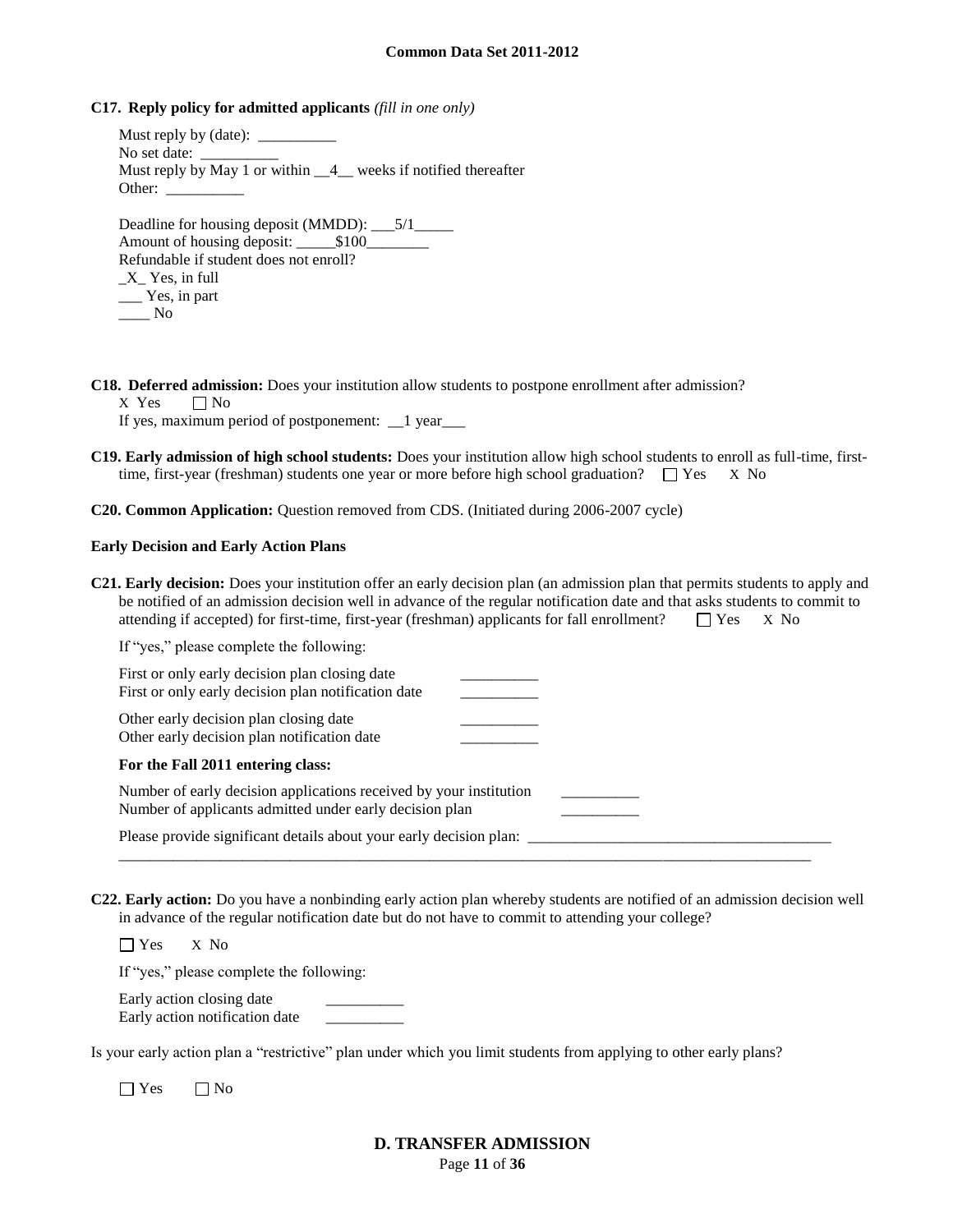# **Fall Applicants**

- **D1.** Does your institution enroll transfer students? X Yes  $\Box$  No (If no, please skip to Section E) If yes, may transfer students earn advanced standing credit by transferring credits earned from course work completed at other colleges/universities?  $X$  Yes  $\Box$  No
- **D2.** Provide the number of students who applied, were admitted, and enrolled as degree-seeking transfer students in Fall 2011.

|       | <b>Applicants</b> | <b>Admitted Applicants</b> | <b>Enrolled Applicants</b> |
|-------|-------------------|----------------------------|----------------------------|
| Men   | l 38              | 104                        |                            |
| Women | 304               | 267                        | 125                        |
| Total |                   | 271                        | 168                        |

## **Application for Admission**

- **D3.** Indicate terms for which transfers may enroll: X Fall Winter X Spring X Summer
- **D4.** Must a transfer applicant have a minimum number of credits completed or else must apply as an entering freshman? Yes X No

If yes, what is the minimum number of credits and the unit of measure? \_\_\_\_\_\_\_\_\_\_\_\_\_\_\_\_\_\_\_

**D5.** Indicate all items required of transfer students to apply for admission:

|                                                             | <b>Required</b><br>of All | Recommended<br>of All | Recommended<br>of Some | <b>Required of</b><br><b>Some</b> | Not required |
|-------------------------------------------------------------|---------------------------|-----------------------|------------------------|-----------------------------------|--------------|
| High school transcript                                      |                           |                       |                        | Х                                 |              |
| College transcript $(s)$                                    | v                         |                       |                        |                                   |              |
| Essay or personal statement                                 | $\mathbf v$               |                       |                        |                                   |              |
| Interview                                                   |                           | X                     |                        |                                   |              |
| Standardized test scores                                    |                           |                       |                        | X                                 |              |
| Statement of good standing<br>from prior institution( $s$ ) | v                         |                       |                        |                                   |              |

- **D6.** If a minimum high school grade point average is required of transfer applicants, specify  $($ on a 4.0 scale $)$ :
- **D7**. If a minimum college grade point average is required of transfer applicants, specify (on a 4.0 scale): \_\_\_\_\_2.5\_\_\_\_\_
- **D8**. List any other application requirements specific to transfer applicants: \_\_\_\_\_\_\_\_\_\_\_\_\_Certain programs may require a higher GPA for transfer admission.\_\_\_\_\_\_\_\_\_\_\_\_\_\_\_\_\_\_\_\_\_\_\_\_\_\_
- **D9.** List application priority, closing, notification, and candidate reply dates for transfer students. If applications are reviewed on a continuous or rolling basis, place a check mark in the "Rolling admission" column.

|      | <b>Priority Date</b> | <b>Closing Date</b> | <b>Notification Date</b> | <b>Reply Date</b> | <b>Rolling</b><br><b>Admission</b> |
|------|----------------------|---------------------|--------------------------|-------------------|------------------------------------|
| Fall |                      |                     |                          |                   | ∡ ב                                |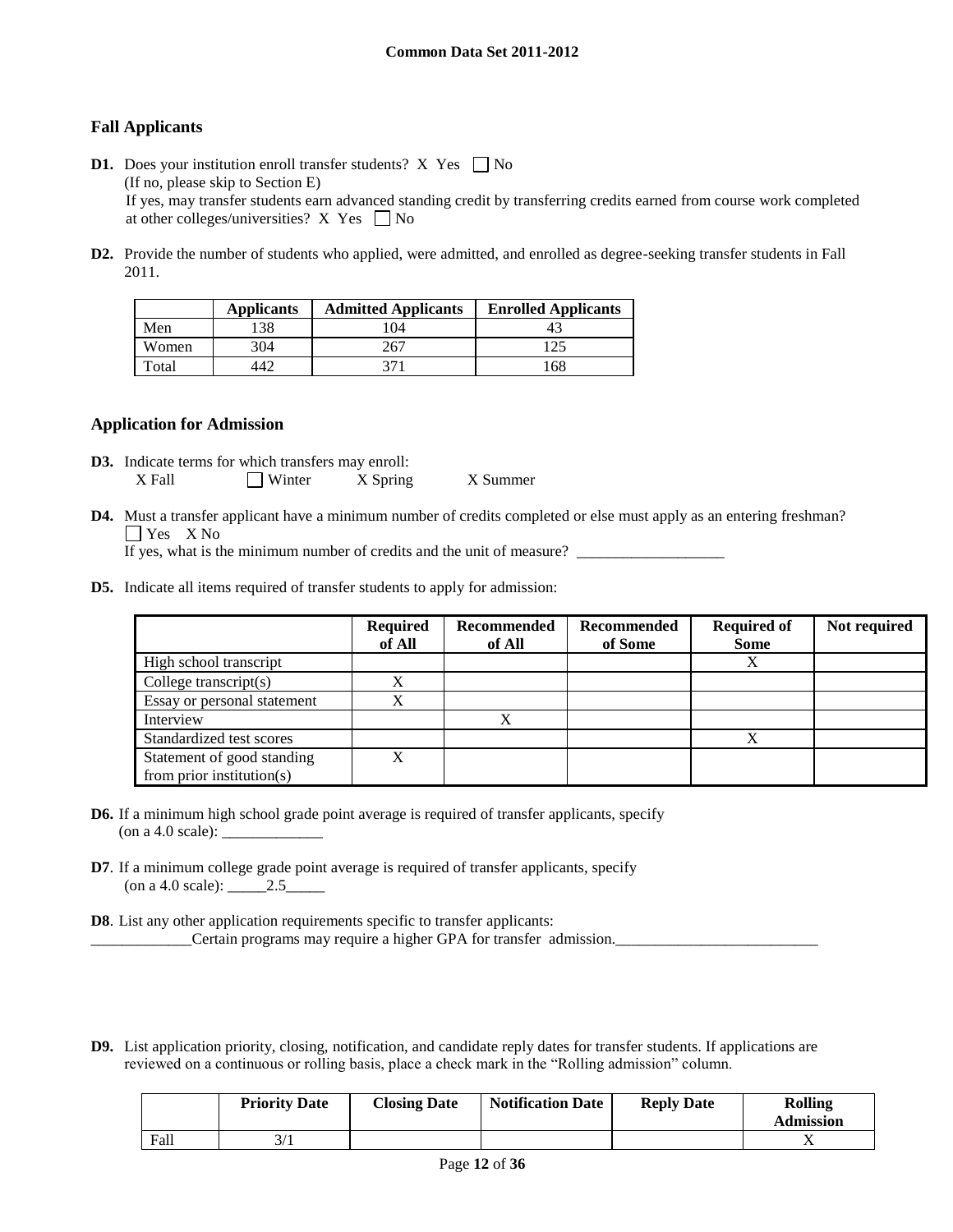| Winter |  |  |                        |
|--------|--|--|------------------------|
| Spring |  |  | $ -$<br>$\overline{ }$ |
| Summer |  |  | $ -$<br>$\overline{ }$ |

**D10.** Does an open admission policy, if reported, apply to transfer students?  $\Box$  Yes X No

**D11**. Describe additional requirements for transfer admission, if applicable: \_Recent academic work is most important.

## **Transfer Credit Policies**

**D12.** Report the lowest grade earned for any course that may be transferred for credit: \_\_\_\_\_\_C-\_\_\_\_\_\_\_\_\_\_

- **D13.** Maximum number of credits or courses that may be transferred from a two-year institution: Number  $\_94$  Unit type  $\_$
- **D14**. Maximum number of credits or courses that may be transferred from a four-year institution: Number 94 Unit type
- **D15.** Minimum number of credits that transfers must complete at your institution to earn an associate degree: \_\_\_\_\_30\_\_\_\_\_\_\_
- **D16.** Minimum number of credits that transfers must complete at your institution to earn a bachelor's degree:  $\frac{30}{2}$
- **D17.** Describe other transfer credit policies:

\_30 of the last 40 credits earned for the degree and half the credits for any major or minor must be in residence. Maximum 4 credits physical education, 12 credits applied music, 4 credits ensemble music transferable. Students enrolled in the College of Engineering may transfer 102 credits maximum. One course in theology must be taken in residence at VU. Credits earned more than 15 years before application for admission are accepted toward graduation on a provisional basis, subject to validation by the first 30 semester hours completed in residence at VU with a 2.0 (C) grade point average.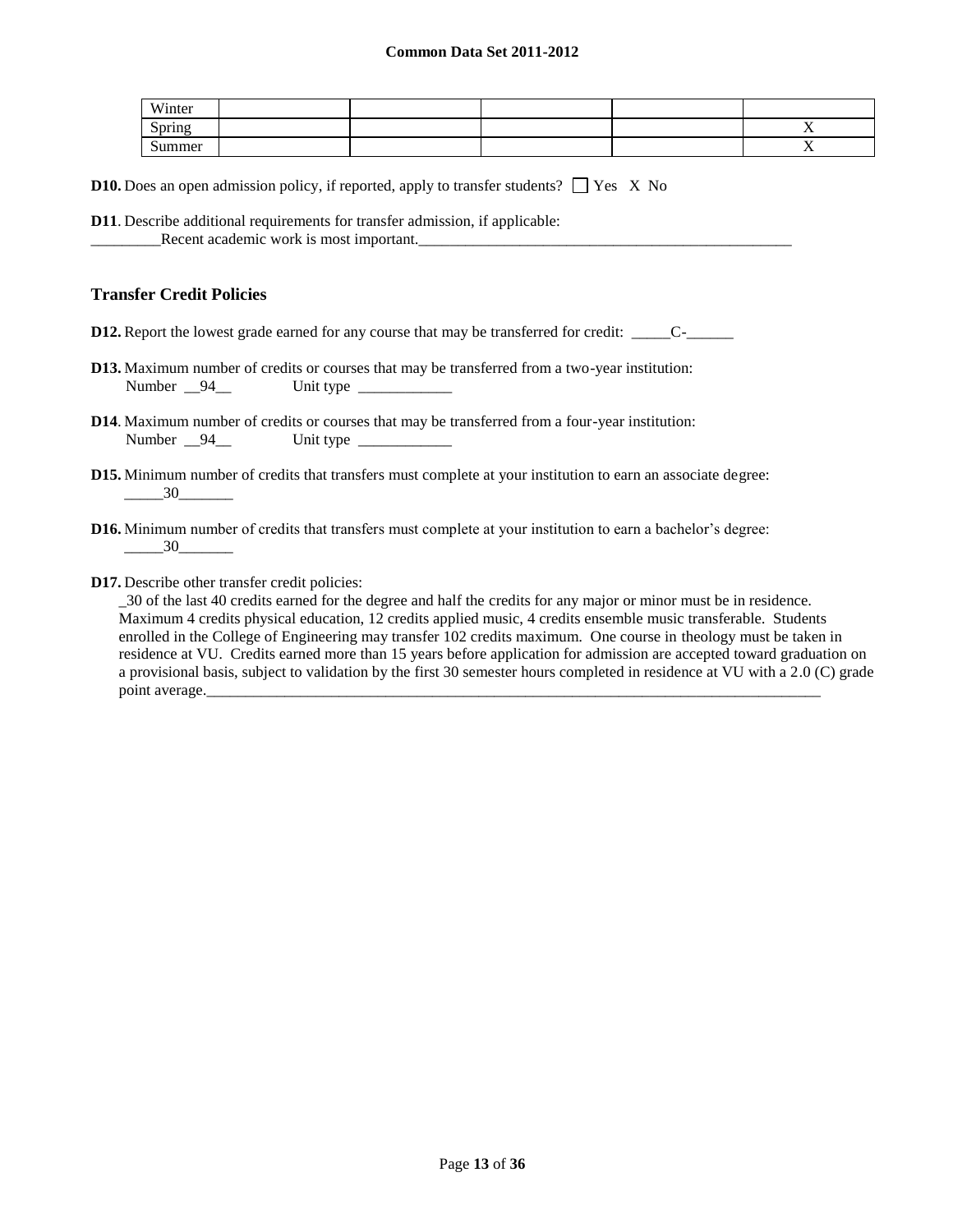# **E. ACADEMIC OFFERINGS AND POLICIES**

**E1. Special study options:** Identify those programs available at your institution. Refer to the glossary for definitions.

- X Accelerated program X Honors program
- X Cooperative education program X Independent study
- X Cross-registration X Internships
- 
- 
- Dual enrollment X Study abroad
- X English as a Second Language (ESL) X Teacher certification program
- $X$  Exchange student program (domestic)  $\Box$  Weekend college
- External degree program
- Other (specify):
- 
- 
- 
- X Distance learning X Liberal arts/career combination
- X Double major X Student-designed major
	-
	-
	-

### **E2. Has been removed from the CDS.**

#### **E3. Areas in which all or most students are required to complete some course work prior to graduation:**

- $\Box$  Arts/fine arts  $X$  Humanities □ Computer literacy △ □ Mathematics
- English (including composition) Philosophy
- X Foreign languages X Sciences (biological or physical)
- 
- History X Social science

X Other (describe): Theology,

Cultural Diversity, Valpo Core, Quantitative Analysis

#### **Library Collections: The CDS publishers will collect library data again when a new Academic Libraries Survey is in place.**

## **F. STUDENT LIFE**

#### **F1. Percentages of first-time, first-year (freshman) degree-seeking students and degree-seeking undergraduates enrolled in Fall 2011 who fit the following categories:** First-time, first-year Undergraduate

| Percent who are from out of state (exclude international/nonresident<br>aliens from the numerator and denominator)<br>63<br>Percent of men who join fraternities<br>24<br>Percent of women who join sororities<br>$-19$<br>Percent who live in college-owned, -operated, or -affiliated housing<br>- 90<br>Percent who live off campus or commute<br>$-10$<br>Percent of students age 25 and older<br>$\sim 0$<br>Average age of full-time students<br>$-18$<br>Average age of all students (full- and part-time)<br>- 18 | First-time, first-year<br>(freshman) students | Undergraduates  |
|---------------------------------------------------------------------------------------------------------------------------------------------------------------------------------------------------------------------------------------------------------------------------------------------------------------------------------------------------------------------------------------------------------------------------------------------------------------------------------------------------------------------------|-----------------------------------------------|-----------------|
|                                                                                                                                                                                                                                                                                                                                                                                                                                                                                                                           |                                               |                 |
|                                                                                                                                                                                                                                                                                                                                                                                                                                                                                                                           |                                               | - 59            |
|                                                                                                                                                                                                                                                                                                                                                                                                                                                                                                                           |                                               | 22              |
|                                                                                                                                                                                                                                                                                                                                                                                                                                                                                                                           |                                               | 17              |
|                                                                                                                                                                                                                                                                                                                                                                                                                                                                                                                           |                                               | - 66            |
|                                                                                                                                                                                                                                                                                                                                                                                                                                                                                                                           |                                               | $-34$           |
|                                                                                                                                                                                                                                                                                                                                                                                                                                                                                                                           |                                               | $6\overline{6}$ |
|                                                                                                                                                                                                                                                                                                                                                                                                                                                                                                                           |                                               | 20              |
|                                                                                                                                                                                                                                                                                                                                                                                                                                                                                                                           |                                               | 21              |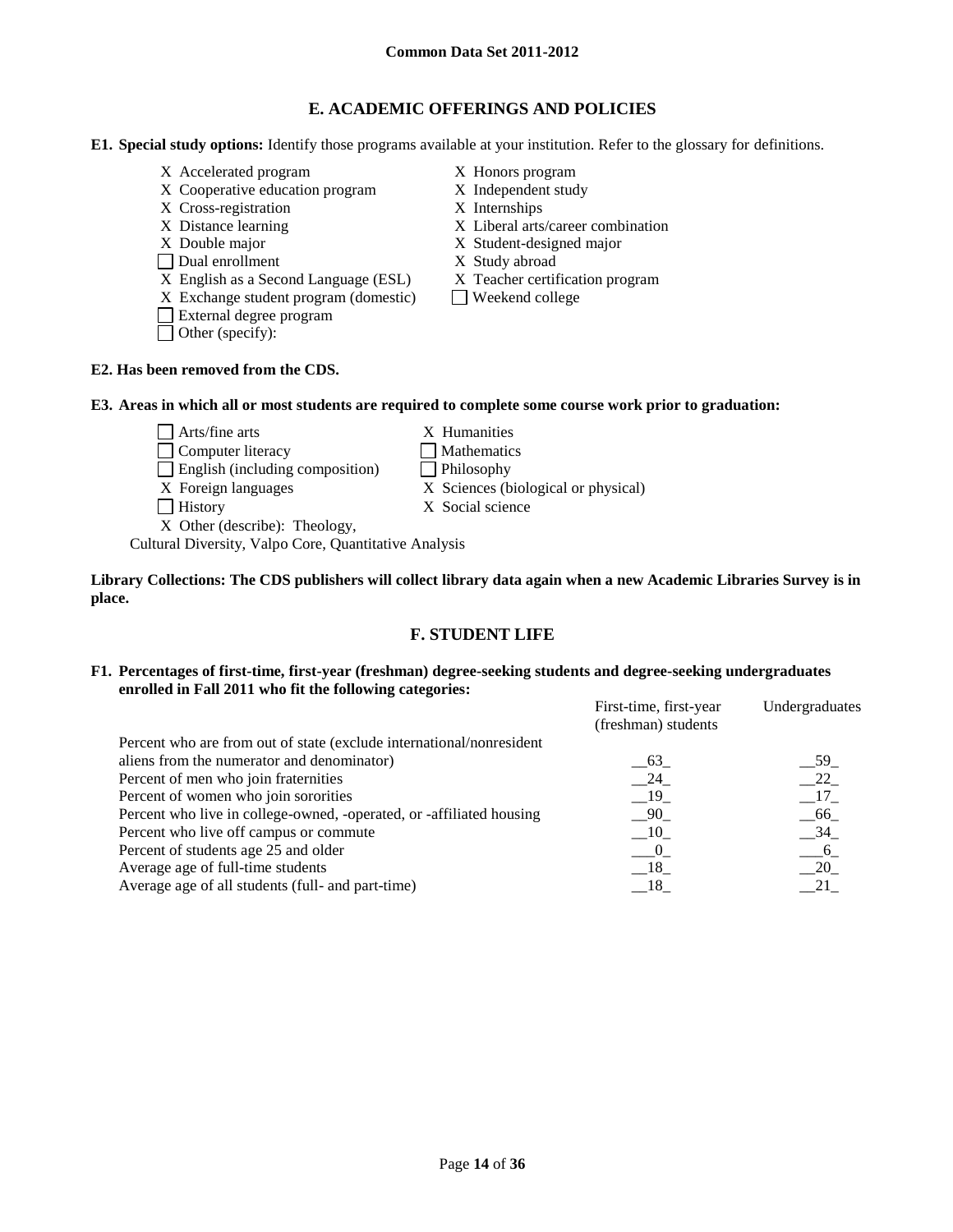**F2. Activities offered** Identify those programs available at your institution.

| X Campus Ministries     | X Literary magazine | X Radio station                 |
|-------------------------|---------------------|---------------------------------|
| X Choral groups         | Marching band       | X Student government            |
| X Concert band          | Model UN            | X Student newspaper             |
| X Dance                 | X Music ensembles   | $\Box$ Student-run film society |
| X Drama/theater         | X Musical theater   | X Symphony orchestra            |
| X International Student | Opera               | $\Box$ Television station       |
| Organization            |                     |                                 |
| X Jazz band             | X Pep band          | X Yearbook                      |

**F3. ROTC** (program offered in cooperation with Reserve Officers' Training Corps)

Army ROTC is offered: □ On campus X At cooperating institution (name): \_\_University of Notre Dame but some courses are held at VU.

Naval ROTC is offered:

On campus

 $\Box$  At cooperating institution (name):  $\Box$ 

Air Force ROTC is offered:

On campus

X At cooperating institution (name): \_\_University of Notre Dame but some courses are held at VU.

- **F4. Housing:** Check all types of college-owned, -operated, or -affiliated housing available for undergraduates at your institution.
	- $X$  Coed dorms  $\Box$  Special housing for disabled students Men's dorms Special housing for international students Special housing Special housing Special housing X Fraternity/sorority housing<br>  $\Box$  Cooperative housing  $\Box$  Apartments for married students X Apartments for single students X Theme housing Wellness housing

 $\Box$  Other housing options (specify):  $\Box$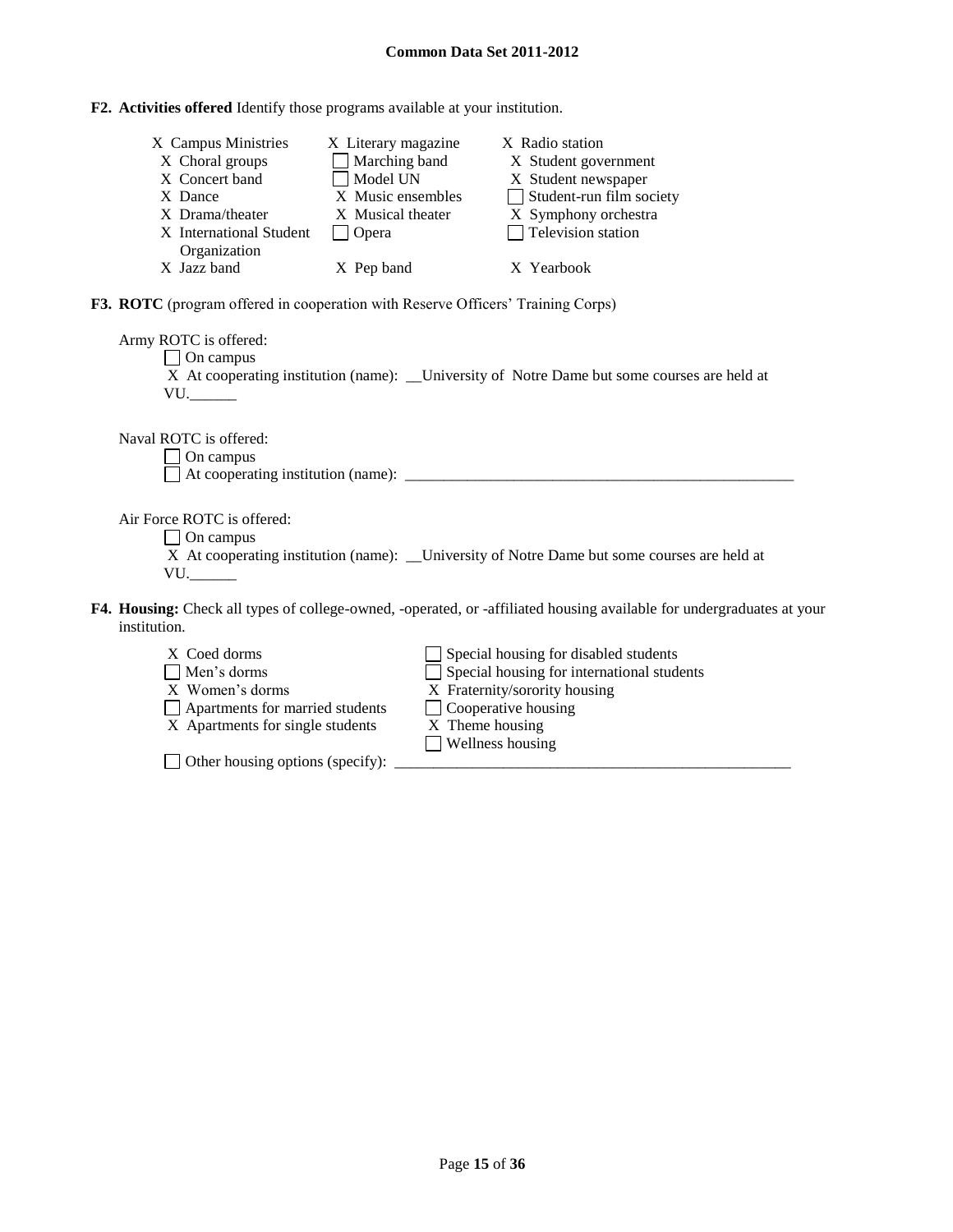# **G. ANNUAL EXPENSES**

**G0. Please provide the URL of your institution's net price calculator: \_\_\_\_\_\_**  <http://valpo.edu/financialaid/netpricecalculator.php> \_\_\_\_\_\_\_\_\_\_\_\_\_\_\_\_

#### **Provide 2012-2013 academic year costs of attendance for the following categories that are applicable to your institution.**

Check here if your institution's 2012-2013 academic year costs of attendance are not available at this time and provide an approximate date (i.e., month/day) when your institution's final 2012-2013 academic year costs of attendance will be available: \_\_\_\_\_\_\_\_\_\_\_\_\_\_\_

**G1. Undergraduate full-time tuition, required fees, room and board (2011-2012 EXPENSES LISTED BELOW.)**

List the typical tuition, required fees, and room and board for a full-time undergraduate student for the FULL 2012-2013 academic year (30 semester hours or 45 quarter hours for institutions that derive annual tuition by multiplying credit hour cost by number of credits). A full academic year refers to the period of time generally extending from September to June; usually equated to two semesters, two trimesters, three quarters, or the period covered by a four-one-four plan. Room and board is defined as double occupancy and 19 meals per week or the maximum meal plan. **Required fees** include only charges that all full-time students must pay that are *not* included in tuition (e.g., registration, health, or activity fees.) Do *not* include optional fees (e.g., parking, laboratory use).

|                             | <b>FIRST-YEAR</b>  | <b>UNDERGRADUATES</b> |
|-----------------------------|--------------------|-----------------------|
| PRIVATE INSTITUTION         | 31,170 (2012-2013) | 31,170 (2012-2013)    |
| Tuition:                    |                    |                       |
| <b>PUBLIC INSTITUTION</b>   |                    |                       |
| Tuition:                    |                    |                       |
| In-district:                |                    |                       |
| In-state (out-of-district): |                    |                       |
|                             |                    |                       |
| Out-of-state:               |                    |                       |
| <b>NONRESIDENT ALIEN:</b>   | 31,170             | 31,170                |
| Tuition:                    |                    |                       |
| <b>REQUIRED FEES:</b>       | 1,080              | 1,080                 |
| <b>ROOM AND BOARD:</b>      |                    |                       |
| (on-campus)                 |                    |                       |
| <b>ROOM ONLY:</b>           | 5,564              | 5,564                 |
| (on-campus)                 |                    |                       |
| <b>BOARD ONLY:</b>          | 3,600              | 3,600                 |
| (on-campus meal plan)       |                    |                       |

Comprehensive tuition and room and board fee (if your college cannot provide separate tuition and room and board fees): \_\_\_\_\_\_\_\_\_\_\_\_\_\_\_\_\_\_\_\_\_\_\_

Other: \_\_\_\_\_\_\_\_\_\_\_\_\_\_\_\_\_\_\_\_\_\_\_\_\_\_\_\_\_\_\_\_\_\_\_\_\_\_\_\_\_\_\_\_\_\_\_\_\_\_\_\_\_\_\_\_\_\_\_\_\_\_\_\_\_\_\_\_\_\_\_\_\_\_\_\_\_\_\_\_\_\_\_\_\_

| G2. Number of credits per term a student can take for the stated full-time tuition | 12 minimum 19 maximum |
|------------------------------------------------------------------------------------|-----------------------|
| G3. Do tuition and fees vary by year of study (e.g., sophomore, junior, senior)?   | $\bigcap$ Yes $X$ No  |
| G4. Do tuition and fees vary by undergraduate instructional program?               | $X$ Yes $\Box$ No     |

**If yes, what percentage of full-time undergraduates pay more than the tuition and fees reported in G1?** College of Engineering students pay an additional fee of \$720. (12% of full-time undergraduates are in the College of Engineering.)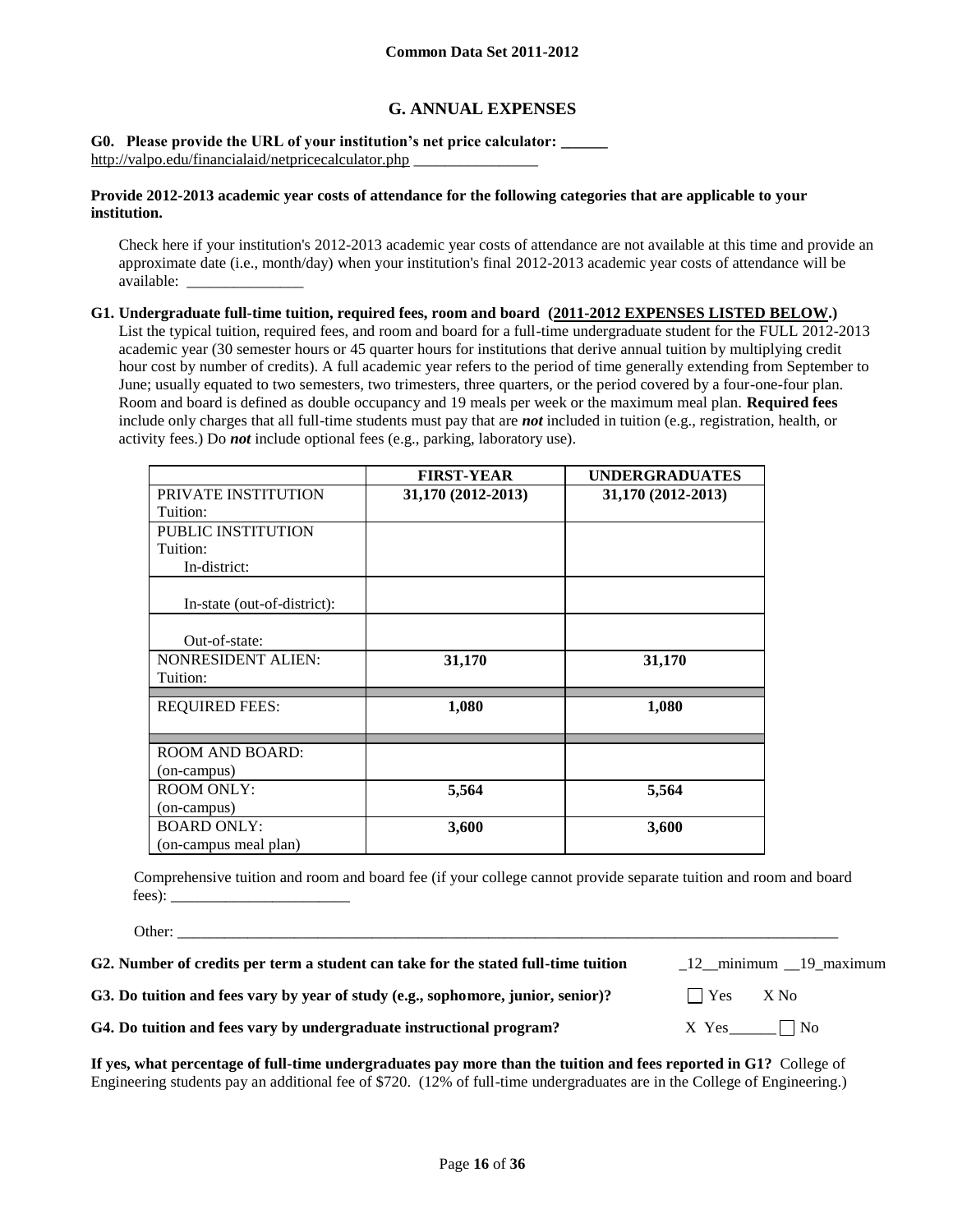# **G5. Provide the estimated expenses for a typical full-time undergraduate student:**

|                                                                                                                                     | <b>Residents</b> | <b>Commuters</b><br>(living at home) | <b>Commuters</b><br>(not living at home) |
|-------------------------------------------------------------------------------------------------------------------------------------|------------------|--------------------------------------|------------------------------------------|
| Books and supplies:                                                                                                                 | 1,200            | 1,200                                | 1,200                                    |
| Room only:                                                                                                                          |                  |                                      | 5,150                                    |
| Board only:                                                                                                                         |                  | 2,000                                | 2,000                                    |
| Room and board total (if<br>your college cannot provide<br>separate room and board<br>figures for commuters not<br>living at home): |                  |                                      |                                          |
| Transportation:                                                                                                                     | 750              | 750                                  | 750                                      |
| Other expenses:                                                                                                                     | 890              | 890                                  | 890                                      |

# **G6. Undergraduate per-credit-hour charges (tuition only):**

| <b>PRIVATE INSTITUTIONS:</b>        | 1,400 |
|-------------------------------------|-------|
| PUBLIC INSTITUTIONS<br>In-district: |       |
| In-state (out-of-district):         |       |
| Out-of-state:                       |       |
| <b>NONRESIDENT ALIENS:</b>          | 1.400 |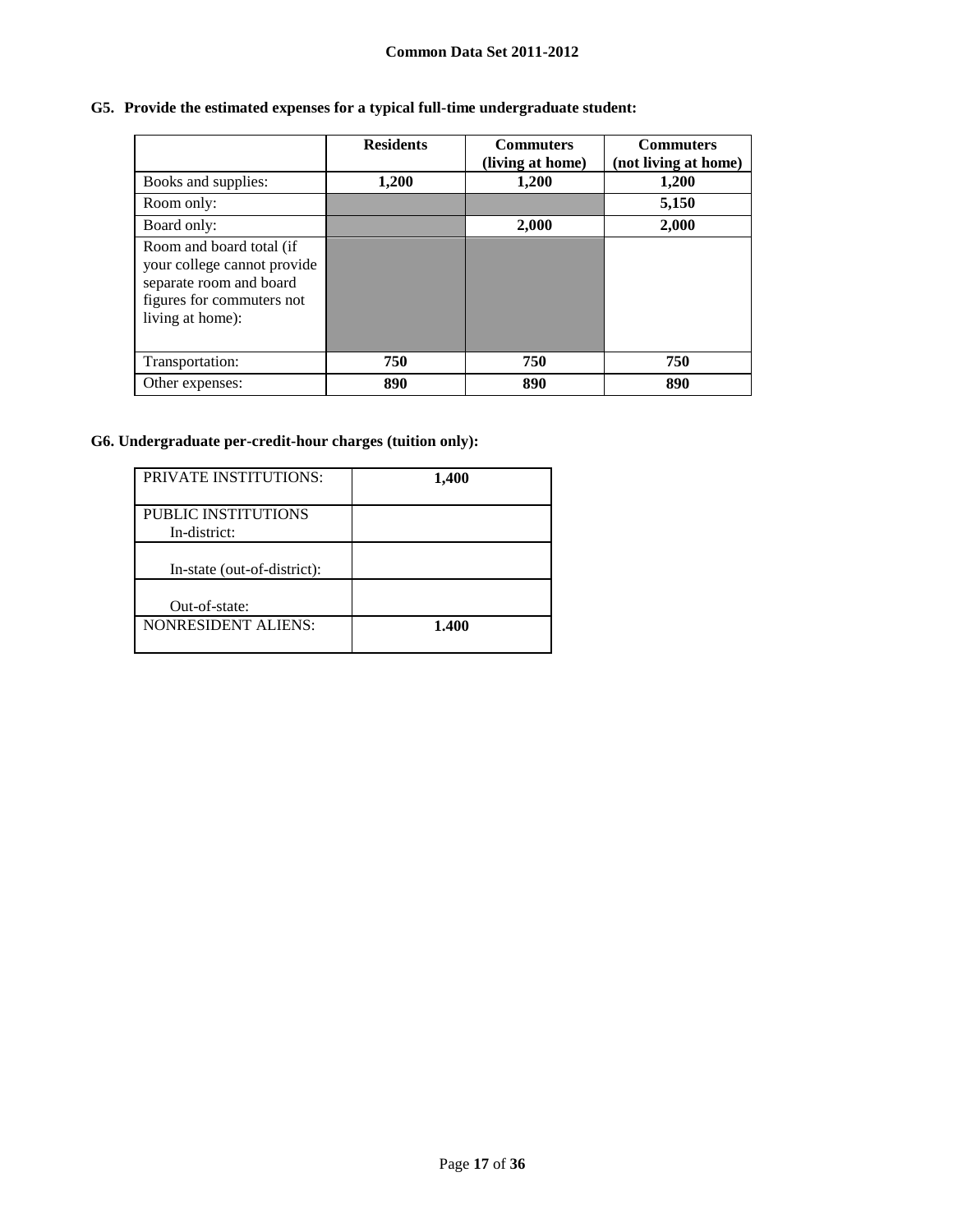# **H. FINANCIAL AID**

## **Please refer to the following financial aid definitions when completing Section H.**

**Awarded aid:** The dollar amounts offered to financial aid applicants.

**Financial aid applicant:** Any applicant who submits **any one of** the institutionally required financial aid applications/forms, such as the FAFSA.

**Indebtedness:** Aggregate dollar amount borrowed through any loan program (federal, state, subsidized, unsubsidized, private, etc.; excluding parent loans) while the student was enrolled at an institution. Student loans co-signed by a parent are assumed to be the responsibility of the student and **should** be included.

**Institutional scholarships and grants**: Endowed scholarships, annual gifts and tuition funded grants for which the institution determines the recipient.

**Financial need:** As determined by your institution using the federal methodology and/or your institution's own standards.

**Need-based aid:** College-funded or college-administered award from institutional, state, federal, or other sources for which a student must have financial need to qualify. This includes both institutional and non-institutional student aid (grants, jobs, and loans).

**Need-based scholarship or grant aid:** Scholarships and grants from institutional, state, federal, or other sources for which a student must have financial need to qualify.

**Need-based self-help aid:** Loans and jobs from institutional, state, federal, or other sources for which a student must demonstrate financial need to qualify.

**Non-need-based scholarship or grant aid:** Scholarships and grants, gifts, or merit-based aid from institutional, state, federal, or other sources (including unrestricted funds or gifts and endowment income) awarded solely on the basis of academic achievement, merit, or any other non-need-based reason. When reporting questions H1 and H2, non-need-based aid that is used to meet need should be counted as need-based aid.

**Note: Suggested order of precedence for counting non-need money as need-based:**

Non-need institutional grants Non-need tuition waivers Non-need athletic awards Non-need federal grants Non-need state grants Non-need outside grants Non-need student loans Non-need parent loans Non-need work

**Non-need-based self-help aid:** Loans and jobs from institutional, state, or other sources for which a student need not demonstrate financial need to qualify.

**External scholarships and grants:** Scholarships and grants received from outside (private) sources that students bring with them (e.g., Kiwanis, National Merit scholarships). The institution may process paperwork to receive the dollars, but it has no role in determining the recipient or the dollar amount awarded.

**Work study and employment**: Federal and state work study aid, and any employment packaged by your institution in financial aid awards.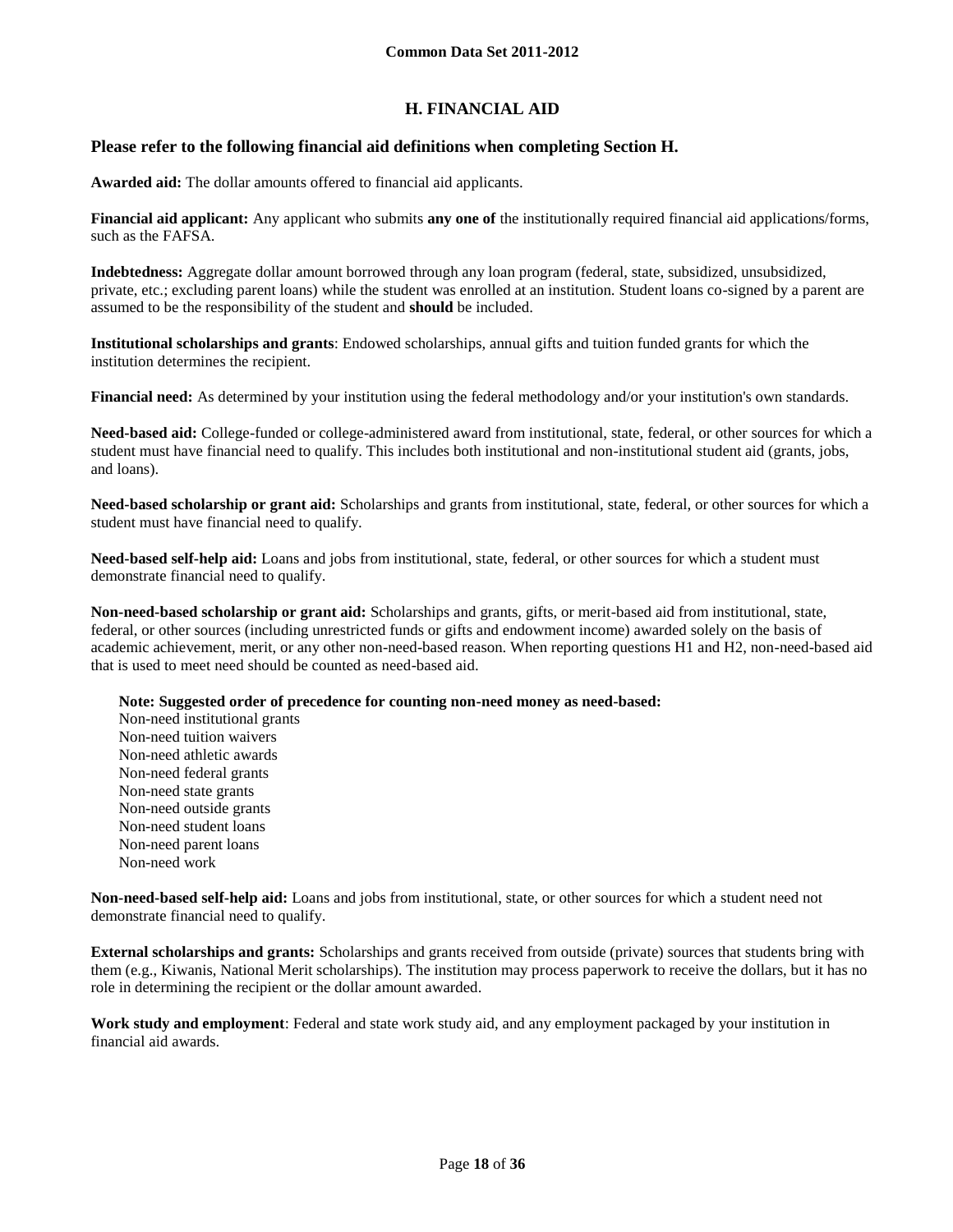## **Aid Awarded to Enrolled Undergraduates**

**H1.** Enter total dollar amounts **awarded** to enrolled full-time and less than full-time degree-seeking undergraduates **(using the same cohort reported in CDS Question B1, "total degree-seeking" undergraduates)** in the following categories. (Note: If the data being reported are final figures for the 2010-2011 academic year (see the next item below), use the 2010-2011 academic year's CDS Question B1 cohort.) Include aid awarded to international students (i.e., those not qualifying for federal aid). **Aid that is non-need-based but that was used to meet need should be reported in the need-based aid column. (For a suggested order of precedence in assigning categories of aid to cover need, see the entry for "non-need-based scholarship or grant aid" on the last page of the definitions section.)**

Indicate the academic year for which data are reported for **items H1**, **H2**, **H2A**, and **H6** below: 2011-2012 estimated or X 2010-2011 final

Which needs-analysis methodology does your institution use in awarding institutional aid? **(Formerly H3)** \_\_\_ Federal methodology (FM)

\_\_\_ Institutional methodology (IM)

 $X$  Both FM and IM

|                                                                                                                                                                                         | Need-based<br>(Include non-need-based<br>aid use to meet need.) | Non-need-based<br>(Exclude non-need-based<br>aid use to meet need.) |
|-----------------------------------------------------------------------------------------------------------------------------------------------------------------------------------------|-----------------------------------------------------------------|---------------------------------------------------------------------|
|                                                                                                                                                                                         | \$                                                              | \$                                                                  |
| <b>Scholarships/Grants</b>                                                                                                                                                              |                                                                 |                                                                     |
| Federal                                                                                                                                                                                 | 5,453,625                                                       | 714,237                                                             |
| State (i.e., all states, not only the state in<br>which your institution is located)                                                                                                    | 1,746,094                                                       | $\theta$                                                            |
| Institutional: Endowed scholarships,<br>annual gifts and tuition funded grants,<br>awarded by the college, excluding athletic<br>aid and tuition waivers (which are<br>reported below). | 21,754,299                                                      | 10,714,804                                                          |
| Scholarships/grants from external sources<br>(e.g., Kiwanis, National Merit) not<br>awarded by the college                                                                              | 805,444                                                         | 736,929                                                             |
| <b>Total Scholarships/Grants</b>                                                                                                                                                        | 29,759,462                                                      | 12,165,970                                                          |
| <b>Self-Help</b>                                                                                                                                                                        |                                                                 |                                                                     |
| Student loans from all sources (excluding<br>parent loans)                                                                                                                              | 11,669,915                                                      | 2,417,353                                                           |
| Federal Work-Study                                                                                                                                                                      | 676,386                                                         |                                                                     |
| State and other (e.g., institutional) work-<br>study/employment (Note: Excludes<br>Federal Work-Study captured above.)                                                                  | 164,823                                                         | 772,530                                                             |
| <b>Total Self-Help</b>                                                                                                                                                                  | 12,511,124                                                      | 3,189,883                                                           |
| <b>Parent Loans</b>                                                                                                                                                                     | 1,856,928                                                       | 3,913,930                                                           |
| <b>Tuition Waivers</b><br>Note: Reporting is optional. Report tuition<br>waivers in this row if you choose to report<br>them. Do not report tuition waivers<br>elsewhere.               | 671,775                                                         | 1,413,702                                                           |
| <b>Athletic Awards</b>                                                                                                                                                                  | 1,719,210                                                       | 1,063,304                                                           |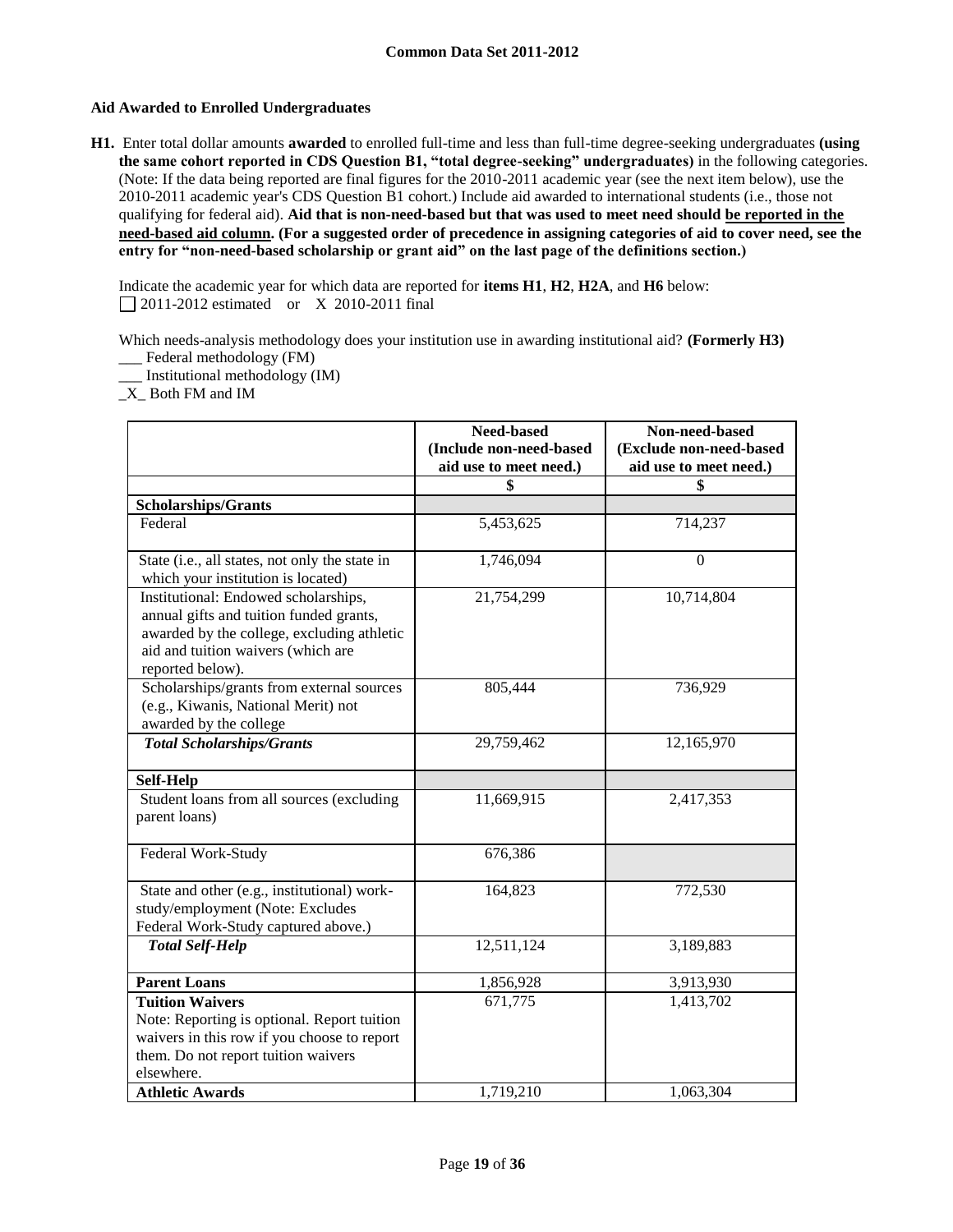**H2. Number of Enrolled Students Awarded Aid:** List the number of degree-seeking full-time and less-than-full-time undergraduates who applied for and were awarded financial aid from any source. **Aid that is non-need-based but that**  was used to meet need should be counted as need-based aid. Numbers should reflect the cohort awarded the dollars reported in H1. Note: In the chart below, students may be counted in more than one row, and full-time freshmen should also be counted as full-time undergraduates.

|                |                                                                                | <b>First-time</b> | <b>Full-time</b> | <b>Less Than</b> |
|----------------|--------------------------------------------------------------------------------|-------------------|------------------|------------------|
|                |                                                                                | <b>Full-time</b>  | <b>Undergrad</b> | <b>Full-time</b> |
|                |                                                                                | Freshmen          | (Incl. Fresh)    | Undergrad        |
| a)             | Number of degree-seeking undergraduate students (CDS Item B1 if                | 692               | 2670             | 125              |
|                | reporting on Fall 2011 cohort)                                                 |                   |                  |                  |
| b)             | Number of students in line a who applied for need-based financial aid          | 630               | 2248             | 83               |
| $\mathbf{c}$ ) | Number of students in line <b>b</b> who were determined to have financial need | 563               | 2061             | 75               |
|                |                                                                                |                   |                  |                  |
| $\mathbf{d}$   | Number of students in line c who were awarded any financial aid                | 563               | 2056             | 75               |
| e)             | Number of students in line d who were awarded any need-based                   | 563               | 2046             | 59               |
|                | scholarship or grant aid                                                       |                   |                  |                  |
| f)             | Number of students in line d who were awarded any need-based self-help         | 421               | 1596             | 52               |
|                | aid                                                                            |                   |                  |                  |
| g)             | Number of students in line d who were awarded any non-need-based               | 103               | 374              | $\overline{3}$   |
|                | scholarship or grant aid                                                       |                   |                  |                  |
| h)             | Number of students in line d whose need was fully met (exclude PLUS            | 138               | 468              | 5                |
|                | loans, unsubsidized loans, and private alternative loans)                      |                   |                  |                  |
| $\mathbf{i}$   | On average, the percentage of need that was met of students who were           | 81%               | 78%              | 44%              |
|                | awarded any need-based aid. Exclude any aid that was awarded in excess         |                   |                  |                  |
|                | of need as well as any resources that were awarded to replace EFC              |                   |                  |                  |
|                | (PLUS loans, unsubsidized loans, and private alternative loans)                |                   |                  |                  |
| $\overline{1}$ | The average financial aid package of those in line <b>d.</b> Exclude any       |                   |                  |                  |
|                | resources that were awarded to replace EFC (PLUS loans, unsubsidized           |                   |                  |                  |
|                | loans, and private alternative loans)                                          | \$24,242          | \$22,770         | \$8,363          |
| $\bf k$ )      | Average need-based scholarship or grant award of those in line e               |                   |                  |                  |
|                |                                                                                | \$20,749          | \$19,010         | \$7,006          |
| $\overline{1}$ | Average need-based self-help award (excluding PLUS loans,                      |                   |                  |                  |
|                | unsubsidized loans, and private alternative loans) of those in line f          | \$5,007           | \$5,408          | \$4,729          |
| m)             | Average need-based loan (excluding PLUS loans, unsubsidized loans,             |                   |                  |                  |
|                | and private alternative loans) of those in line f who were awarded a need-     |                   |                  |                  |
|                | based loan                                                                     | \$4.564           | \$4,924          | \$4,564          |

**H2A. Number of Enrolled Students Awarded Non-need-based Scholarships and Grants:** List the number of degreeseeking full-time and less-than-full-time undergraduates who had no financial need and who were awarded institutional non-need-based scholarship or grant aid. Numbers should reflect the cohort awarded the dollars reported in H1. Note: In the chart below, students may be counted in more than one row, and full-time freshmen should also be counted as full-time undergraduates.

|          |                                                                            | <b>First-time</b> | <b>Full-time</b> | <b>Less Than</b> |
|----------|----------------------------------------------------------------------------|-------------------|------------------|------------------|
|          |                                                                            | <b>Full-time</b>  | Undergrad        | <b>Full-time</b> |
|          |                                                                            | Freshmen          | (Incl. Fresh)    | Undergrad        |
| n)       | Number of students in line <b>a</b> who had no financial need and who were | 113               | 486              |                  |
|          | awarded institutional non-need-based scholarship or grant aid (exclude     |                   |                  |                  |
|          | those who were awarded athletic awards and tuition benefits)               |                   |                  |                  |
| $\Omega$ | Average dollar amount of institutional non-need-based scholarship and      |                   |                  |                  |
|          | grant aid awarded to students in line <b>n</b>                             | \$11,163          | \$10,080         | \$3,500          |
| p)       | Number of students in line a who were awarded an institutional non-        | 13                | 54               |                  |
|          | need-based athletic scholarship or grant                                   |                   |                  |                  |
| q)       | Average dollar amount of institutional non-need-based athletic             |                   |                  |                  |
|          | scholarships and grants awarded to students in line <b>p</b>               | \$16,748          | \$17,287         | \$4,000          |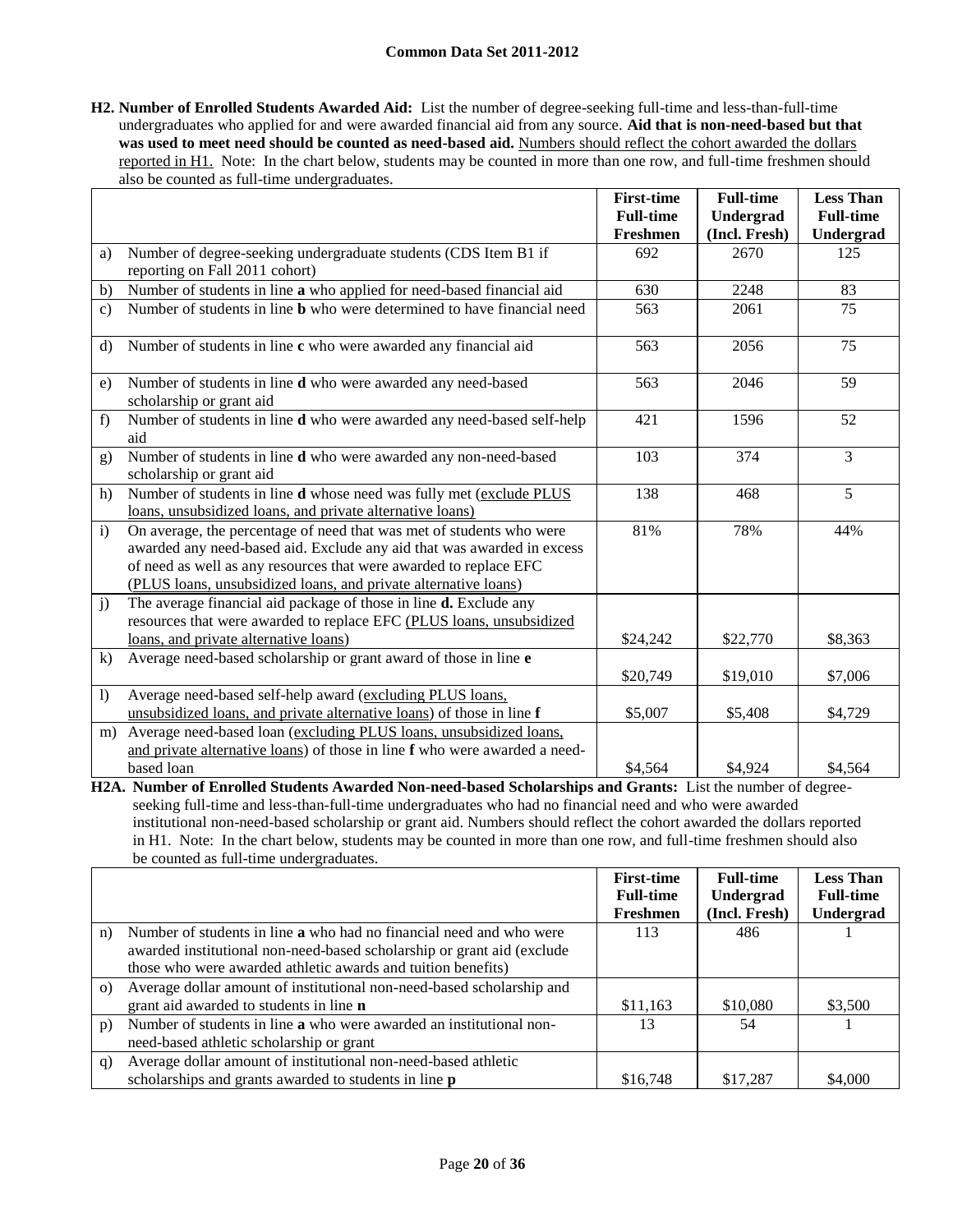**Note:** These are the graduates and loan types to include and exclude in order to fill out CDS H4, H4a, H5 and H5a.

Include:

- 2011 undergraduate class who graduated between July 1, 2010 and June 30, 2011 who started at your institution as first-time students and received a bachelor's degree between July 1, 2010 and June 30, 2011.
- \* only loans made to students who borrowed while enrolled at your institution.
- \* co-signed loans.

Exclude:

- \* those who transferred in.
- money borrowed at other institutions.

H4. Provide the percentage of the class (defined above) who borrowed at any time through any loan programs (institutional, state, Federal Perkins, Federal Stafford Subsidized and Unsubsidized, private loans that were certified by your institution, etc.; exclude parent loans). Include both Federal Direct Student Loans and Federal Family Education Loans.  $-72$  %

H4a. Provide the percentage of the class (defined above) who borrowed at any time through federal loan programs--Federal Perkins, Federal Stafford Subsidized and Unsubsidized. Include both Federal Direct Student Loans and Federal Family Education Loans. NOTE: exclude all institutional, state, private alternative loans and parent loans. \_60\_\_%

H5. Report the average per-undergraduate-borrower cumulative principal borrowed of those in line H4. \$33,104

H5a. Report the average per-undergraduate-borrower cumulative principal borrowed, of those in H4a, through federal loan programs--Federal Perkins, Federal Stafford Subsidized and Unsubsidized. Include both Federal Direct Student Loans and Federal Family Education Loans. These are listed in line H4a. NOTE: exclude all institutional, state, private alternative loans and exclude parent loans . \$ 31,595

**Aid to Undergraduate Degree-seeking Nonresident Aliens** (Note: Report numbers and dollar amounts for the same academic year checked in item H1.)

**H6.** Indicate your institution's policy regarding institutional scholarship and grant aid for undergraduate degree-seeking nonresident aliens:



Institutional need-based scholarship or grant aid is available

- $X$  Institutional non-need-based scholarship or grant aid is available<br>Institutional scholarship and grant aid is not available
	- Institutional scholarship and grant aid is not available

If institutional financial aid is available for undergraduate degree-seeking nonresident aliens, provide the number of undergraduate degree-seeking nonresident aliens who were awarded need-based or non-need-based aid: 71 Average dollar amount of institutional financial aid awarded to undergraduate degree-seeking nonresident aliens: \$ 12,127

Total dollar amount of institutional financial aid awarded to undergraduate degree-seeking nonresident aliens: \$ 861,011

**H7.** Check off all financial aid forms nonresident alien first-year financial aid applicants must submit:

|   | Institution's own financial aid form              |
|---|---------------------------------------------------|
|   | CSS/Financial Aid PROFILE                         |
|   | International Student's Financial Aid Application |
| X | International Student's Certification of Finances |
|   | Other:                                            |

#### **Process for First-Year/Freshman Students**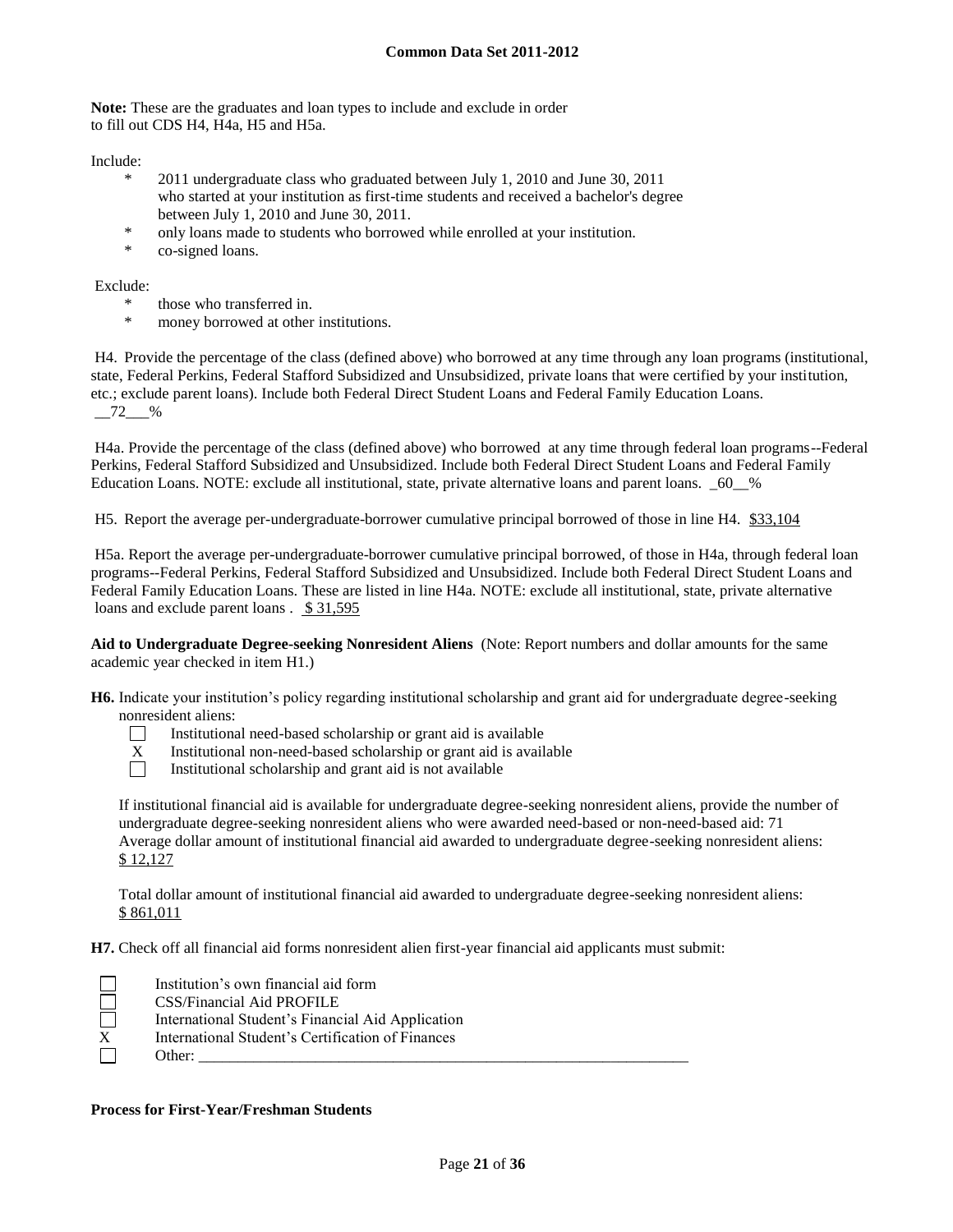**H8.** Check off all financial aid forms domestic first-year (freshman) financial aid applicants must submit:

| <b>FAFSA</b>                         |
|--------------------------------------|
| Institution's own financial aid form |
| <b>CSS/Financial Aid PROFILE</b>     |
| State aid form                       |
| <b>Noncustodial PROFILE</b>          |
| <b>Business/Farm Supplement</b>      |
| Other:                               |

**H9.** Indicate filing dates for first-year (freshman) students:

Priority date for filing required financial aid forms: \_\_3/1\_\_\_\_\_\_\_\_\_\_\_\_\_\_\_\_\_\_\_\_ Deadline for filing required financial aid forms: No deadline for filing required forms (applications processed on a rolling basis): \_\_\_\_\_\_\_\_\_\_\_\_\_\_\_\_

**H10.** Indicate notification dates for first-year (freshman) students (answer a or b):

a.) Students notified on or about (date): \_\_\_\_\_\_\_\_\_\_\_\_\_

b.) Students notified on a rolling basis: yes If yes, starting date:  $\frac{3}{1}$ 

**H11.** Indicate reply dates:

Students must reply by (date):  $\frac{5}{1}$  \_\_\_\_\_\_\_\_\_\_\_\_\_\_\_\_\_\_\_\_\_\_\_\_\_ or within \_\_\_4\_\_\_\_\_ weeks of notification.

#### **Types of Aid Available**

Please check off all types of aid available to undergraduates at your institution:

**H12.** Loans

#### FEDERAL DIRECT STUDENT LOAN PROGRAM (DIRECT LOAN)

- X Direct Subsidized Stafford Loans
- X Direct Unsubsidized Stafford Loans
- X Direct PLUS Loans
- 
- X Federal Perkins Loans<br>
Federal Nursing Loans<br>
State Loans Federal Nursing Loans
- State Loans
- X College/university loans from institutional funds
- X Other (specify): private alternative loans\_\_\_\_\_\_\_\_\_\_\_\_\_\_\_\_\_\_\_\_\_\_\_\_\_\_\_\_\_\_\_\_\_\_\_\_\_\_\_\_\_\_\_\_\_\_\_\_\_\_\_\_\_\_\_\_\_\_\_

**H13.** Scholarships and Grants

NEED-BASED: X Federal Pell<br>X SEOG **SEOG** X State scholarships/grants X Private scholarships X College/university scholarship or grant aid from institutional funds П United Negro College Fund П Federal Nursing Scholarship Other (specify):

**H14.** Check off criteria used in awarding institutional aid. Check all that apply.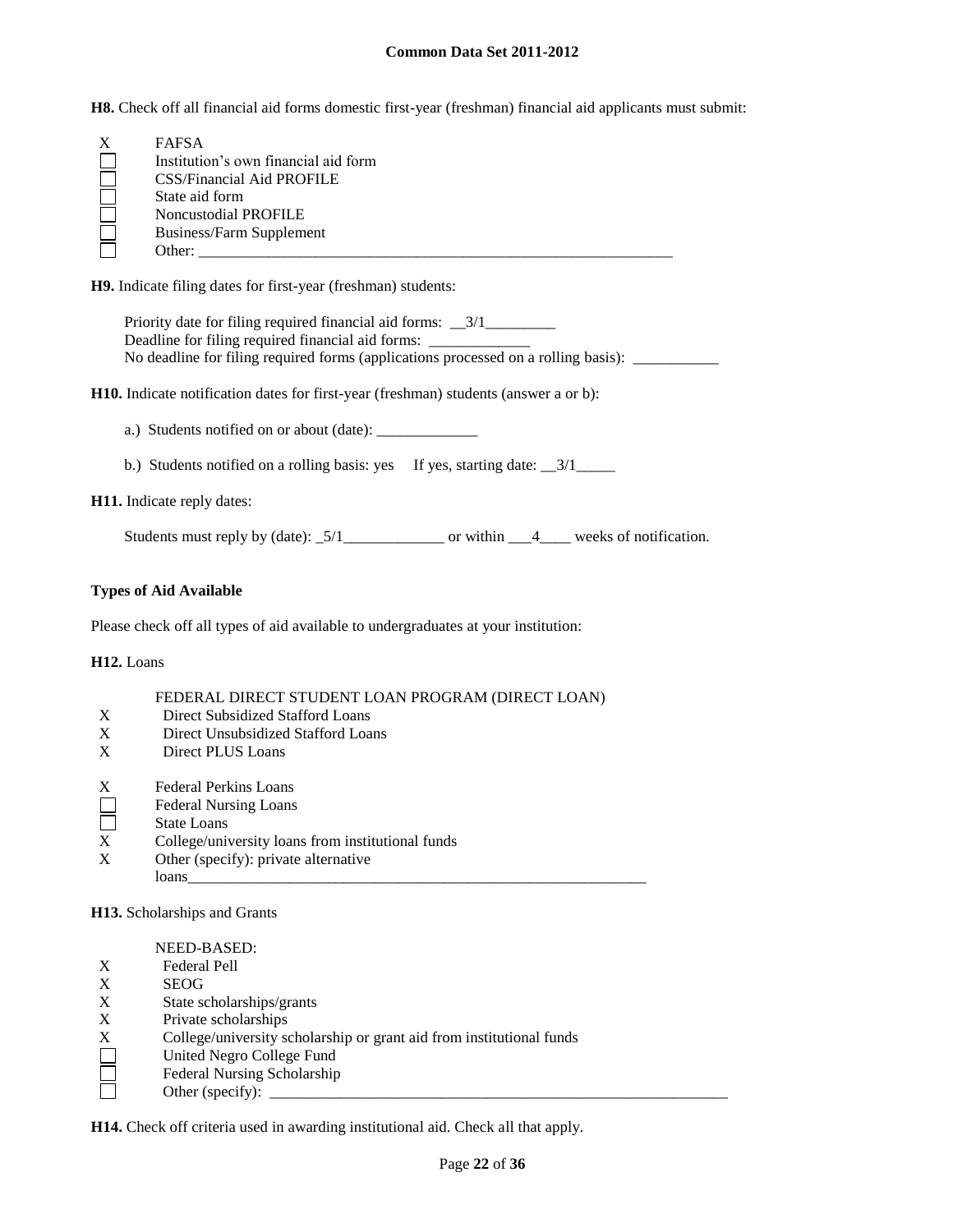| Non-need | <b>Need-based</b> |                    | Non-need | <b>Need-based</b> |                          |
|----------|-------------------|--------------------|----------|-------------------|--------------------------|
| Х        |                   | Academics          |          |                   | Leadership               |
| Λ        |                   | Alumni affiliation |          |                   | Minority status          |
| X        |                   | Art                |          |                   | Music/drama              |
|          |                   | Athletics          |          | Х                 | Religious affiliation    |
|          |                   | Job skills         |          | Х                 | State/district residency |
| v        |                   | <b>ROTC</b>        |          |                   |                          |

**H15**. If your institution has recently implemented any major financial aid policy, program, or initiative to make your institution more affordable to incoming students such as replacing loans with grants, or waiving costs for families below a certain income level please provide details below: \_\_\_\_\_\_\_\_\_\_\_\_\_\_\_\_\_\_\_\_\_\_\_\_\_\_\_\_\_\_

\_\_\_\_\_\_\_\_\_\_\_\_\_\_\_\_\_\_\_\_\_\_\_\_\_\_\_\_\_\_\_\_\_\_\_\_\_\_\_\_\_\_\_\_\_\_\_\_\_\_\_\_\_\_\_\_\_\_\_\_\_\_\_\_\_\_\_\_\_\_\_\_\_\_\_\_\_\_\_\_\_\_

 $\_$  ,  $\_$  ,  $\_$  ,  $\_$  ,  $\_$  ,  $\_$  ,  $\_$  ,  $\_$  ,  $\_$  ,  $\_$  ,  $\_$  ,  $\_$  ,  $\_$  ,  $\_$  ,  $\_$  ,  $\_$  ,  $\_$  ,  $\_$  ,  $\_$  ,  $\_$  ,  $\_$  ,  $\_$  ,  $\_$  ,  $\_$  ,  $\_$  ,  $\_$  ,  $\_$  ,  $\_$  ,  $\_$  ,  $\_$  ,  $\_$  ,  $\_$  ,  $\_$  ,  $\_$  ,  $\_$  ,  $\_$  ,  $\_$  ,

\_\_\_\_\_\_\_\_\_\_\_\_\_\_\_\_\_\_\_\_\_\_\_\_\_\_\_\_\_\_\_\_\_\_\_\_\_\_\_\_\_\_\_\_\_\_\_\_\_\_\_\_\_\_\_\_\_\_\_\_\_\_\_\_\_\_\_\_\_\_\_\_\_\_\_\_\_\_\_\_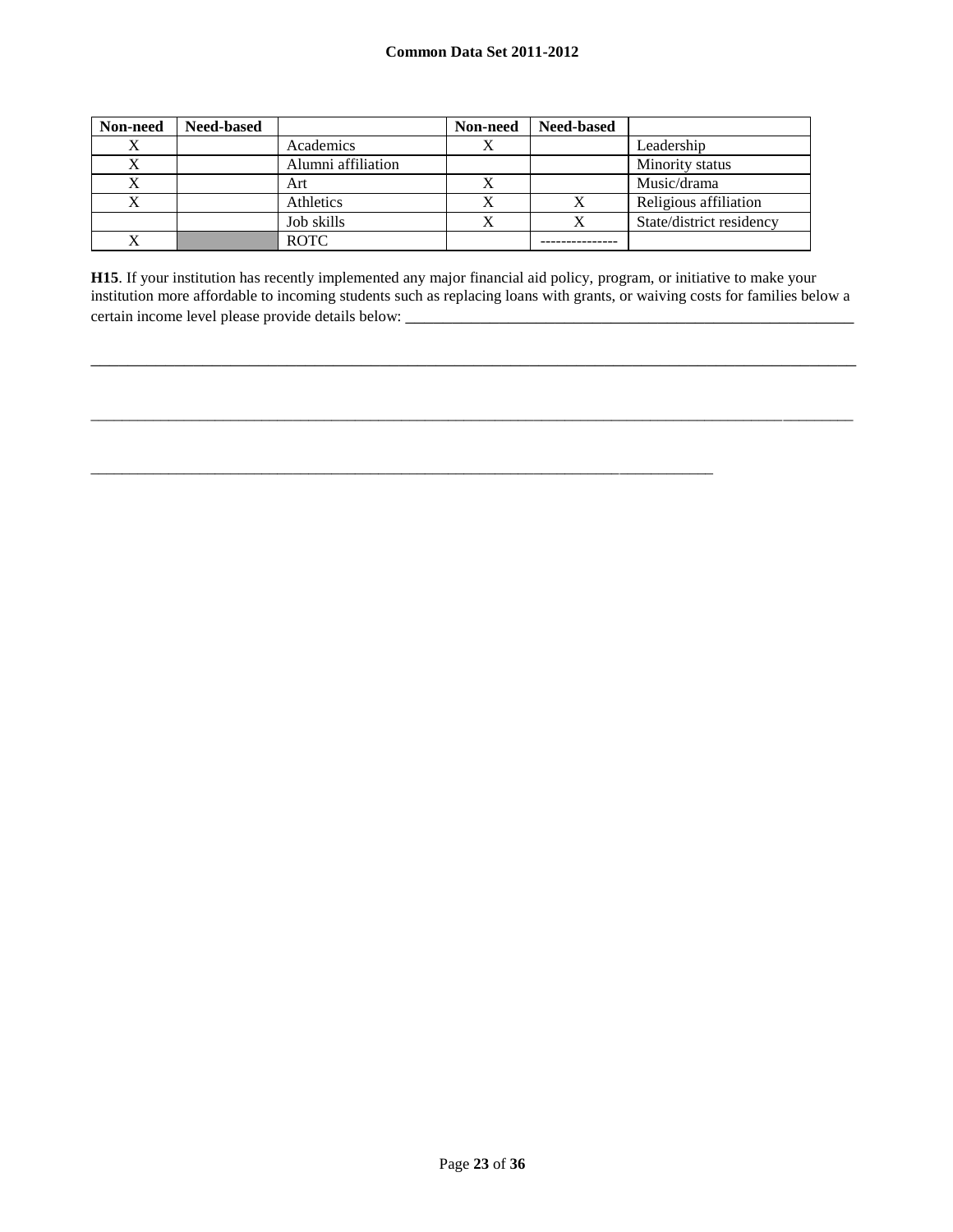# **I. INSTRUCTIONAL FACULTY AND CLASS SIZE**

### **I-1. Please report the number of instructional faculty members in each category for Fall 2011. Include faculty who are on your institution's payroll on the census date your institution uses for IPEDS/AAUP.**

The following definition of full-time instructional faculty is used by the American Association of University Professors (AAUP) in its annual Faculty Compensation Survey (the part time definitions are not used by AAUP). Instructional Faculty is defined as those members of the instructional-research staff whose major regular assignment is instruction, including those with released time for research. Use the chart below to determine inclusions and exclusions:

|                                                                                                                                                                                                                                             | Full-time | Part-time                                                                   |
|---------------------------------------------------------------------------------------------------------------------------------------------------------------------------------------------------------------------------------------------|-----------|-----------------------------------------------------------------------------|
| (a) instructional faculty in preclinical and clinical medicine, faculty<br>who are not paid (e.g., those who donate their services or are in the<br>military), or research-only faculty, post-doctoral fellows, or pre-<br>doctoral fellows | Exclude   | Include only if<br>they teach one or<br>more non-clinical<br>credit courses |
| (b) administrative officers with titles such as dean of students,<br>librarian, registrar, coach, and the like, even though they may<br>devote part of their time to classroom instruction and may have<br>faculty status                   | Exclude   | Include if they<br>teach one or more<br>non-clinical credit<br>courses      |
| (C) other administrators/staff who teach one or more non-clinical<br>credit courses even though they do not have faculty status                                                                                                             | Exclude   | Include                                                                     |
| (d) undergraduate or graduate students who assist in the instruction<br>of courses, but have titles such as teaching assistant, teaching<br>fellow, and the like                                                                            | Exclude   | Exclude                                                                     |
| (e) faculty on sabbatical or leave with pay                                                                                                                                                                                                 | Include   | Exclude                                                                     |
| (f) faculty on leave without pay                                                                                                                                                                                                            | Exclude   | Exclude                                                                     |
| (g) replacement faculty for faculty on sabbatical leave or leave with<br>pay                                                                                                                                                                | Exclude   | Include                                                                     |

*Full-time instructional faculty:* faculty employed on a full-time basis for instruction (including those with released time for research)

*Part-time instructional faculty:* Adjuncts and other instructors being paid solely for part-time classroom instruction. Also includes full-time faculty teaching less than two semesters, three quarters, two trimesters, or two four-month sessions. Employees who are not considered full-time instruction faculty but who teach one or more non-clinical credit courses may be counted as part-time faculty.

*Minority faculty*: includes faculty who designate themselves as Black, non-Hispanic; American Indian or Alaska Native; Asian, Native Hawaiian or other Pacific Islander, or Hispanic.

*Doctorate*: includes such degrees as Doctor of Philosophy, Doctor of Education, Doctor of Juridical Science, and Doctor of Public Health in any field such as arts, sciences, education, engineering, business, and public administration. Also includes terminal degrees formerly designated as "first professional," including dentistry (DDS or DMD), medicine (MD), optometry (OD), osteopathic medicine (DO), pharmacy (DPharm or BPharm), podiatric medicine (DPM), veterinary medicine (DVM), chiropractic (DC or DCM), or law (JD).

*Terminal master's degree*: a master's degree that is considered the highest degree in a field: example, M. Arch (in architecture) and MFA (master of fine arts in art or theater).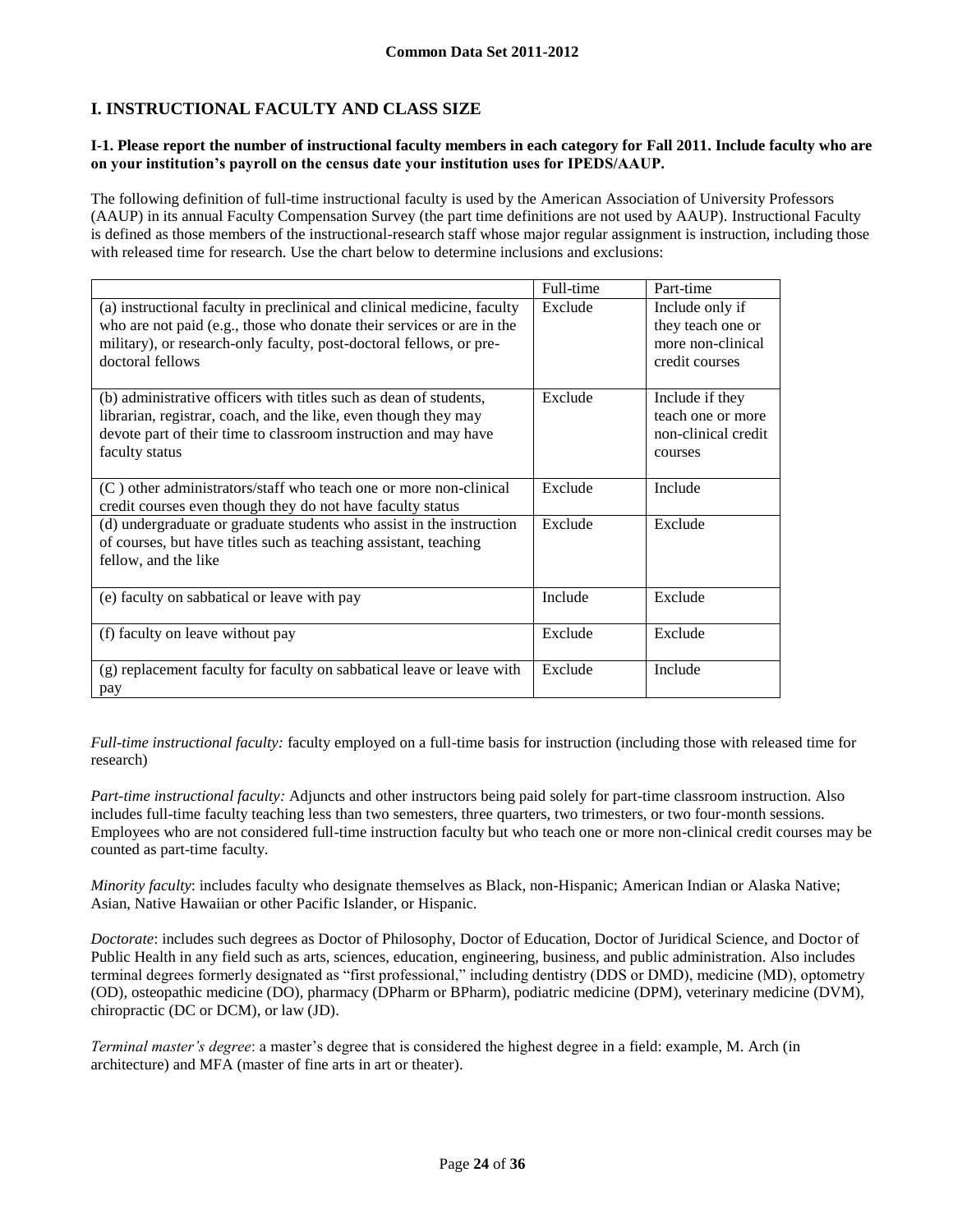|                                                     | <b>Full-time</b> | <b>Part-time</b> | <b>Total</b> |
|-----------------------------------------------------|------------------|------------------|--------------|
| Total number of instructional faculty<br>a.)        | 263              | 112              | 375          |
| Total number who are members of<br>b.)              |                  |                  |              |
| minority groups                                     | 20               | 8                | 28           |
| Total number who are women<br>c.                    | 105              | 60               | 165          |
| Total number who are men<br>d.                      | 158              | 52               | 210          |
| Total number who are nonresident aliens<br>$e$ .    |                  |                  |              |
| (international)                                     | 7                | $\Omega$         | 7            |
| $f$ .)<br>Total number with doctorate, or other     |                  |                  |              |
| terminal degree                                     | 235              | 38               | 273          |
| Total number whose highest degree is a<br>g.)       |                  |                  |              |
| master's but not a terminal master's                | 18               | 42               | 60           |
| h.) Total number whose highest degree is a          |                  |                  |              |
| bachelor's                                          | $\Omega$         | 4                | 4            |
| Total number whose highest degree is<br>$i$ .       |                  |                  |              |
| unknown or other (Note: Items $f$ , $g$ , $h$ , and |                  |                  |              |
| <b>i</b> must sum up to item <b>a</b> .)            | 10               | 28               | 38           |
| j.) Total number in stand-alone                     |                  |                  |              |
| graduate/professional programs in which             |                  |                  |              |
| faculty teach virtually only graduate-level         | 37               | 24               | 61           |
| students                                            |                  |                  |              |

## **I-2. Student to Faculty Ratio**

Report the Fall 2011 ratio of full-time equivalent students (full-time plus 1/3 part time) to full-time equivalent instructional faculty (full time plus 1/3 part time). In the ratio calculations, exclude both faculty and students in stand-alone graduate or professional programs such as medicine, law, veterinary, dentistry, social work, business, or public health in which faculty teach virtually only graduate level students. Do not count undergraduate or graduate student teaching assistants as faculty.

Fall 2011 Student to Faculty ratio: \_\_\_\_12\_\_\_\_ to 1 (based on \_\_3118\_\_ students and \_\_255.33\_\_ faculty).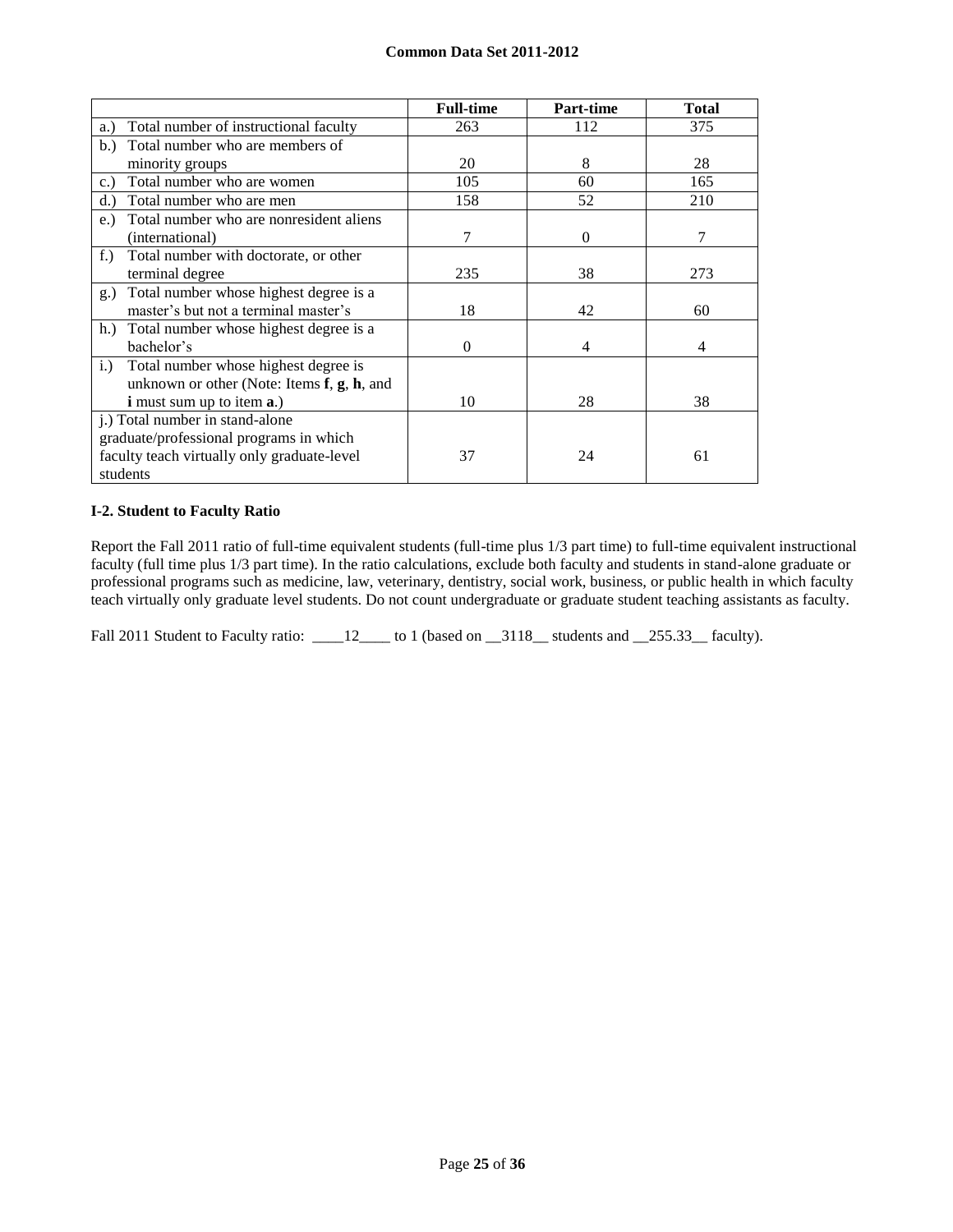## **I-3. Undergraduate Class Size**

In the table below, please use the following definitions to report information about the size of classes and class sections offered in the Fall 2011 term.

*Class Sections:* A class section is an organized course offered for credit, identified by discipline and number, meeting at a stated time or times in a classroom or similar setting, and not a subsection such as a laboratory or discussion session. Undergraduate class sections are defined as any sections in which at least one degree-seeking undergraduate student is enrolled for credit. Exclude distance learning classes and noncredit classes and individual instruction such as dissertation or thesis research, music instruction, or one-to-one readings. Exclude students in independent study, co-operative programs, internships, foreign language taped tutor sessions, practicums, and all students in one-on-one classes. Each class section should be counted only once and should not be duplicated because of course catalog cross-listings.

*Class Subsections:* A class subsection includes any subsection of a course, such as laboratory, recitation, and discussion subsections that are supplementary in nature and are scheduled to meet separately from the lecture portion of the course. Undergraduate subsections are defined as any subsections of courses in which degree-seeking undergraduate students enrolled for credit. As above, exclude noncredit classes and individual instruction such as dissertation or thesis research, music instruction, or one-to-one readings. Each class subsection should be counted only once and should not be duplicated because of cross-listings.

Using the above definitions, please report for each of the following class-size intervals the number of *class sections* and *class subsections* offered in Fall 2011. For example, a lecture class with 800 students who met at another time in 40 separate labs with 20 students should be counted once in the "100+" column in the class section column and 40 times under the "20-29" column of the class subsections table.

| Undergraduate Class Size (provide numbers) |       |         |         |       |       |       |        |       |
|--------------------------------------------|-------|---------|---------|-------|-------|-------|--------|-------|
|                                            | $2-9$ | $10-19$ | $20-29$ | 30-39 | 40-49 | 50-99 | $100+$ | Total |
| <b>CLASS</b><br><b>SECTIONS</b>            | 73    | 249     | 177     | 81    | 15    | 23    |        | 623   |
|                                            |       |         |         |       |       |       |        |       |
|                                            | 2-9   | $10-19$ | $20-29$ | 30-39 | 40-49 | 50-99 | $100+$ | Total |
| <b>CLASS SUB-</b><br><b>SECTIONS</b>       | 53    | 51      | 46      |       | ◠     |       |        | 158   |

#### **Number of Class Sections with Undergraduates Enrolled**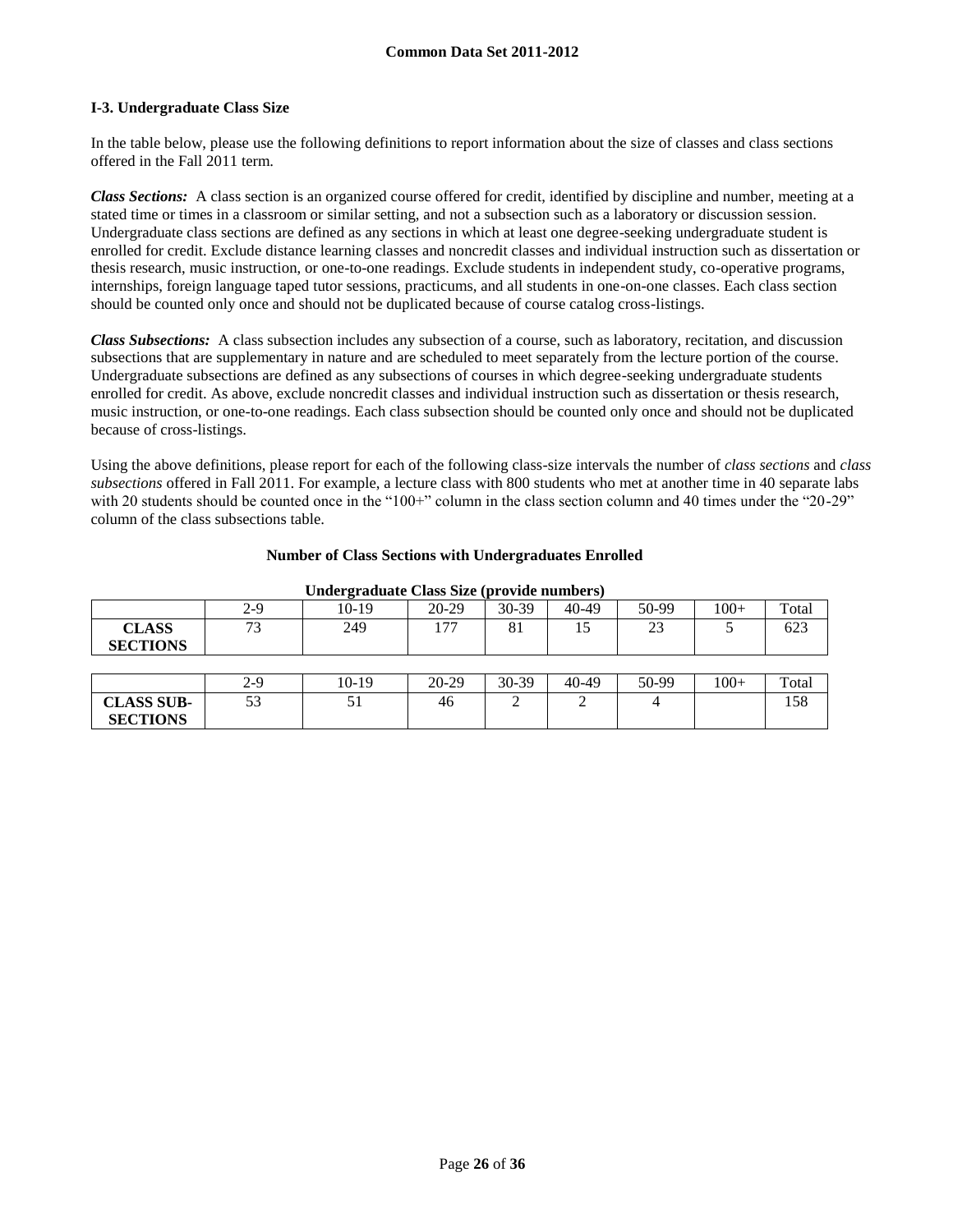# **J. Disciplinary areas of DEGREES CONFERRED**

## **Degrees conferred between July 1, 2010 and June 30, 2011**

For each of the following discipline areas, provide the percentage of diplomas/certificates, associate, and bachelor's degrees awarded. To determine the percentage, use majors, not headcount (e.g., students with one degree but a double major will be represented twice). Calculate the percentage from your institution's IPEDS Completions by using the sum of 1<sup>st</sup> and 2<sup>nd</sup> majors for each CIP code as the numerator and the sum of the Grand Total by 1st Majors and the Grand Total by 2<sup>nd</sup> major as the denominator. If you prefer, you can compute the percentages using  $1<sup>st</sup>$  majors only.

| Category                            | Diploma/            | <b>Associate</b> | <b>Bachelor's</b> | <b>CIP 2010</b>      |
|-------------------------------------|---------------------|------------------|-------------------|----------------------|
|                                     | <b>Certificates</b> |                  |                   | <b>Categories to</b> |
|                                     |                     |                  |                   | <b>Include</b>       |
| Agriculture                         |                     |                  |                   |                      |
| Natural resources and               |                     |                  | 0.8               | 3                    |
| conservation                        |                     |                  |                   |                      |
| Architecture                        |                     |                  |                   | $\overline{4}$       |
| Area, ethnic, and gender studies    |                     |                  | 0.8               | $\overline{5}$       |
| Communication/journalism            |                     |                  | 5.3               | $\overline{9}$       |
| Communication technologies          |                     |                  |                   | 10                   |
| Computer and information            |                     |                  | 0.9               | 11                   |
| sciences                            |                     |                  |                   |                      |
| Personal and culinary services      |                     |                  |                   | 12                   |
| Education                           |                     |                  | 5.4               | 13                   |
| Engineering                         |                     |                  | 10.0              | 14                   |
| Engineering technologies            |                     |                  |                   | 15                   |
| Foreign languages, literatures, and | 100                 |                  | 3.9               | 16                   |
| linguistics                         |                     |                  |                   |                      |
| Family and consumer sciences        |                     |                  |                   | 19                   |
| Law/legal studies                   |                     |                  |                   | $\overline{22}$      |
| English                             |                     |                  | 3.4               | 23                   |
| Liberal arts/general studies        |                     | $\overline{50}$  | 1.8               | 24                   |
| Library science                     |                     |                  |                   | 25                   |
| Biological/life sciences            |                     |                  | 5.3               | 26                   |
| Mathematics and statistics          |                     |                  | 0.9               | $\overline{27}$      |
| Military science and military       |                     |                  |                   | 28 and 29            |
| technologies                        |                     |                  |                   |                      |
| Interdisciplinary studies           |                     |                  | 3.2               | 30                   |
| Parks and recreation                |                     |                  | 3.0               | 31                   |
| Philosophy and religious studies    |                     |                  | 0.4               | 38                   |
| Theology and religious vocations    |                     |                  | 2.3               | 39                   |
| Physical sciences                   |                     | 25               | 5.0               | 40                   |
| Science technologies                |                     |                  |                   | 41                   |
| Psychology                          |                     |                  | 4.5               | 42                   |
| Homeland Security, law              |                     |                  |                   | 43                   |
| enforcement, firefighting, and      |                     |                  |                   |                      |
| protective services                 |                     |                  |                   |                      |
| Public administration and social    |                     |                  | 1.7               | 44                   |
| services                            |                     |                  |                   |                      |
| Social sciences                     |                     | 25               | 9.4               | 45                   |
| Construction trades                 |                     |                  |                   | 46                   |
| Mechanic and repair technologies    |                     |                  |                   | 47                   |
| Precision production                |                     |                  |                   | 48                   |
| Transportation and materials        |                     |                  |                   | 49                   |
| moving                              |                     |                  |                   |                      |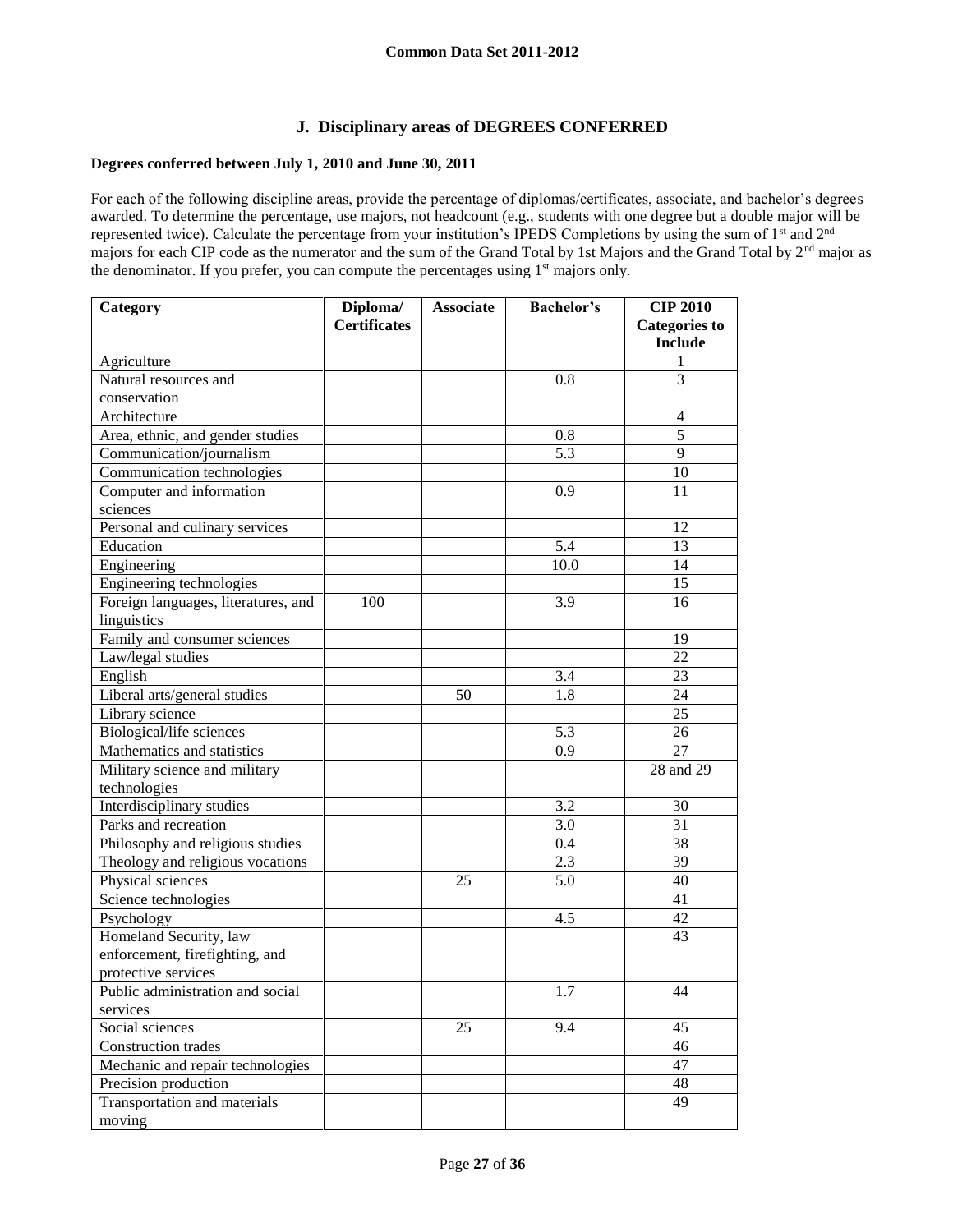| Visual and performing arts                 |      |      | 4.4  | 50 |
|--------------------------------------------|------|------|------|----|
| Health professions and related<br>programs |      |      | 12.4 |    |
| Business/marketing                         |      |      | 13.1 | 52 |
| <b>History</b>                             |      |      | 2.1  | 54 |
| Other                                      |      |      |      |    |
| <b>TOTAL</b>                               | 100% | 100% | 100% |    |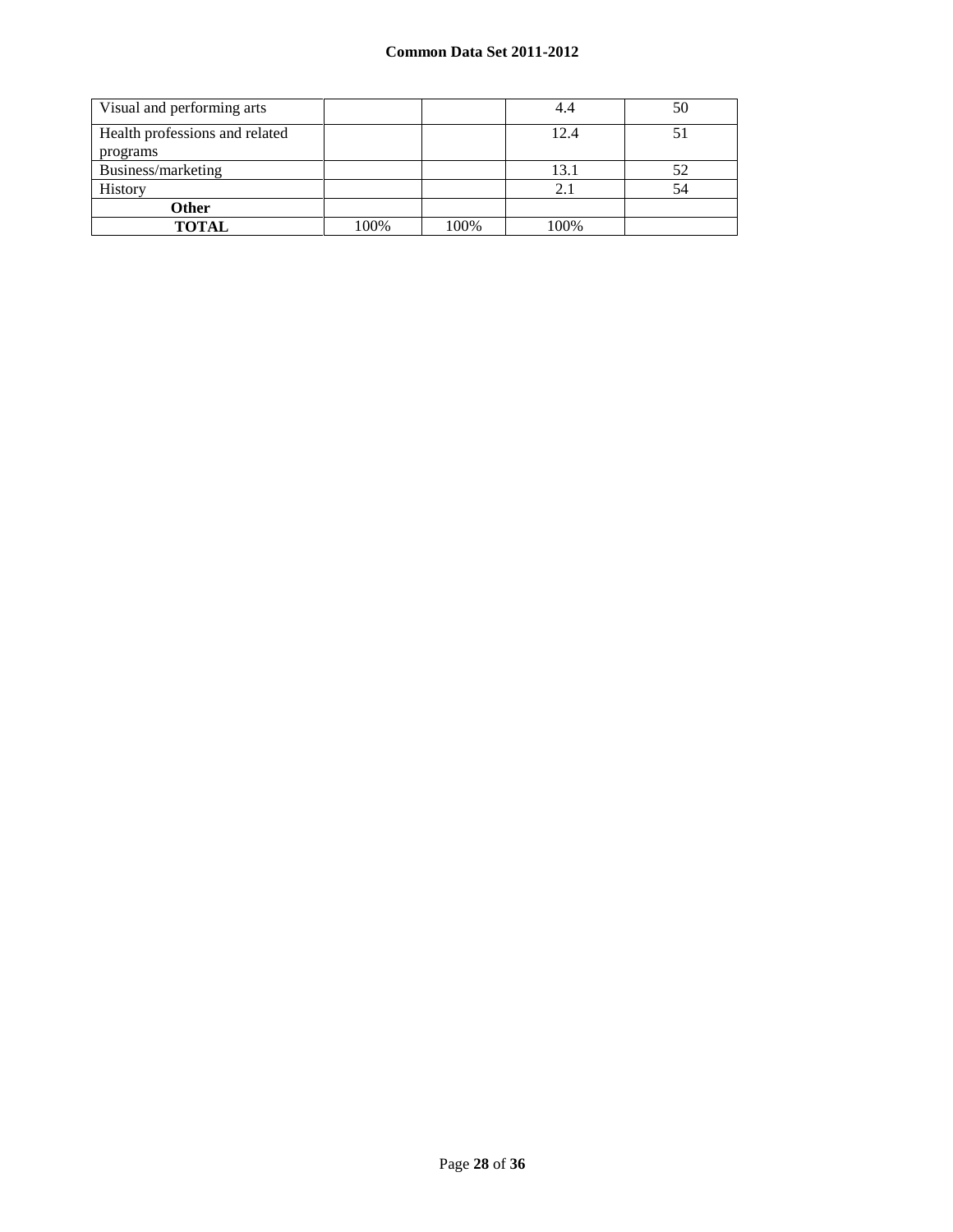## **Common Data Set Definitions**

#### **All definitions related to the financial aid section appear at the end of the Definitions document.**

 Items preceded by an asterisk (\*) represent definitions agreed to among publishers which do not appear on the CDS document but may be present on individual publishers' surveys.

**\*Academic advisement:** Plan under which each student is assigned to a faculty member or a trained adviser, who, through regular meetings, helps the student plan and implement immediate and long-term academic and vocational goals.

**Accelerated program:** Completion of a college program of study in fewer than the usual number of years, most often by attending summer sessions and carrying extra courses during the regular academic term**.**

**Admitted student:** Applicant who is offered admission to a degree-granting program at your institution.

**\*Adult student services:** Admission assistance, support, orientation, and other services expressly for adults who have started college for the first time, or who are re-entering after a lapse of a few years.

**American Indian or Alaska Native:** A person having origins in any of the original peoples of North and South America (including Central America) who maintains cultural identification through tribal affiliation or community recognition.

**Applicant (first-time, first year):** An individual who has fulfilled the institution's requirements to be considered for admission (including payment or waiving of the application fee, if any) and who has been notified of one of the following actions: admission, nonadmission, placement on waiting list, or application withdrawn (by applicant or institution).

**Application fee:** That amount of money that an institution charges for processing a student's application for acceptance. This amount is *not* creditable toward tuition and required fees, nor is it refundable if the student is not admitted to the institution.

**Asian or Pacific Islander:** A person having origins in any of the original peoples of the Far East, Southeast Asia, the Indian Subcontinent, or Pacific Islands. This includes people from China, Japan, Korea, the Philippine Islands, American Samoa, India, and Vietnam.

**Associate degree:** An award that normally requires at least two but less than four years of full-time equivalent college work.

**Bachelor's degree:** An award (baccalaureate or equivalent degree, as determined by the Secretary of the U.S. Department of Education) that normally requires at least four years but *not* more than five years of full-time equivalent college-level work. This includes ALL bachelor's degrees conferred in a five-year cooperative (work-study plan) program. (A cooperative plan provides for alternate class attendance and employment in business, industry, or government; thus, it allows students to combine actual work experience with their college studies.) Also, it includes bachelor's degrees in which the normal four years of work are completed in three years.

**Black, non-Hispanic:** A person having origins in any of the black racial groups of Africa (except those of Hispanic origin).

**Board (charges):** Assume average cost for 19 meals per week or the maximum meal plan.

**Books and supplies (costs):** Average cost of books and supplies. Do not include unusual costs for special groups of students (e.g., engineering or art majors), unless they constitute the majority of students at your institution.

**Calendar system:** The method by which an institution structures most of its courses for the academic year.

**Campus Ministry:** Religious student organizations (denominational or nondenominational) devoted to fostering religious life on college campuses. May also refer to Campus Crusade for Christ, an interdenominational Christian organization.

**\*Career and placement services:** A range of services, including (often) the following: coordination of visits of employers to campus; aptitude and vocational testing; interest inventories, personal counseling; help in resume writing, interviewing, launching the job search; listings for those students desiring employment and those seeking permanent positions; establishment of a permanent reference folder; career resource materials.

**Carnegie units:** One year of study or the equivalent in a secondary school subject.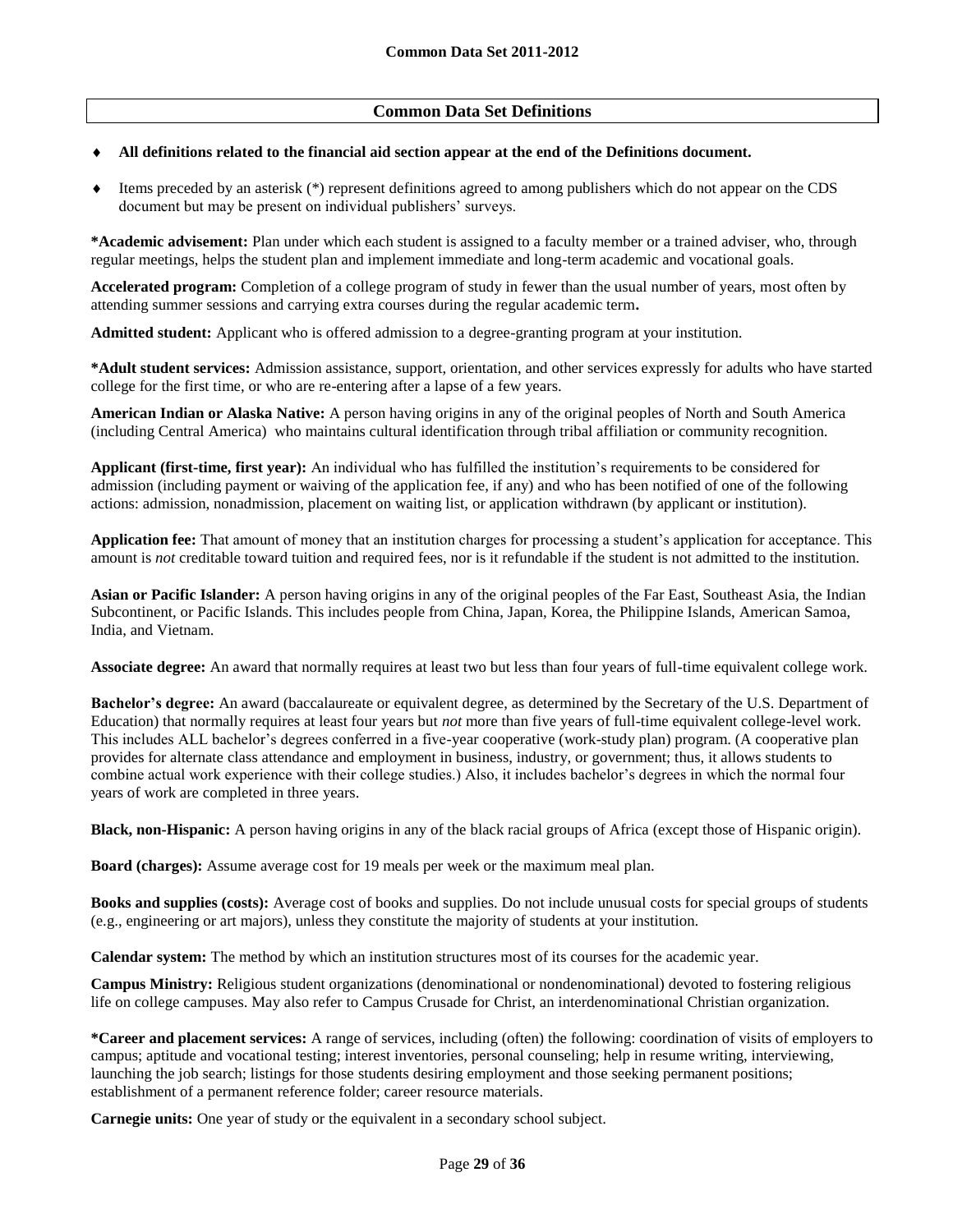## **Certificate:** See **Postsecondary award, certificate, or diploma.**

**Class rank:** The relative numerical position of a student in his or her graduating class, calculated by the high school on the basis of grade-point average, whether weighted or unweighted.

**College-preparatory program:** Courses in academic subjects (English, history and social studies, foreign languages, mathematics, science, and the arts) that stress preparation for college or university study.

**Common Application:** The standard application form distributed by the National Association of Secondary School Principals for a large number of private colleges who are members of the Common Application Group.

**\*Community service program:** Referral center for students wishing to perform volunteer work in the community or participate in volunteer activities coordinated by academic departments.

**Commuter:** A student who lives off campus in housing that is not owned by, operated by, or affiliated with the college. This category includes students who commute from home and students who have moved to the area to attend college.

**Contact hour:** A unit of measure that represents an hour of scheduled instruction given to students. Also referred to as clock hour.

**Continuous basis (for program enrollment):** A calendar system classification that is used by institutions that enroll students at any time during the academic year. For example, a cosmetology school or a word processing school might allow students to enroll and begin studies at various times, with no requirement that classes begin on a certain date.

**Cooperative education program:** A program that provides for alternate class attendance and employment in business, industry, or government.

**Cooperative housing:** College-owned, -operated, or -affiliated housing in which students share room and board expenses and participate in household chores to reduce living expenses.

**\*Counseling service:** Activities designed to assist students in making plans and decisions related to their education, career, or personal development.

**Credit:** Recognition of attendance or performance in an instructional activity (course or program) that can be applied by a recipient toward the requirements for a degree, diploma, certificate, or other formal award.

**Credit course:** A course that, if successfully completed, can be applied toward the number of courses required for achieving a degree, diploma, certificate, or other formal award.

**Credit hour:** A unit of measure representing an hour (50 minutes) of instruction over a 15-week period in a semester or trimester system or a 10-week period in a quarter system. It is applied toward the total number of hours needed for completing the requirements of a degree, diploma, certificate, or other formal award.

**Cross-registration:** A system whereby students enrolled at one institution may take courses at another institution without having to apply to the second institution.

**Deferred admission:** The practice of permitting admitted students to postpone enrollment, usually for a period of one academic term or one year.

**Degree:** An award conferred by a college, university, or other postsecondary education institution as official recognition for the successful completion of a program of studies.

**Degree-seeking students:** Students enrolled in courses for credit who are recognized by the institution as seeking a degree or formal award. At the undergraduate level, this is intended to include students enrolled in vocational or occupational programs.

**Differs by program (calendar system):** A calendar system classification that is used by institutions that have occupational/vocational programs of varying length. These schools may enroll students at specific times depending on the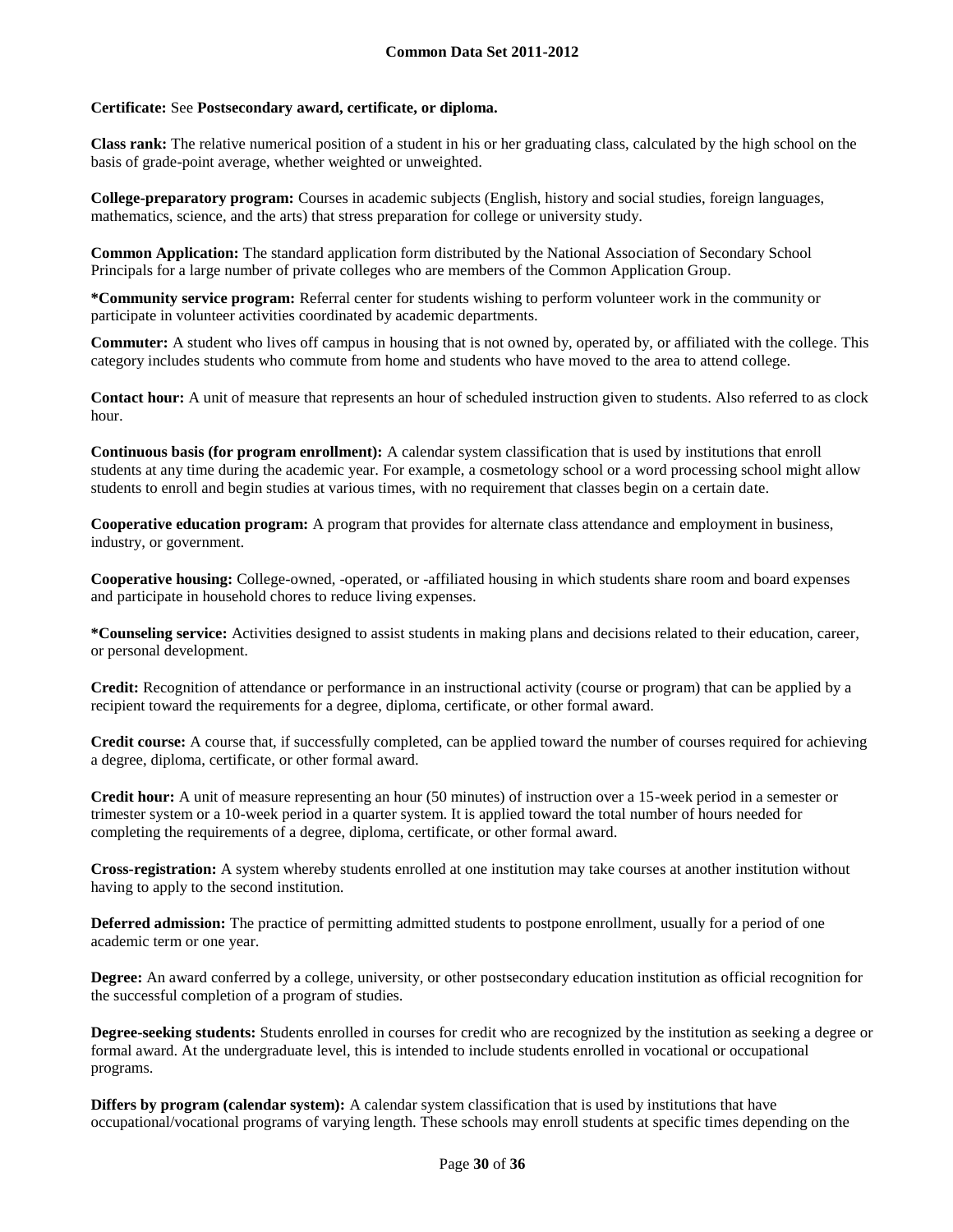program desired. For example, a school might offer a two-month program in January, March, May, September, and November; and a three-month program in January, April, and October.

### **Diploma:** See **Postsecondary award, certificate, or diploma.**

**Distance learning:** An option for earning course credit at off-campus locations via cable television, internet, satellite classes, videotapes, correspondence courses, or other means.

**Doctor's degree-research/scholarship**: A Ph.D. or other doctor's degree that requires advanced work beyond the master's level, including the preparation and defense of a dissertation based on original research, or the planning and execution of an original project demonstrating substantial artistic or scholarly achievement. Some examples of this type of degree may include Ed.D., D.M.A., D.B.A., D.Sc., D.A., or D.M, and others, as designated by the awarding institution.

**Doctor's degree-professional practice**: A doctor's degree that is conferred upon completion of a program providing the knowledge and skills for the recognition, credential, or license required for professional practice. The degree is awarded after a period of study such that the total time to the degree, including both pre-professional and professional preparation, equals at least six full-time equivalent academic years. Some of these degrees were formerly classified as "first-professional" and may include: Chiropractic (D.C. or D.C.M.); Dentistry (D.D.S. or D.M.D.); Law (L.L.B. or J.D.); Medicine (M.D.); Optometry (O.D.); Osteopathic Medicine (D.O); Pharmacy (Pharm.D.); Podiatry (D.P.M., Pod.D., D.P.); or, Veterinary Medicine (D.V.M.), and others, as designated by the awarding institution.

**Doctor's degree-other**: A doctor's degree that does not meet the definition of a doctor's degree - research/scholarship or a doctor's degree - professional practice.

**Double major:** Program in which students may complete two undergraduate programs of study simultaneously.

**Dual enrollment:** A program through which high school students may enroll in college courses while still enrolled in high school. Students are not required to apply for admission to the college in order to participate.

**Early action plan:** An admission plan that allows students to apply and be notified of an admission decision well in advance of the regular notification dates. If admitted, the candidate is not committed to enroll; the student may reply to the offer under the college's regular reply policy.

**Early admission:** A policy under which students who have not completed high school are admitted and enroll full time in college, usually after completion of their junior year.

**Early decision plan:** A plan that permits students to apply and be notified of an admission decision (and financial aid offer if applicable) well in advance of the regular notification date. Applicants agree to accept an offer of admission and, if admitted, to withdraw their applications from other colleges. There are three possible decisions for early decision applicants: admitted, denied, or not admitted but forwarded for consideration with the regular applicant pool, without prejudice.

**English as a Second Language (ESL):** A course of study designed specifically for students whose native language is not English.

**Exchange student program-domestic:** Any arrangement between a student and a college that permits study for a semester or more at another college **in the United States** without extending the amount of time required for a degree. **See also Study abroad**.

**External degree program:** A program of study in which students earn credits toward a degree through independent study, college courses, proficiency examinations, and personal experience. External degree programs require minimal or no classroom attendance.

**Extracurricular activities (as admission factor):** Special consideration in the admissions process given for participation in both school and nonschool-related activities of interest to the college, such as clubs, hobbies, student government, athletics, performing arts, etc.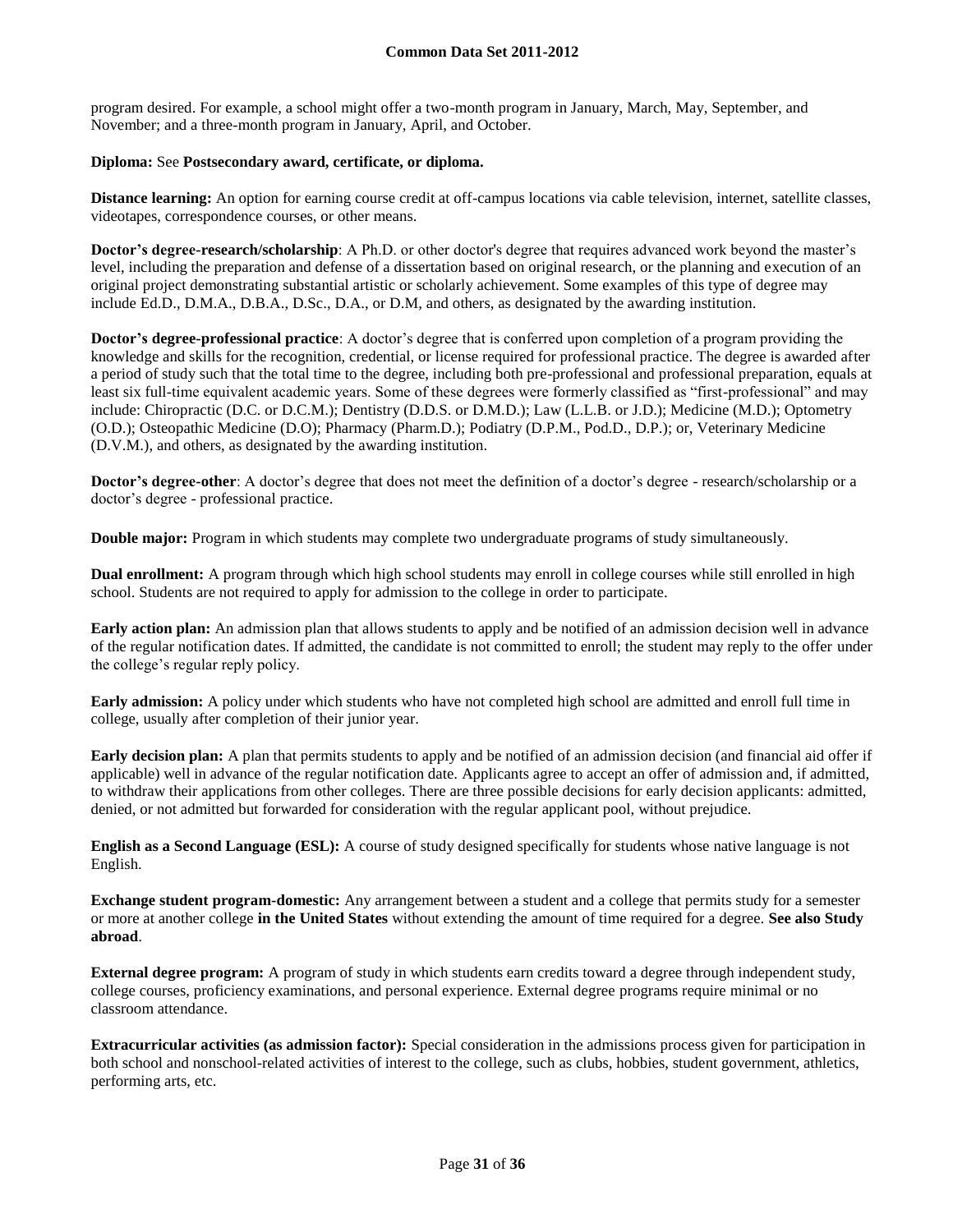**First-time student:** A student attending any institution for the first time at the level enrolled. Includes students enrolled in the fall term who attended a postsecondary institution for the first time at the same level in the prior summer term. Also includes students who entered with advanced standing (college credit earned before graduation from high school).

**First-time, first-year (freshman) student:** A student attending any institution for the first time at the undergraduate level. Includes students enrolled in the fall term who attended college for the first time in the prior summer term. Also includes students who entered with advanced standing (college credits earned before graduation from high school).

**First-year student:** A student who has completed less than the equivalent of 1 full year of undergraduate work; that is, less than 30 semester hours (in a 120-hour degree program) or less than 900 contact hours.

**Freshman:** A first-year undergraduate student.

**\*Freshman/new student orientation:** Orientation addressing the academic, social, emotional, and intellectual issues involved in beginning college. May be a few hours or a few days in length; at some colleges, there is a fee.

**Full-time student (undergraduate):** A student enrolled for 12 or more semester credits, 12 or more quarter credits, or 24 or more contact hours a week each term.

**Geographical residence (as admission factor):** Special consideration in the admission process given to students from a particular region, state, or country of residence.

**Grade-point average (academic high school GPA):** The sum of grade points a student has earned in secondary school divided by the number of courses taken. The most common system of assigning numbers to grades counts four points for an A, three points for a B, two points for a C, one point for a D, and no points for an E or F. Unweighted GPA's assign the same weight to each course. Weighting gives students additional points for their grades in advanced or honors courses.

**Graduate student:** A student who holds a bachelor's or equivalent, and is taking courses at the post-baccalaureate level.

**\*Health services:** Free or low cost on-campus primary and preventive health care available to students.

**High school diploma or recognized equivalent:** A document certifying the successful completion of a prescribed secondary school program of studies, or the attainment of satisfactory scores on the Tests of General Educational Development (GED), or another state-specified examination.

**Hispanic:** A person of Mexican, Puerto Rican, Cuban, Central or South American, or other Spanish culture or origin, regardless of race.

**Honors program:** Any special program for very able students offering the opportunity for educational enrichment, independent study, acceleration, or some combination of these.

**Independent study:** Academic work chosen or designed by the student with the approval of the department concerned, under an instructor's supervision, and usually undertaken outside of the regular classroom structure.

**In-state tuition:** The tuition charged by institutions to those students who meet the state's or institution's residency requirements.

#### **International student:** See **Nonresident alien.**

**International student group:** Student groups that facilitate cultural dialogue, support a diverse campus, assist international students in acclimation and creating a social network.

**Internship:** Any short-term, supervised work experience usually related to a student's major field, for which the student earns academic credit. The work can be full- or part-time, on- or off-campus, paid or unpaid.

**\*Learning center:** Center offering assistance through tutors, workshops, computer programs, or audiovisual equipment in reading, writing, math, and skills such as taking notes, managing time, taking tests.

**\*Legal services:** Free or low cost legal advice for a range of issues (personal and other).

**Liberal arts/career combination:** Program in which a student earns undergraduate degrees in two separate fields, one in a liberal arts major and the other in a professional or specialized major, whether on campus or through cross-registration.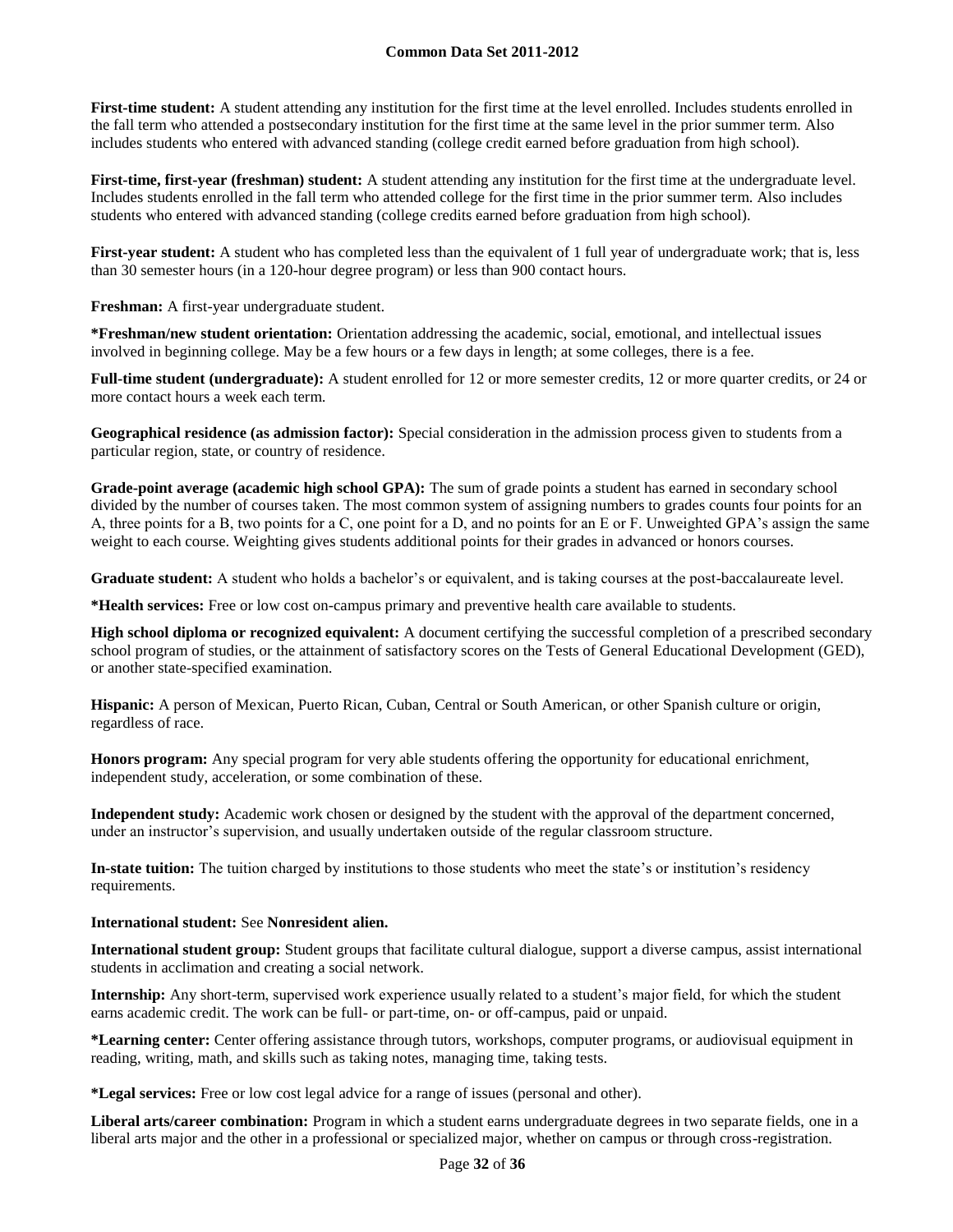**Master's degree**: An award that requires the successful completion of a program of study of generally one or two full-time equivalent academic years of work beyond the bachelor's degree. Some of these degrees, such as those in Theology (M.Div., M.H.L./Rav) that were formerly classified as "first-professional", may require more than two full-time equivalent academic years of work.

**Minority affiliation (as admission factor):** Special consideration in the admission process for members of designated racial/ethnic minority groups.

**\*Minority student center:** Center with programs, activities, and/or services intended to enhance the college experience of students of color.

**Model United Nations:** A simulation activity focusing on conflict resolution, globalization, and diplomacy. Assuming roles as foreign ambassadors and "delegates," students conduct research, engage in debate, draft resolutions, and may participate in a national Model UN conference.

**Nonresident alien:** A person who is not a citizen or national of the United States and who is in this country on a visa or temporary basis and does not have the right to remain indefinitely.

**\*On-campus day care:** Licensed day care for students' children (usually age 3 and up); usually for a fee.

**Open admission:** Admission policy under which virtually all secondary school graduates or students with GED equivalency diplomas are admitted without regard to academic record, test scores, or other qualifications.

**Other expenses (costs):** Include average costs for clothing, laundry, entertainment, medical (if not a required fee), and furnishings.

**Out-of-state tuition:** The tuition charged by institutions to those students who do not meet the institution's or state's residency requirements.

**Part-time student (undergraduate):** A student enrolled for fewer than 12 credits per semester or quarter, or fewer than 24 contact hours a week each term.

**\*Personal counseling**: One-on-one or group counseling with trained professionals for students who want to explore personal, educational, or vocational issues.

**Post-baccalaureate certificate:** An award that requires completion of an organized program of study requiring 18 credit hours beyond the bachelor's; designed for persons who have completed a baccalaureate degree but do not meet the requirements of academic degrees carrying the title of master.

**Post-master's certificate:** An award that requires completion of an organized program of study of 24 credit hours beyond the master's degree but does not meet the requirements of academic degrees at the doctoral level.

**Postsecondary award, certificate, or diploma:** Includes the following three IPEDS definitions for postsecondary awards, certificates, and diplomas of varying durations and credit/contact hour requirements—

*Less Than 1 Academic Year:* Requires completion of an organized program of study at the postsecondary level (below the baccalaureate degree) in less than 1 academic year (2 semesters or 3 quarters) or in less than 900 contact hours by a student enrolled full-time.

*At Least 1 But Less Than 2 Academic Years:* Requires completion of an organized program of study at the postsecondary level (below the baccalaureate degree) in at least 1 but less than 2 full-time equivalent academic years, or designed for completion in at least 30 but less than 60 credit hours, or in at least 900 but less than 1,800 contact hours.

*At Least 2 But Less Than 4 Academic Years:* Requires completion of an organized program of study at the postsecondary level (below the baccalaureate degree) in at least 2 but less than 4 full-time equivalent academic years, or designed for completion in at least 60 but less than 120 credit hours, or in at least 1,800 but less than 3,600 contact hours.

**Private institution:** An educational institution controlled by a private individual(s) or by a nongovernmental agency, usually supported primarily by other than public funds, and operated by other than publicly elected or appointed officials.

**Private for-profit institution:** A private institution in which the individual(s) or agency in control receives compensation, other than wages, rent, or other expenses for the assumption of risk.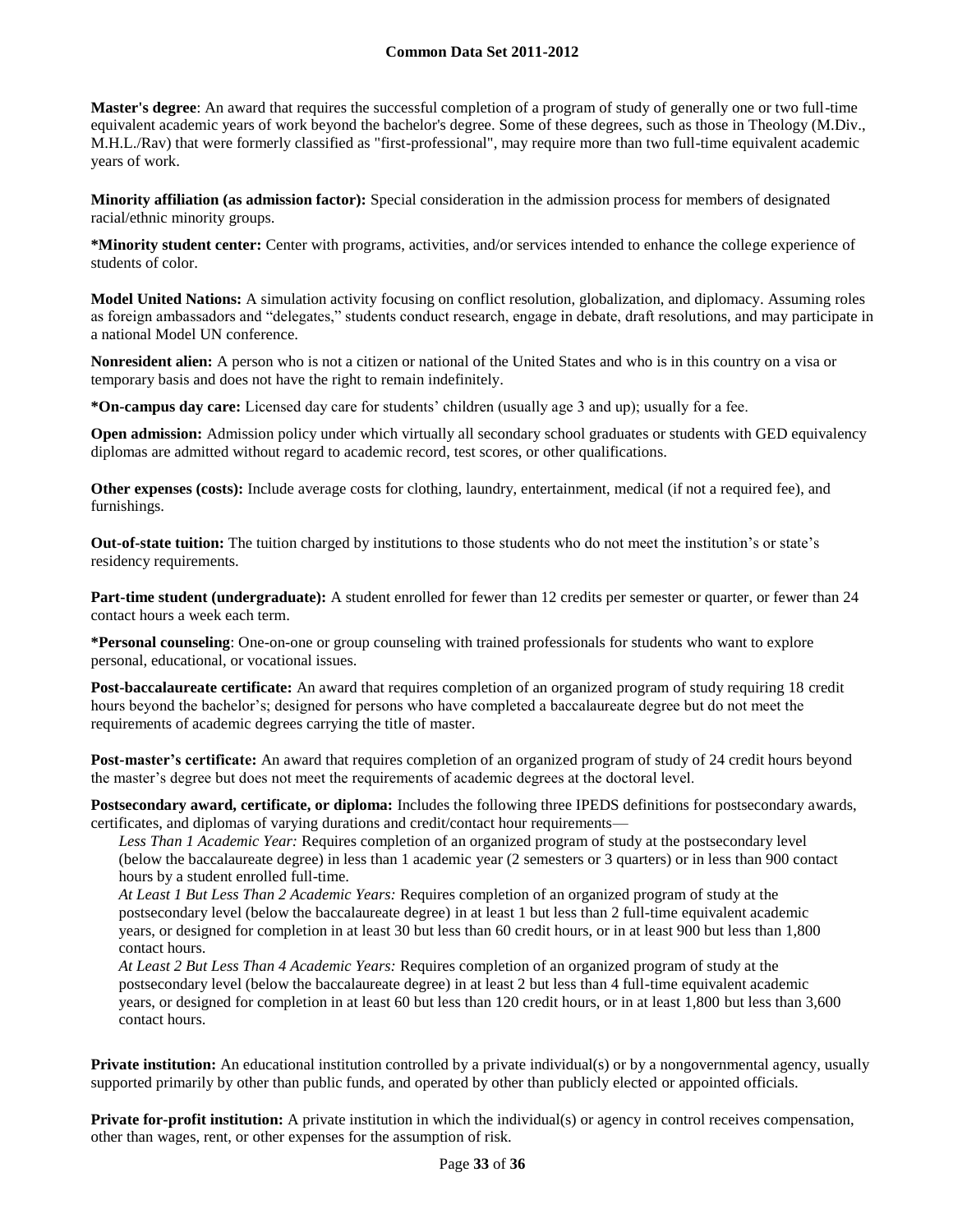**Private nonprofit institution:** A private institution in which the individual(s) or agency in control receives no compensation, other than wages, rent, or other expenses for the assumption of risk. These include both independent nonprofit schools and those affiliated with a religious organization.

#### **Proprietary institution:** See **Private for-profit institution.**

**Public institution:** An educational institution whose programs and activities are operated by publicly elected or appointed school officials, and which is supported primarily by public funds.

**Quarter calendar system:** A calendar system in which the academic year consists of three sessions called quarters of about 12 weeks each. The range may be from 10 to 15 weeks. There may be an additional quarter in the summer.

**Race/ethnicity:** Category used to describe groups to which individuals belong, identify with, or belong in the eyes of the community. The categories do not denote scientific definitions of anthropological origins. A person may be counted in only one group.

**Race/ethnicity unknown:** Category used to classify students or employees whose race/ethnicity is not known and whom institutions are unable to place in one of the specified racial/ethnic categories.

**Religious affiliation/commitment (as admission factor):** Special consideration given in the admission process for affiliation with a certain church or faith/religion, commitment to a religious vocation, or observance of certain religious tenets/lifestyle.

**\*Religious counseling:** One-on-one or group counseling with trained professionals for students who want to explore religious problems or issues.

**\*Remedial services:** Instructional courses designed for students deficient in the general competencies necessary for a regular postsecondary curriculum and educational setting.

**Required fees:** Fixed sum charged to students for items not covered by tuition and required of such a large proportion of all students that the student who does NOT pay is the exception. Do not include application fees or optional fees such as lab fees or parking fees.

**Resident alien or other eligible non-citizen:** A person who is not a citizen or national of the United States and who has been admitted as a legal immigrant for the purpose of obtaining permanent resident alien status (and who holds either an alien registration card [Form I-551 or I-151], a Temporary Resident Card [Form I-688], or an Arrival-Departure Record [Form I-94] with a notation that conveys legal immigrant status, such as Section 207 Refugee, Section 208 Asylee, Conditional Entrant Parolee or Cuban-Haitian).

**Room and board (charges)—on campus:** Assume double occupancy in institutional housing and 19 meals per week (or maximum meal plan).

**Secondary school record (as admission factor):** Information maintained by the secondary school that may include such things as the student's high school transcript, class rank, GPA, and teacher and counselor recommendations.

**Semester calendar system:** A calendar system that consists of two semesters during the academic year with about 16 weeks for each semester of instruction. There may be an additional summer session.

**Student-designed major:** A program of study based on individual interests, designed with the assistance of an adviser.

**Study abroad:** Any arrangement by which a student completes part of the college program studying in another country. Can be at a campus abroad or through a cooperative agreement with some other U.S. college or an institution of another country.

**\*Summer session:** A summer session is shorter than a regular semester and not considered part of the academic year. It is not the third term of an institution operating on a trimester system or the fourth term of an institution operating on a quarter calendar system. The institution may have 2 or more sessions occurring in the summer months. Some schools, such as vocational and beauty schools, have year-round classes with no separate summer session.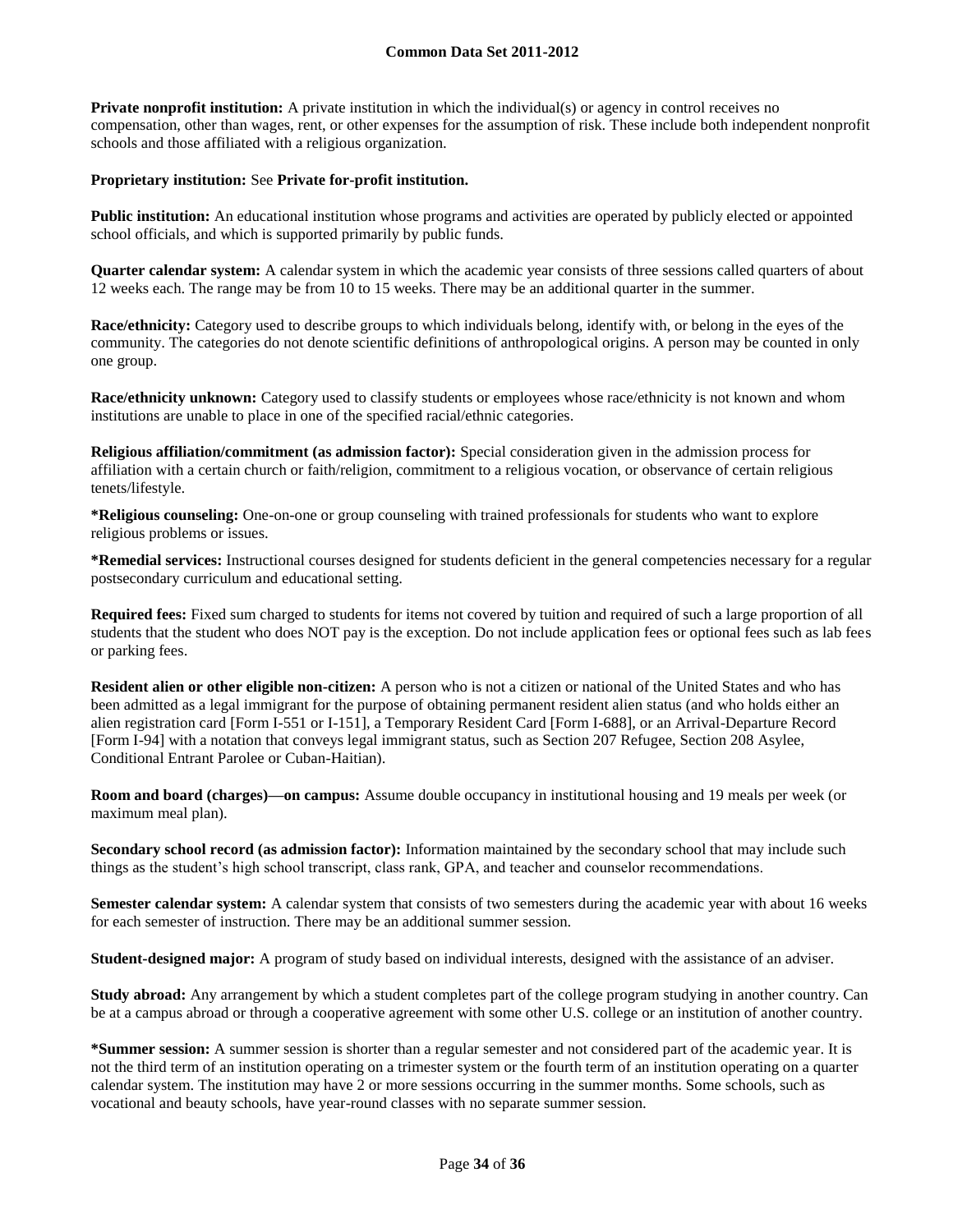**Talent/ability (as admission factor):** Special consideration given to students with demonstrated talent/abilities in areas of interest to the institution (e.g., sports, the arts, languages, etc.).

**Teacher certification program:** Program designed to prepare students to meet the requirements for certification as teachers in elementary, middle/junior high, and secondary schools.

**Transfer applicant:** An individual who has fulfilled the institution's requirements to be considered for admission (including payment or waiving of the application fee, if any) and who has previously attended another college or university and earned college-level credit.

**Transfer student:** A student entering the institution for the first time but known to have previously attended a postsecondary institution at the same level (e.g., undergraduate). The student may transfer with or without credit.

**Transportation (costs):** Assume two round trips to student's hometown per year for students in institutional housing or daily travel to and from your institution for commuter students.

**Trimester calendar system:** An academic year consisting of 3 terms of about 15 weeks each.

**Tuition:** Amount of money charged to students for instructional services. Tuition may be charged per term, per course, or per credit.

**\*Tutoring:** May range from one-on-one tutoring in specific subjects to tutoring in an area such as math, reading, or writing. Most tutors are college students; at some colleges, they are specially trained and certified.

Unit: a standard of measurement representing hours of academic instruction (e.g., semester credit, quarter credit, contact hour).

**Undergraduate:** A student enrolled in a four- or five-year bachelor's degree program, an associate degree program, or a vocational or technical program below the baccalaureate.

**\*Veteran's counseling:** Helps veterans and their dependents obtain benefits for their selected program and provides certifications to the Veteran's Administration. May also provide personal counseling on the transition from the military to a civilian life.

**\*Visually impaired:** Any person whose sight loss is not correctable and is sufficiently severe as to adversely affect educational performance.

**Volunteer work (as admission factor):** Special consideration given to students for activity done on a volunteer basis (e.g., tutoring, hospital care, working with the elderly or disabled) as a service to the community or the public in general.

**Wait list:** List of students who meet the admission requirements but will only be offered a place in the class if space becomes available.

**Weekend college:** A program that allows students to take a complete course of study and attend classes only on weekends.

**White, non-Hispanic:** A person having origins in any of the original peoples of Europe, North Africa, or the Middle East (except those of Hispanic origin).

**\*Women's center:** Center with programs, academic activities, and/or services intended to promote an understanding of the evolving roles of women.

**Work experience (as admission factor):** Special consideration given to students who have been employed prior to application, whether for relevance to major, demonstration of employment-related skills, or as explanation of student's academic and extracurricular record.